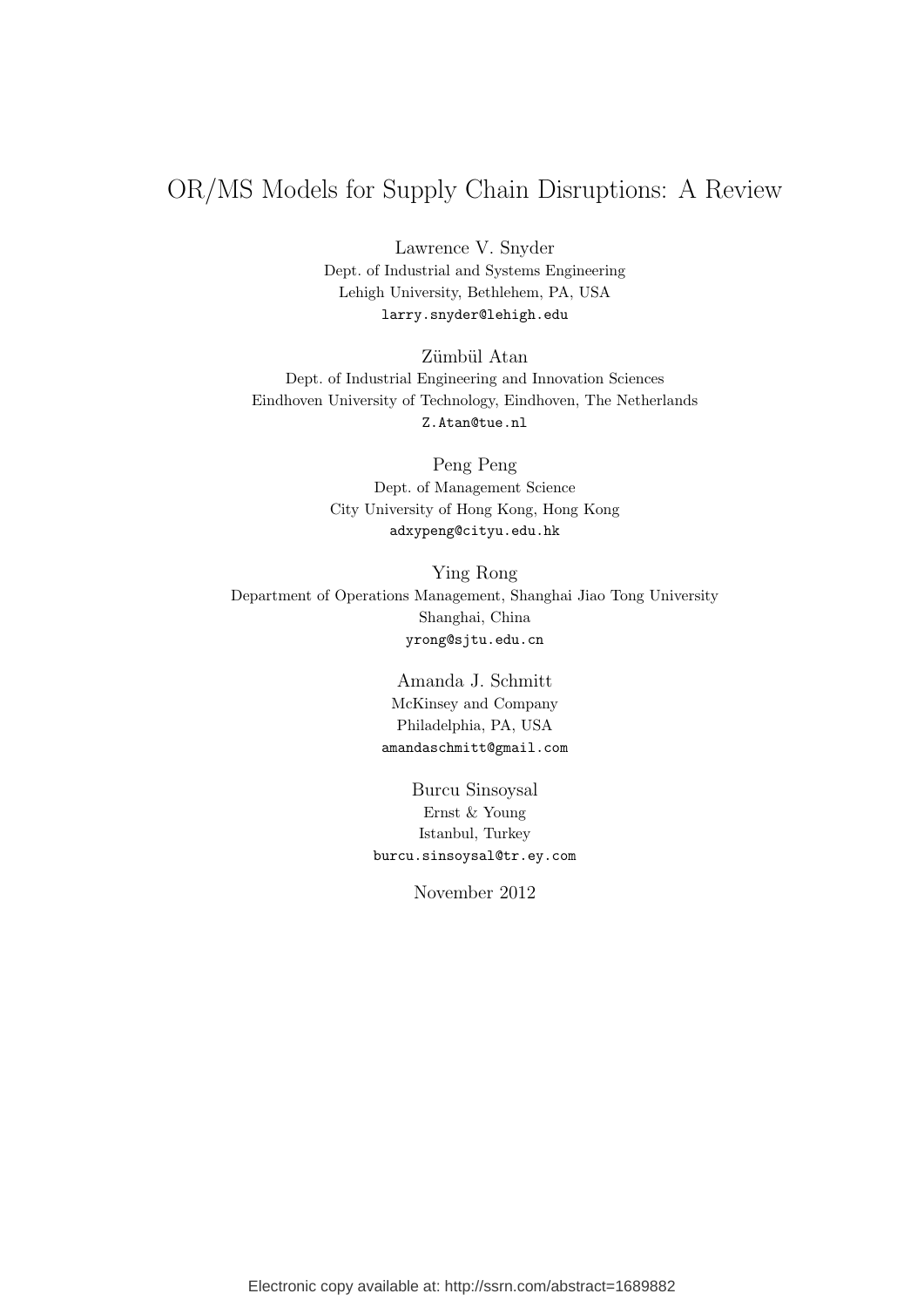#### **Abstract**

We review the OR/MS literature on supply chain disruptions in order to take stock of the research to date and to provide an overview of the research questions that have been addressed. We first place disruptions in the context of other forms of supply uncertainty and discuss common modeling approaches. We then discuss nearly 150 scholarly works on the topic, organized into six categories: evaluating supply disruptions; strategic decisions; sourcing decisions; contracts and incentives; inventory; and facility location. We conclude with a discussion of future research directions.

### **1 Introduction**

In the past decade, academics and practitioners have become increasingly interested in supply chain disruptions, which are caused by both natural disasters (floods, earthquakes, etc.) and intentional or unintentional human actions (industrial accidents, terrorist strikes, etc.). Academic journals and supply chain trade magazines have published numerous articles on the topic; universities have held workshops to discuss it; and *OR/MS Today* published a cover story about it (Clausen et al. 2001). The academic literature on supply chain disruptions has increased sharply during this time; see Figure 1 for a histogram of the dates of disruption-related works cited in this review. These papers have been published in the top journals in the field; see Figure 2.

Figure 1: Histogram of dates of disruption-related works (journal articles, working papers, books, etc.) cited in this review.



Supply chain disruptions are not new, of course; they have existed as long as supply chains have. So why the recent explosion of interest? We believe there are four main reasons. First, several high-profile events, including the terrorist attacks of September 11, 2001, the west-coast port lockout in 2002, and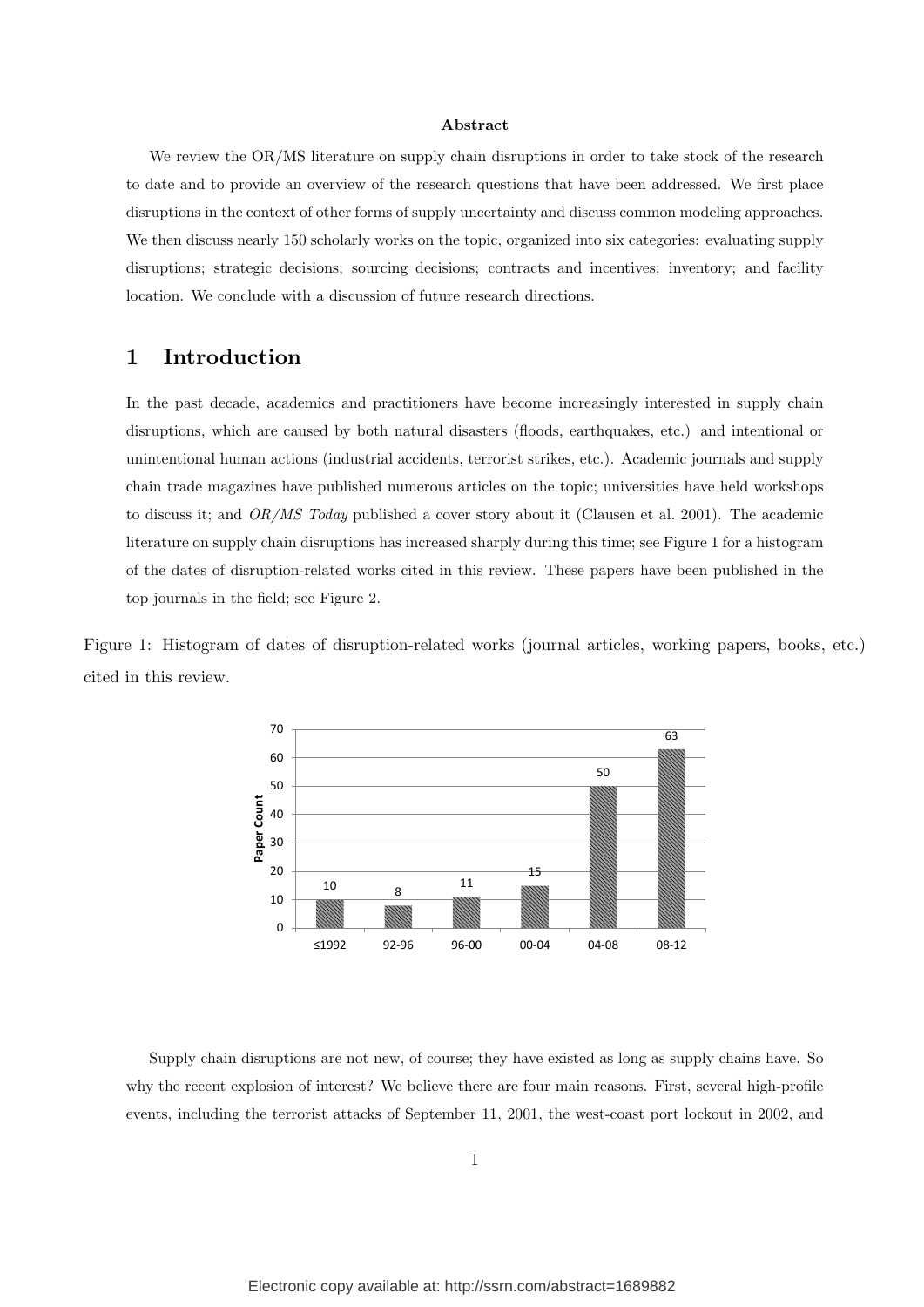Figure 2: Breakdown of journals in which disruption-related papers cited in this review were published. Working papers, books, and journals with fewer than three cited articles are excluded.



Hurricane Katrina in 2005, brought disruptions into the forefront of public attention. Second, some practitioners and researchers have concluded that the just-in-time (JIT) philosophy popular in recent decades increases supply chains' vulnerability to disruptions, since a tightly optimized, lean design, which performs well under normal situations, leaves little room for error when circumstances change drastically. Third, firms are much less vertically integrated than in the past, and their supply chains are increasingly global; suppliers are located throughout the world, some in regions that are politically or economically unstable. Finally, the topic has simply gained a critical momentum; like any maturing research area, scholars study the topic because their interest is sparked by emerging research and by increased attention to the topic in industry.

It is tempting to think of supply chain disruptions as rare events. However, while a given type of disruption (earthquake, fire, strike) may occur very infrequently, the large number of possible disruption causes, coupled with the vast scale of modern supply chains, makes the likelihood that some disruption will strike a given supply chain in a given year quite high. (Some supply chains face disruptions nearly every day; Wal-Mart even has an emergency operations center dedicated to preparing for and mitigating the effects of man-made and natural disasters.)

Even a small disruption can have a devastating impact as it cascades through a supply chain. For example, in 1998, strikes at two General Motors parts plants led to the shutdown of 100 other parts plants, then 26 assembly plants, leaving dealer lots vacant for months (Simison 1998). The economic impact of disruptions can be enormous. In a series of empirical studies, Hendricks and Singhal (2003, 2005*b*, 2005*a*) examine several hundred supply chain "glitches" reported in the *Wall Street Journal* and the Dow Jones News Service in the 1990s. They find that companies that experienced even minor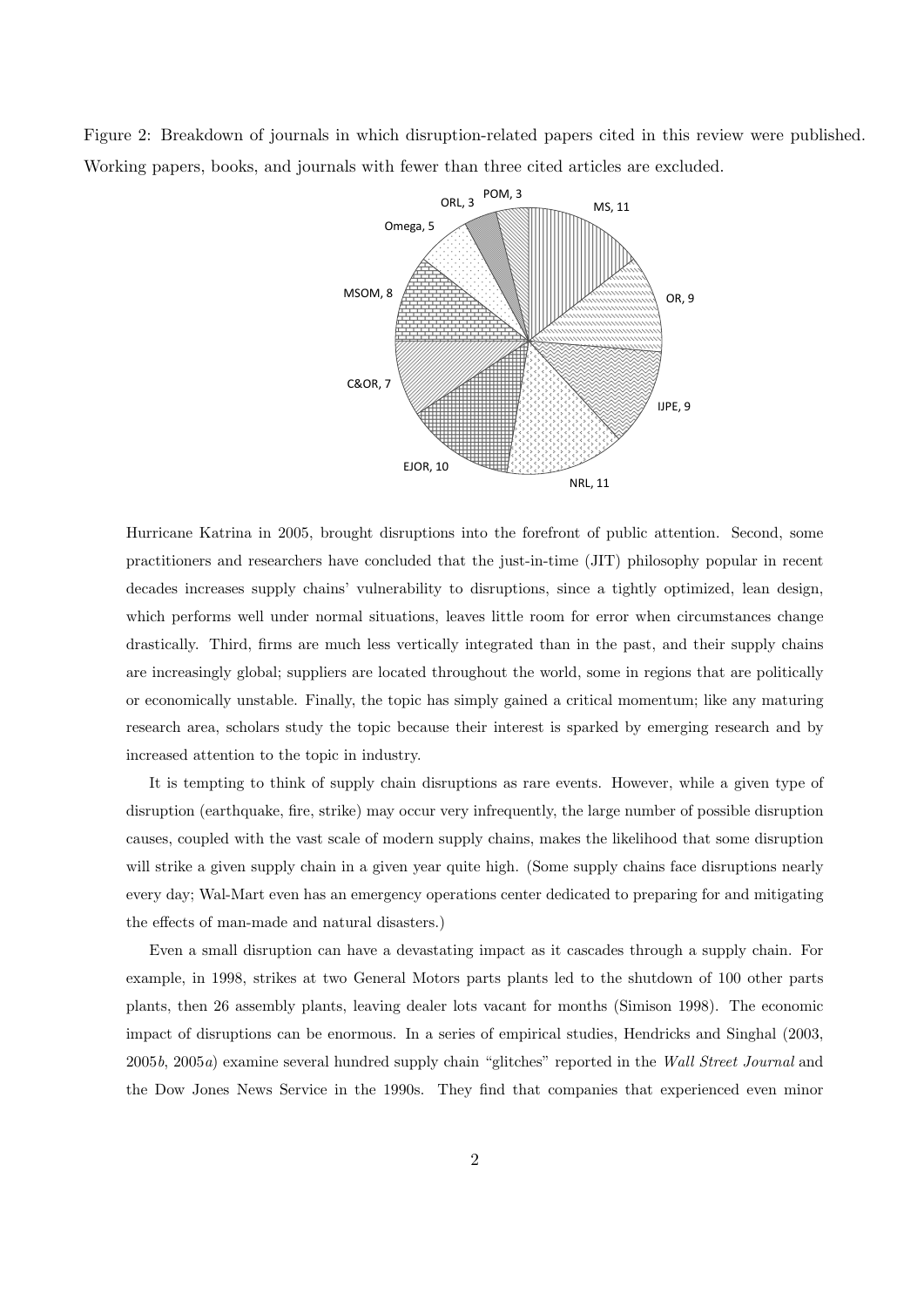disruptions faced significant declines in sales growth, stock returns, and shareholder wealth, and that these effects tended to linger for at least two years after the disruption.

The purpose of this review article is to take stock of the literature that has appeared to date and to provide an overview of the research questions that have been addressed. Our focus is on papers that use operations research/management science (OR/MS) methods to address supply chain disruptions. (We define the scope of our review more precisely in Section 1.2.)

In the subsections that remain in Section 1, we place disruptions in the context of other forms of supply uncertainty, delineate the scope of our review, and discuss the ways in which disruptions are typically modeled. Sections 2–7 discuss the literature, organized into six categories: strategic decisions; evaluating supply disruptions; sourcing decisions; contracts and incentives; inventory; and facility location. Finally, we summarize in Section 8 and suggest directions for future research.

#### **1.1 Forms of Supply Uncertainty**

Several forms of supply uncertainty have been discussed in the literature. *Disruptions* are random events that cause a supplier or other element of the supply chain to stop functioning, either completely or partially, for a (typically random) amount of time. In most models, disruptions affect a firm's supplier; during a disruption, the supplier cannot provide any goods. Under *yield uncertainty*, the quantity delivered by a supplier or produced by a manufacturing process is a random variable that depends on the order quantity. A closely related concept is *capacity uncertainty*, in which the supplier's delivery capacity or the firm's manufacturing capacity is a random variable that is typically independent of the order quantity. *Lead-time uncertainty* represents stochasticity in the order or processing lead time. *Input cost uncertainty* represents stochasticity in the procurement prices incurred by the firm.

The boundaries among these forms of supply uncertainty are often blurry. In fact, disruptions can often be viewed as a special case of yield uncertainty in which the yield is a Bernoulli random variable. However, yield uncertainty generally implies a continuous form of uncertainty, whereas disruptions are discrete, and therefore the two are often quite different in terms of both the approach toward modeling them and the managerial insights gained from them. The same is true for capacity uncertainty and lead-time uncertainty.

#### **1.2 Scope of Review**

We have attempted to provide as complete a review as possible on the topic of supply chain disruptions. Undoubtedly, we have inadvertently omitted some relevant papers, and for that we apologize both to our readers and to the authors of the overlooked papers. In order to limit this article to a manageable scope, we have intentionally omitted several important, related topics: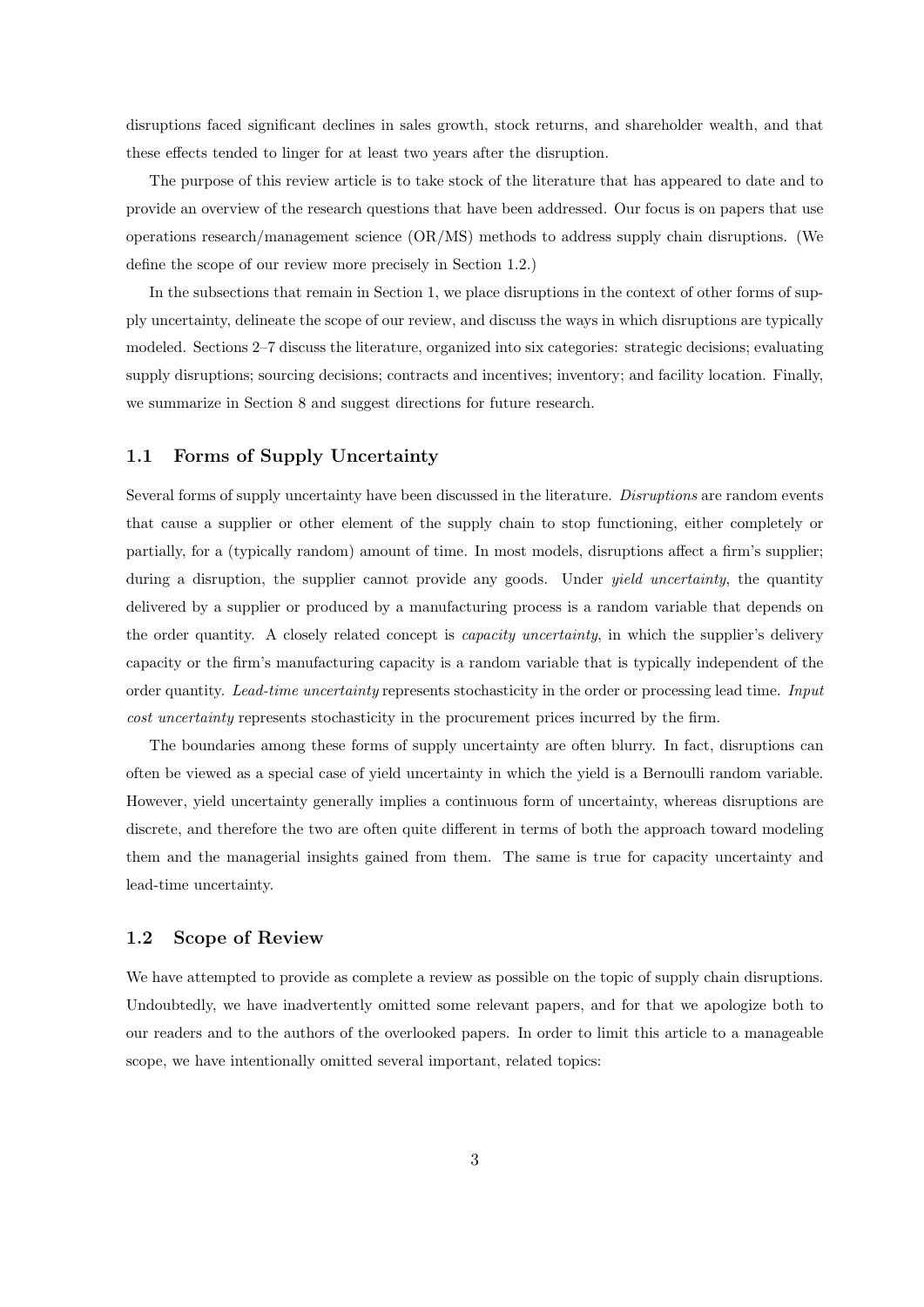- 1. *Other Forms of Supply Uncertainty.* Although disruptions are sometimes viewed as a special case of yield, capacity, or lead-time uncertainty, because of the modeling and managerial differences between them (see Section 1.1), we have opted to omit the literature on these forms of supply uncertainty, except papers that deal with both disruptions and another form of supply uncertainty, and a few others. We refer the interested reader to the reviews on yield uncertainty by Grosfeld-Nir and Gerchak (2004) and Yano and Lee (1995); for a textbook treatment of lead-time uncertainty, see Zipkin (2000).
- 2. *Supply Chain Risk Management.* Risk management is a broad topic that encompasses not only disruptions but also other forms of supply chain risk, including financial and operational risks. In this paper, we consider only disruption risks, in the form of supplier unavailability, inaccessible facilities, production interruptions, lost capacity, and so on. See Tang (2006*a*) for a review of supply chain risk management more broadly.
- 3. *Network Reliability.* The facility location problems discussed in Section 7 are related to the literature on network reliability, which attempts to calculate the probability that a network remains connected after disruptions, or to optimize the design of a network with a connectivity objective in mind. Network reliability models sometimes consider the cost of constructing a network but, unlike the models in Section 7, usually ignore the increased routing cost that results from a disruption; that is, they focus more on connectivity than on cost since they are usually applied to power or telecommunications networks rather than transportation networks. We refer the reader to the review by Kerivin and Mahjoub (2005) and the textbooks by Colbourn (1987), Shier (1991), and Shooman (2002).
- 4. *Machine Breakdowns.* Machine breakdowns are a type of disruption and, like other disruptions, can have an impact throughout the supply chain. There is an extensive literature on machine breakdowns in the context of both scheduling and queuing problems. We omit these papers from our review since they are generally concerned with evaluating the performance measures of such systems, rather than optimizing their policy parameters, and since they usually consider frequent, and often planned, disruptions such as routine maintenance.

Other reviews and surveys of supply chain disruptions exist. Vakharia and Yenipazarli (2008) review the OR/MS and qualitative literature on supply chain disruptions. Natarajarathinam et al. (2009) review current practices and some quantitative research on managing disruptions. Schmitt and Tomlin (2012) review models for sourcing mitigation (see Section 4 below), while Atan and Snyder (2010) review models for inventory mitigation (see Section 6 below). Snyder et al. (2006) and Snyder and Daskin (2007) review models for facility location and network design with disruptions (see Section 7 below). Vanany et al. (2009) review and classify literature on supply chain risk management, focusing primarily on management journals. Tang (2006*a*) also reviews supply chain risk management more broadly, including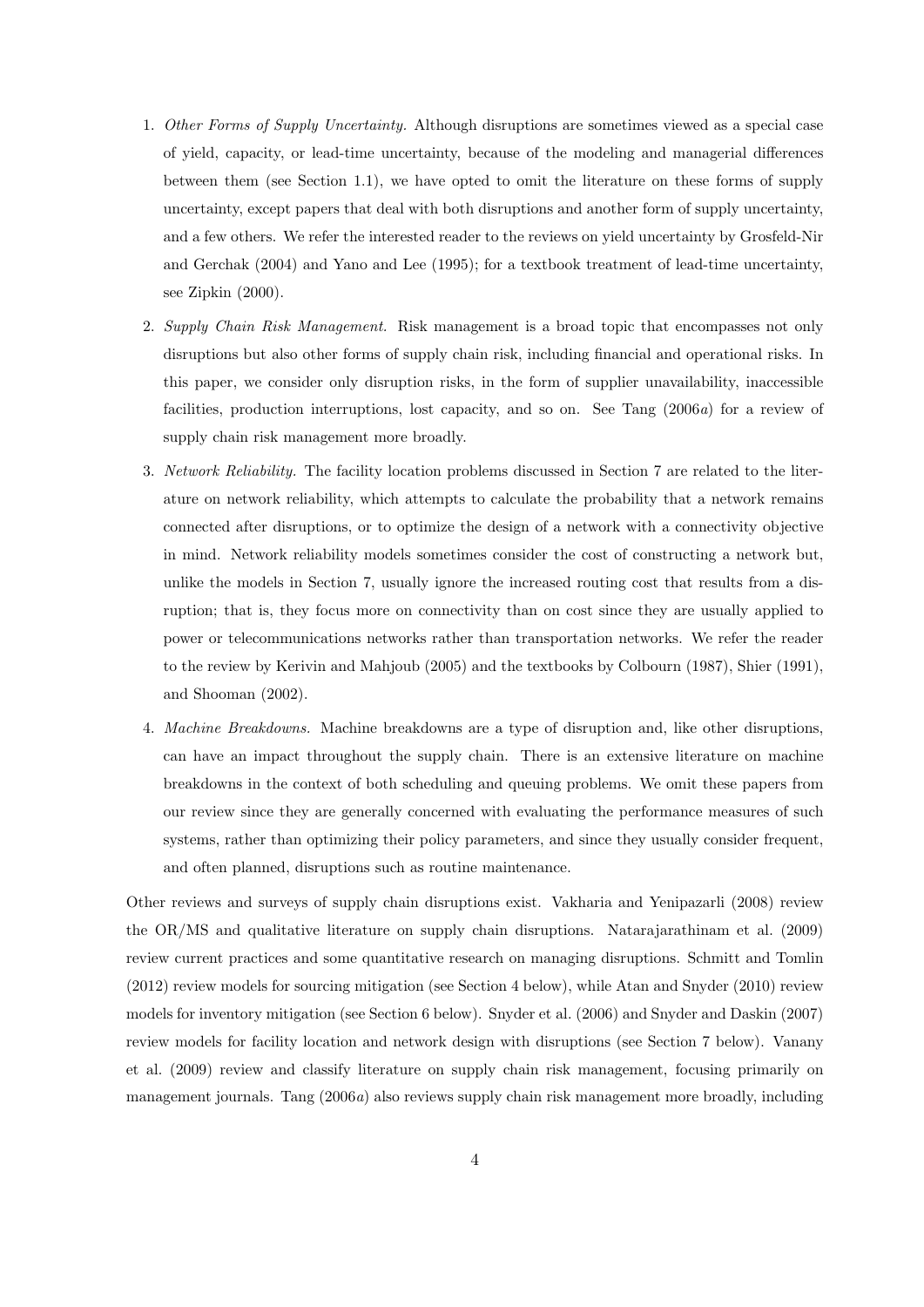some papers on disruptions in particular. The textbook by Yu and Qi (2004) discusses mathematical programming models for disruption management strategies in scheduling and supply chain contexts. The book by Murray and Grubesic (2006) discusses critical infrastructure reliability from a geographical modeling perspective. To our knowledge, ours is the most comprehensive review to date of OR/MS models for coping with supply chain disruptions.

### **1.3 Modeling Disruptions**

Most of the papers discussed in this review model disruptions in an abstract way and are applicable to a wide range of disruption types and characteristics. The most common way that disruptions are modeled is to assume that the supply process has two states, one in which it functions normally and one in which it is disrupted. We will refer to the former state as the "up" state and the latter as the "down" state.<sup>1</sup> Typically the supply capacity is infinite during up periods and is zero during down periods, though some papers consider in-between cases in which disruptions do not completely eliminate the capacity, or in which the supplier has finite capacity even during up periods.

Typically, the system remains in the up state for a random amount of time, and then in the down state for a random amount of time. The most common assumption is that the duration of both the up period and the down period are exponentially distributed (in the continuous-time case) or geometrically distributed (for discrete-time models). Under this assumption, the supply process forms a two-state Markov chain whose parameters are generally referred to as the *disruption* and *recovery rates* (for continuous-time models) or the *disruption* and *recovery probabilities* (for discrete-time models). This simple supply model is flexible enough to accommodate a spectrum of *disruption profiles* ranging from infrequent-but-long to frequent-but-short. (Two disruption processes may have the same steady-state probability of being disrupted but may have very different disruption profiles.)

Some papers use a simpler supply model in which, for example, the disruption length is deterministic or the supply process is Bernoulli (a special case of the two-state Markov model in which the probability of disruption in the next period is the same whether the current period is disrupted or not). Other papers use more general distributions such as Erlang-*k* or even allow the distribution to remain unspecified. The vast majority of the papers discussed in this review use some variation of this supply model, although exceptions exist. For example, Snyder and Tomlin (2008) allow the disruption probabilities themselves to change in a Markovian manner over time, and Song and Zipkin (1996) assume that orders progress through the supply process randomly over time using a Markov model that is general enough to accommodate disruptions, random lead times, and so on.

The literature uses a wide range of assumptions about what part of the supply/replenishment process is disrupted. Can the firm place orders during a disruption? Can it receive orders? Can orders be shipped

<sup>&</sup>lt;sup>1</sup>Several other terms are in common use; for example, wet/dry, on/off, normal/disrupted. We have changed the terminology used by many papers in order to consistently use the up/down terminology.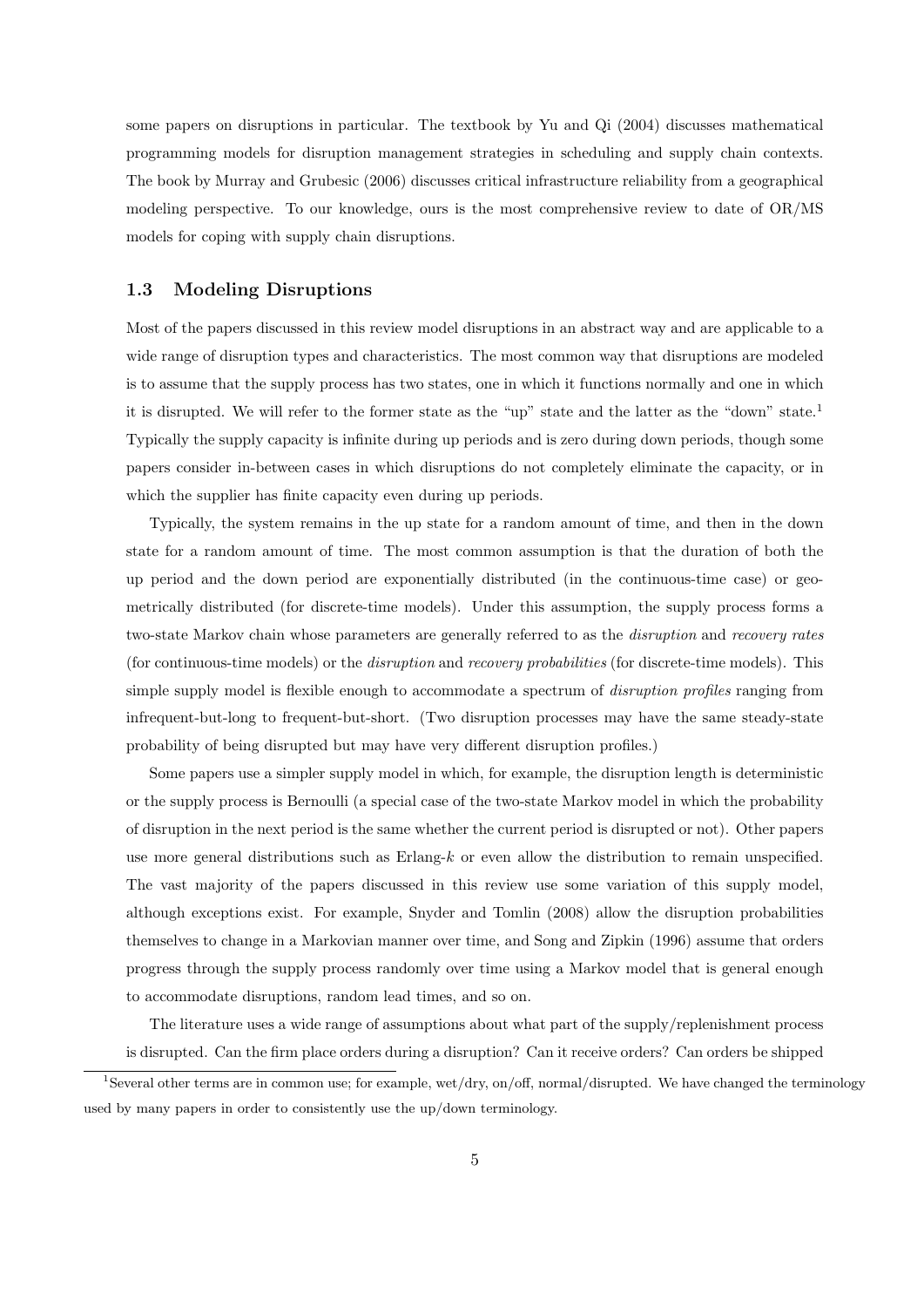from a disrupted supplier if it has sufficient inventory? Does a disruption affect items that are already in transit? These questions are answered differently in each paper; no common convention has yet emerged. Some papers treat disruptions as though they disable the supplier: no orders can be placed, but orders that have been shipped to the firm but not yet received are unaffected. Others treat disruptions as though they occur in the transportation process: orders can be placed but not shipped, and items in transit are "paused" until the disruption ends. Still others assume that disruptions occur at the firm itself, effectively pausing all inbound and outbound replenishment activities.

### **2 Evaluating Disruptions**

In this section, we discuss papers whose aim is primarily to evaluate disruptions and their effects, rather than to optimize the supply chain. These models generally aim to provide planners with tools to evaluate a given supply chain configuration (locations, capacities, etc.) under the risk of disruptions; some also consider one or more mitigation strategies.

Simulation is a natural tool for evaluating the impact of disruptions in complex supply chains. Deleris and Erhun (2005) introduce a simulation model of a multi-product, multi-echelon supply chain. Disruptions are modeled by scenarios, each with a different probability and severity. The model uses Monte Carlo simulation to determine the probability distribution of the loss of volume (compared to a no-disruption scenario) through the network. The motivation is to use the model as a strategic planning tool to evaluate different facility configurations, capacity levels, etc. Wilson (2007) simulates a five-echelon supply chain subject to transportation disruptions, whose impact is measured by stockout levels, inventory fluctuations, and behavior of goods in transit. The author simulates both a traditional supply chain and a vendor-managed inventory (VMI) system in which more demand information is shared upstream. She finds that disruptions have the greatest impact when they occur near the middle echelons of the supply chain, and that VMI dampens some, but not all, of the effects of disruptions.

Schmitt and Singh (2011) describe a simulation model for a three-echelon supply chain subject to disruptions, motivated by a study performed for a consumer packaged goods (CPG) company. They use their model to derive a number of qualitative insights. For example, the reaction speed of a backup resource is more important than its capacity; upstream disruptions have a longer impact on customers than downstream ones, and the impact on customers may last significantly longer than the disruption itself; and, demand spikes can have an even greater impact on the system than disruptions. Schmitt and Singh (2009) present a similar model that uses Monte Carlo simulation to estimate the risk profiles throughout the system and discrete-event simulation to model disruptions and material flow. The objective is to evaluate the impact of disruptions on service levels and the efficacy of various mitigation strategies. One insight that emerges from the analysis is that the service level is highly dependent on the inventory level at the onset of a disruption, and therefore the overall risk level changes constantly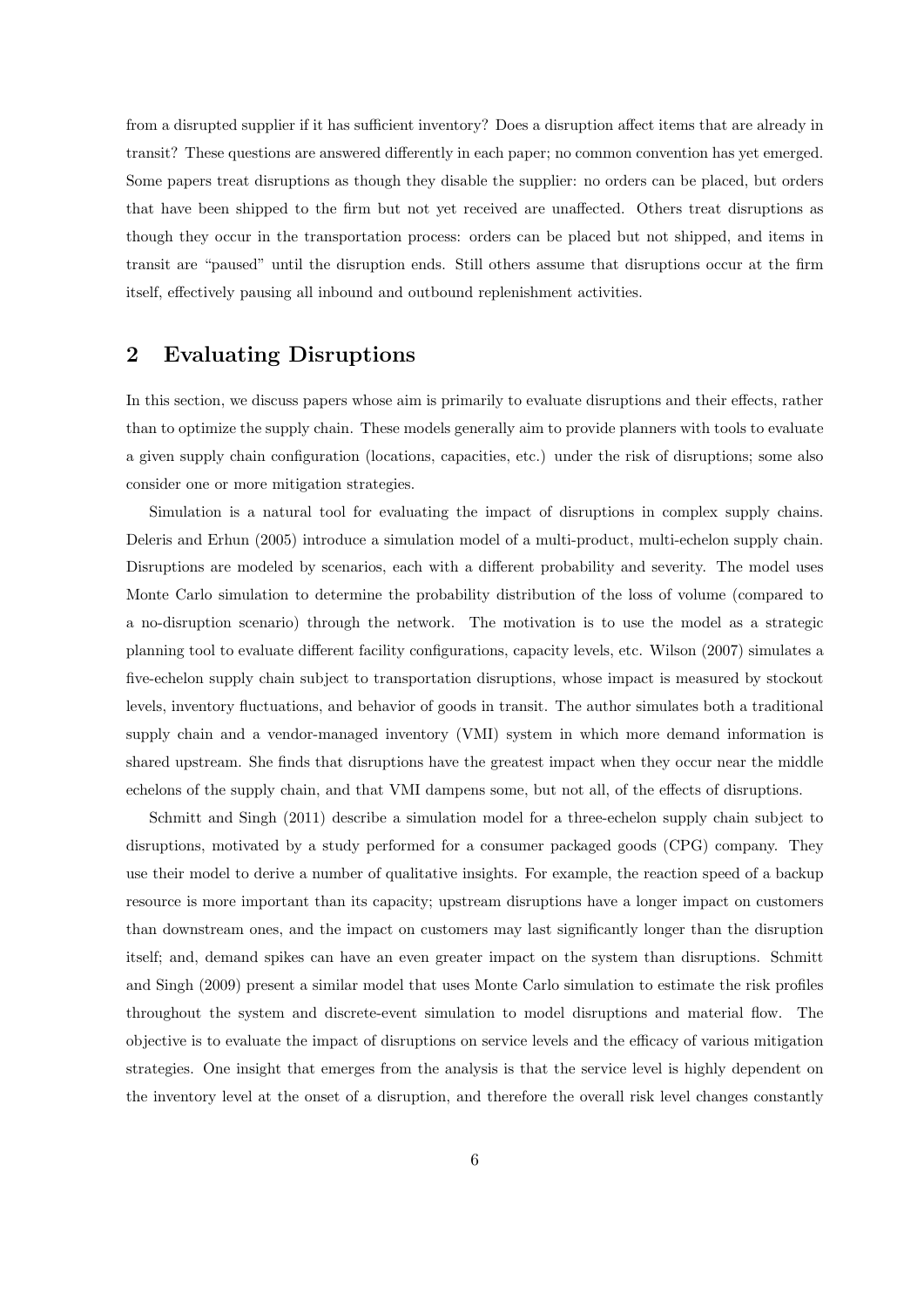over time.

Li et al. (2006) model a supply chain as a directed acyclic supply network and consider disruptions on subgraphs of the network. The objective is to evaluate the impact of upstream disruptions on downstream stages in terms of time (when do they feel the disruption?) and cost (how severe is the impact?). The time question is evaluated by solving shortest-path problems, while the cost question is evaluated using formulas derived in the paper. The authors present an algorithm for answering both questions simultaneously using a single pass through the network, whereas a brute force approach may require many more iterations.

The impact of supply disruptions is not limited to the immediate downstream party. Rong, Shen and Snyder (2009*b*,*a*), Rong, Snyder and Shen (2009) postulate the existence of the "reverse bullwhip effect" (RBWE), which describes an increase in the order variance as one moves downstream from the disruption. (The RBWE is the opposite of the classical bullwhip effect (BWE), in which order variability increases in the opposite direction.) By using both a live "beer game" experiment and a simulation study, with supply uncertainty occurring at the manufacturer end of the supply chain, Rong, Shen and Snyder (2009*a*) show that the RBWE may result from either a player's reaction to supply disruptions (e.g., overor under-ordering) or an over-emphasis on in-transit inventory in the player's order-quantity decision. (See also Ellis et al. (2010) for a behavioral study of purchasing decisions under the risk of disruptions.) Rong, Shen and Snyder (2009*b*) and Rong, Snyder and Shen (2009) analyze operational causes of the RBWE under supply uncertainty, namely, competition among retailers for scarce supply and pricing during disruptions with limited information about strategic customers (respectively). Rong, Snyder and Shen (2009) prove that the BWE occurs between retailers and customers and that the RBWE occurs between suppliers and retailers in the well known "rationing game" when there is limited or uncertain capacity at the supplier's end. Rong, Shen and Snyder (2009*b*) show that when customers react not only to the price itself but also to changes in price, a pricing mechanism implemented by the supplier that does not capture the underlying customer behavior may lead to the RBWE. These studies highlight the importance of treating the supply chain as an integrated system, since both supply and demand uncertainty can be magnified for the remaining parties.

The papers discussed so far, and in fact most papers on supply disruptions, assume that the firm knows the disruption process exactly. But it is often difficult to estimate disruption parameters accurately because of their rare occurrence and lack of historical data, and because suppliers are often unwilling to share disruption information with their customers. This is true when disruptions are modeled using the simple two-state Markov chain described in Section 1.3, but the problem is even more acute for disruption processes that have more complex forms (Song and Zipkin 1996, Li et al. 2004, Lewis et al. 2005). Several studies (e.g., Ross et al. 2008, Saghafian and Van Oyen 2012, Snyder and Tomlin 2008, all discussed below) demonstrate the value of having accurate information about supply disruptions. Therefore, it is necessary to investigate good estimation methods; otherwise the benefit of a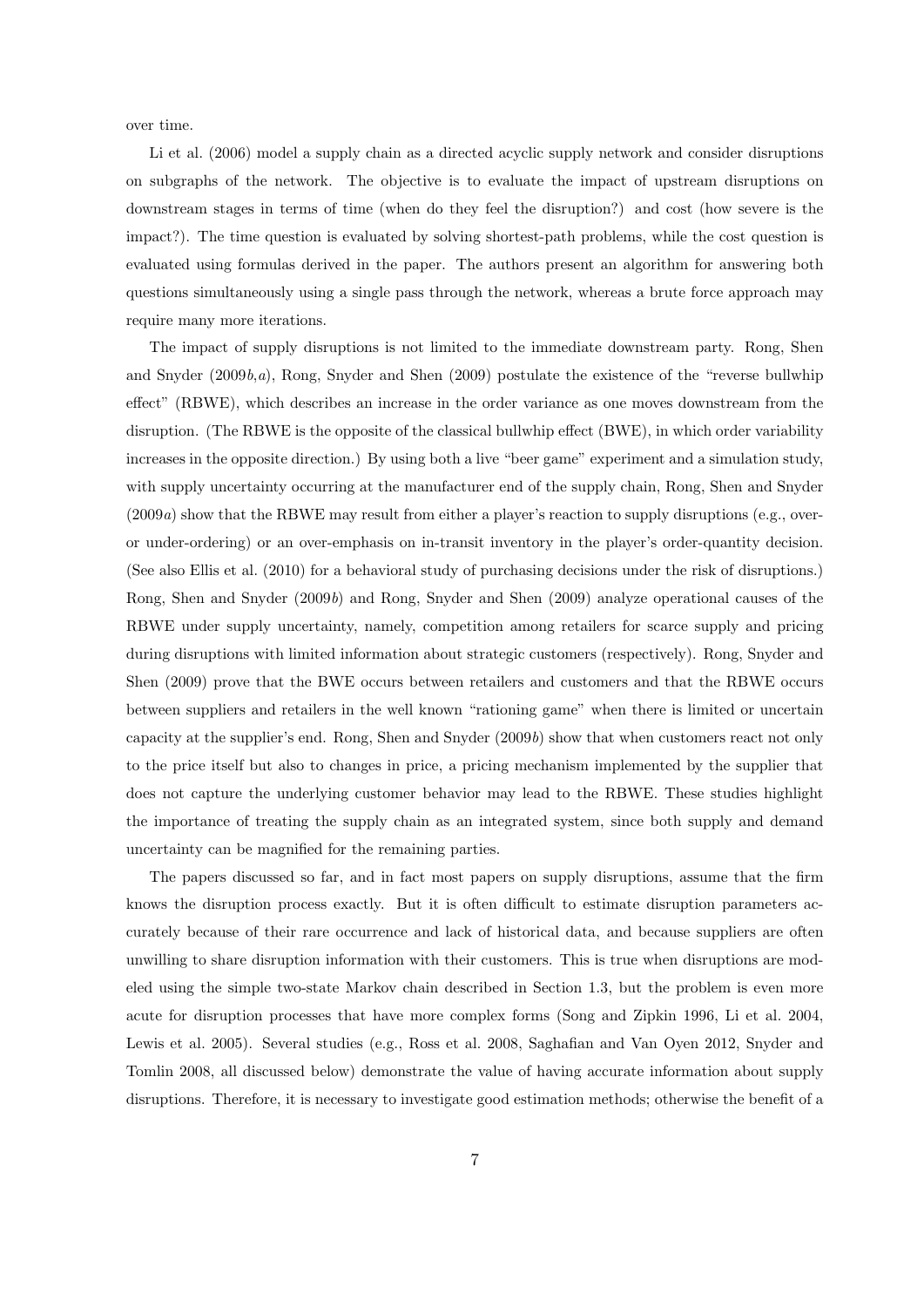model that assumes accurate information is undermined. Two ways to deal with this problem have been suggested in the literature. One is to design a forecast method; the other is to design a mechanism that induces the supplier to reveal its disruption characteristics. Tomlin (2009*b*) takes the former approach, using a Bayesian model to update the firm's forecast of the reliability of its supplier and deriving the optimal policy when the forecast is incorporated into sourcing and inventory decisions. The latter approach is taken by Yang et al. (2008), who assume that the supplier has private information about its reliability. The manufacturer offers the supplier a menu of contracts, consisting of a transfer payment, an order quantity, and a penalty cost, and the supplier chooses the contract that maximizes its profit. By applying mechanism theory, the authors show that the manufacturer can induce the supplier to report its reliability level truthfully.

### **3 Strategic Decisions**

Disruption planning is often most effective when begun at the strategic level. Strategic decisions have a large impact on the functioning of the supply chain as a whole, as well as on individual locations, especially under the threat of disruptions. In this section, we review papers that discuss strategic decisions that can help protect supply chains against disruptions. The papers in Section 3.1 classify strategies for protecting against disruptions and offer guidance to firms seeking to choose among them. In Section 3.2 we discuss papers that examine what types of supply chain topologies are most resilient to disruptions. Section 3.3 discusses papers that consider the use or value of advanced information. (Another important strategic decision—facility location—has been studied extensively in the disruption literature and is discussed in its own section, Section 7.)

### **3.1 Strategies for Mitigating Disruptions**

Tomlin (2006) discusses three categories of strategies for coping with supply chain disruptions: inventory control, sourcing, and acceptance. Inventory control strategies involve ordering and stocking decisions and can be considered proactive techniques. Sourcing strategies are reactive to an actual shortage; they can include product substitution (demand management) or backup supply (dual sourcing). Under the acceptance strategy, the firm does nothing to protect against disruptions and simply accepts the disruption risk, and the associated cost; typically, this strategy is favored when the cost of coping with disruptions outweighs the losses from accepting them. Tomlin examines the optimal choice (or mix) of strategies in a single-product system with two suppliers: one that is reliable and may have flexible capacity, and one that is unreliable but is less expensive. He demonstrates that the two main factors that determine the optimal strategy are the supplier's percentage uptime and the disruption profile (frequent– short vs. rare–long). He proves, for example, that if the unreliable supplier has infinite capacity and the reliable supplier is not flexible (i.e., cannot increase production levels quickly), then inventory (or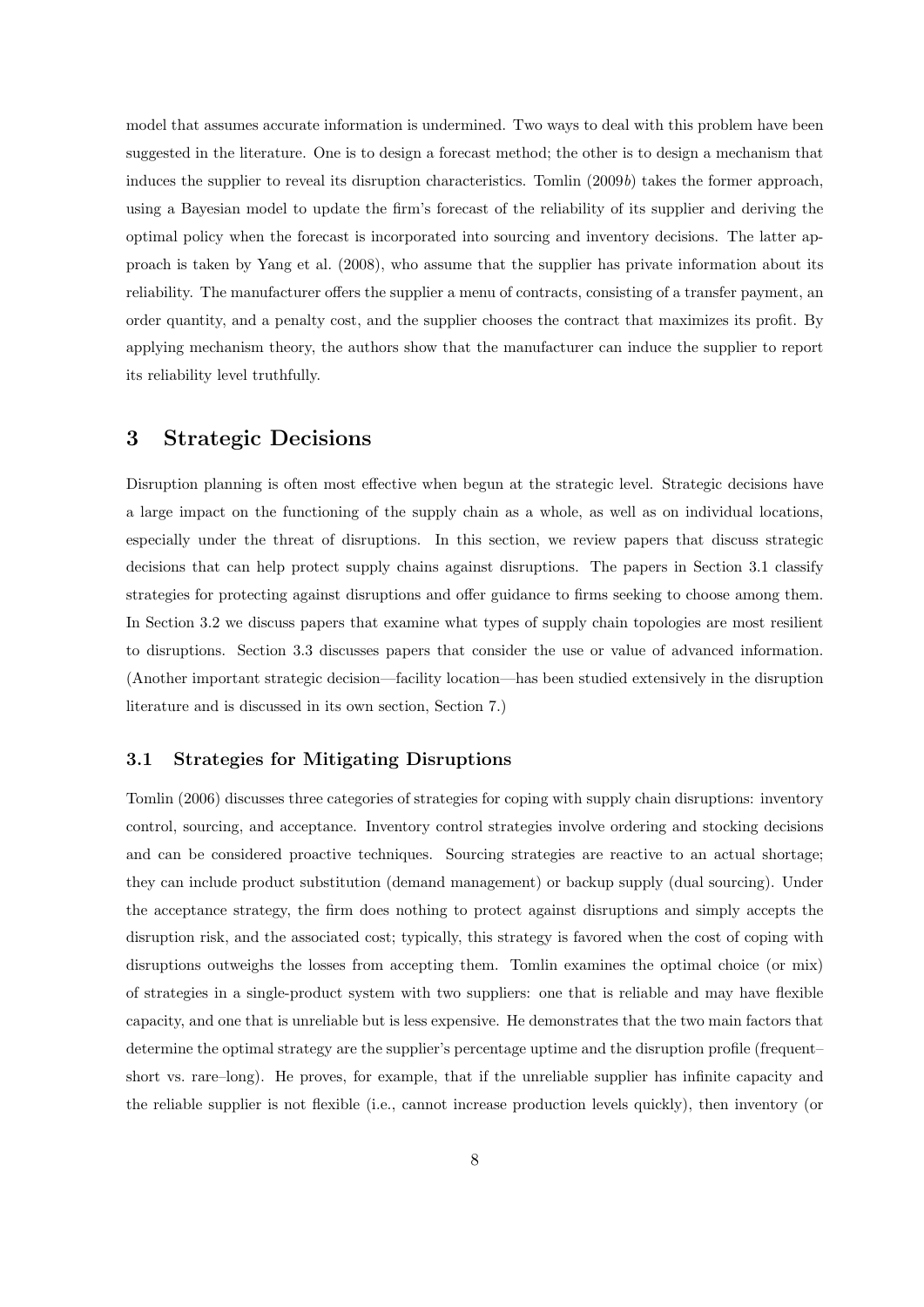acceptance) is the optimal mitigation strategy under frequent–short disruptions but sourcing is preferred for rare–long disruptions. If the reliable supplier is flexible, then a contingent rerouting strategy, in which supply volume is shifted to the reliable supplier only when the primary supplier is disrupted, may be optimal.

Tomlin (2009*a*) discusses optimal mitigation strategies when the product is perishable and therefore inventory is not a possible mitigation strategy. The strategies modeled are supplier diversification (routinely sourcing from multiple suppliers), contingent sourcing (switching suppliers if a disruption occurs), and demand switching (encouraging customers to purchase alternate products if a disruption occurs). Tomlin considers both risk-neutral and risk-averse decision makers and examines how the optimal strategy changes as the model parameters (costs, supplier reliability, and demand characteristics) change. He finds that as demand risk (as measured by coefficient of variation (CV)) increases, demand switching becomes preferable, but as supply risk (as measured by supplier reliability) increases, dual and/or contingent sourcing become preferable.

Schmitt (2011) considers a multi-echelon distribution system in which disruptions can occur on the links. The objective is to characterize the impact on service levels of various mitigation strategies, including inventory, backup capacity within the network, and external backup capacity. Demand is deterministic with partial backorders. Schmitt derives a general formula that describes the service level for any given combination of the mitigation strategies, first for a one-warehouse, multi-retailer (OWMR) system and then for a general distribution system. Numerical studies suggest, for example, that firms should use a mix of proactive and reactive mitigation strategies—inventory protects against the early periods of a disruption while backup supply protects against later ones.

Chopra and Sodhi (2004) and Kleindorfer and Saad (2005) discuss qualitative factors related to disruption-mitigation strategies. Chopra and Sodhi (2004) categorize types of risk and their drivers and assess the directional impact of various mitigation strategies. Kleindorfer and Saad (2005) classify the steps needed to address supply disruption risk and conclude that the two most important principles for disruption management are reducing the frequency and severity of the disruptions themselves and improving the supply chain's (and its players') ability to withstand disruptions without serious adverse consequences. Along similar lines, Tang and Tomlin (2008) suggest that reducing the impact of disruptions requires adding flexibility to the supply chain, such as flexible pricing or flexible sourcing. They suggest that investment in a small degree of flexibility can result in a large reduction in the magnitude of a disruption's impact.

### **3.2 Supply Chain Topologies**

In this section we discuss papers that study characteristics of supply chain designs that make them more or less resilient to disruptions. These papers do not consider network design in the classical optimization sense (i.e., choose nodes and arcs to construct a network), but rather consider high-level questions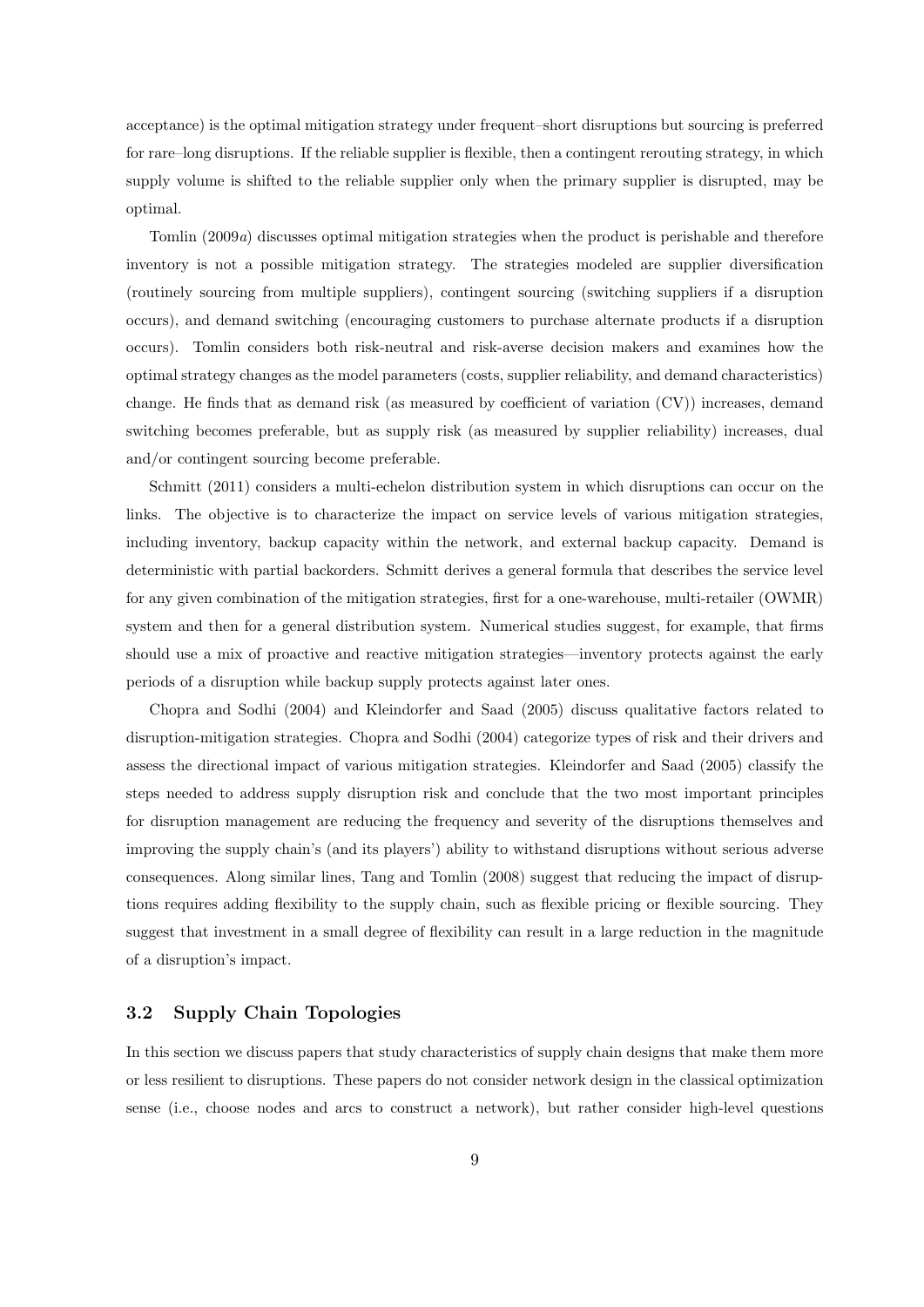comparing different network topologies.

Snyder and Shen (2006) investigate how demand uncertainty (DU) and supply uncertainty (SU) (in the form of disruptions) affect the optimal policies or topology of several multi-echelon supply chains. Using simulation, they demonstrate that the optimal strategy for coping with SU is often the exact opposite of the strategy for DU and argue that the two forms of uncertainty are, in a sense, mirror images of each other. For example, they show that in an OWMR system, a decentralized design (in which inventory is held at the retailers) is preferable, to reduce the impact of any one disruption, a phenomenon they call the "risk-diversification effect." In contrast, under DU, the classical risk-pooling effect (Eppen 1979) says that a centralized design is preferable. Snyder and Shen demonstrate that small increases in inventory can often provide substantial protection against disruptions.

Schmitt et al. (2011) analyze the risk-diversification effect in greater detail and prove that the expected costs of a centralized and decentralized design are equal under SU but that the cost variance is smaller in the decentralized system, making this the preferred design. (In contrast, under DU, the variances are equal but the centralized system has a smaller expected cost.) The authors also demonstrate numerically that, if SU and DU are both present, the risk-diversification benefits of decentralization typically trump the risk-pooling benefits of centralization, unless the service level is very low, the firm is very risk neutral, or the system is very reliable. (A phenomenon similar to the risk-diversification effect is noted by Pang and Whitt (2009) in the context of service systems. They show that the economies of scale to be gained from large-scale call centers are, in some cases, partially offset by the increased risk of congestion when disruptions, e.g., power outages, occur. This risk would be smaller in a system with multiple, smaller centers than a system with a single large one.)

Lim et al. (2011) use the "chaining" concept of Jordan and Graves (1995) to explore the value of flexibility in systems with disruptions. They model a multi-plant, multi-product system using a bipartite graph in which one set of nodes represents the plants, the other represents the products, and a link connects one node from each set if the plant can manufacture the product. Demand is random, and the system is subject to both link failures (in which a given plant can no longer produce a given product) and node failures (in which the plant cannot produce anything). The authors examine Jordan and Graves's claim (for their model without disruptions) that a single long chain is preferable to multiple short ones. They confirm this claim when the system is subject to node failures but find that shorter chains are preferred when link failures are the issue. The relevant performance measure is the system's "fragility," defined as the difference in expected lost sales before and after a disruption.

Hopp and Liu (2006) consider the placement of inventory and capacity in an assembly supply chain with disruptions and deterministic demand. The objective is to minimize the sum of the protection cost and the expected lost revenue from disruptions. The authors prove that it is optimal to have backup inventory or capacity at no more than one node on each path from a disruptable node to the customer, and that as the severity of the disruptions at a given node increases, the capacity or inventory buffers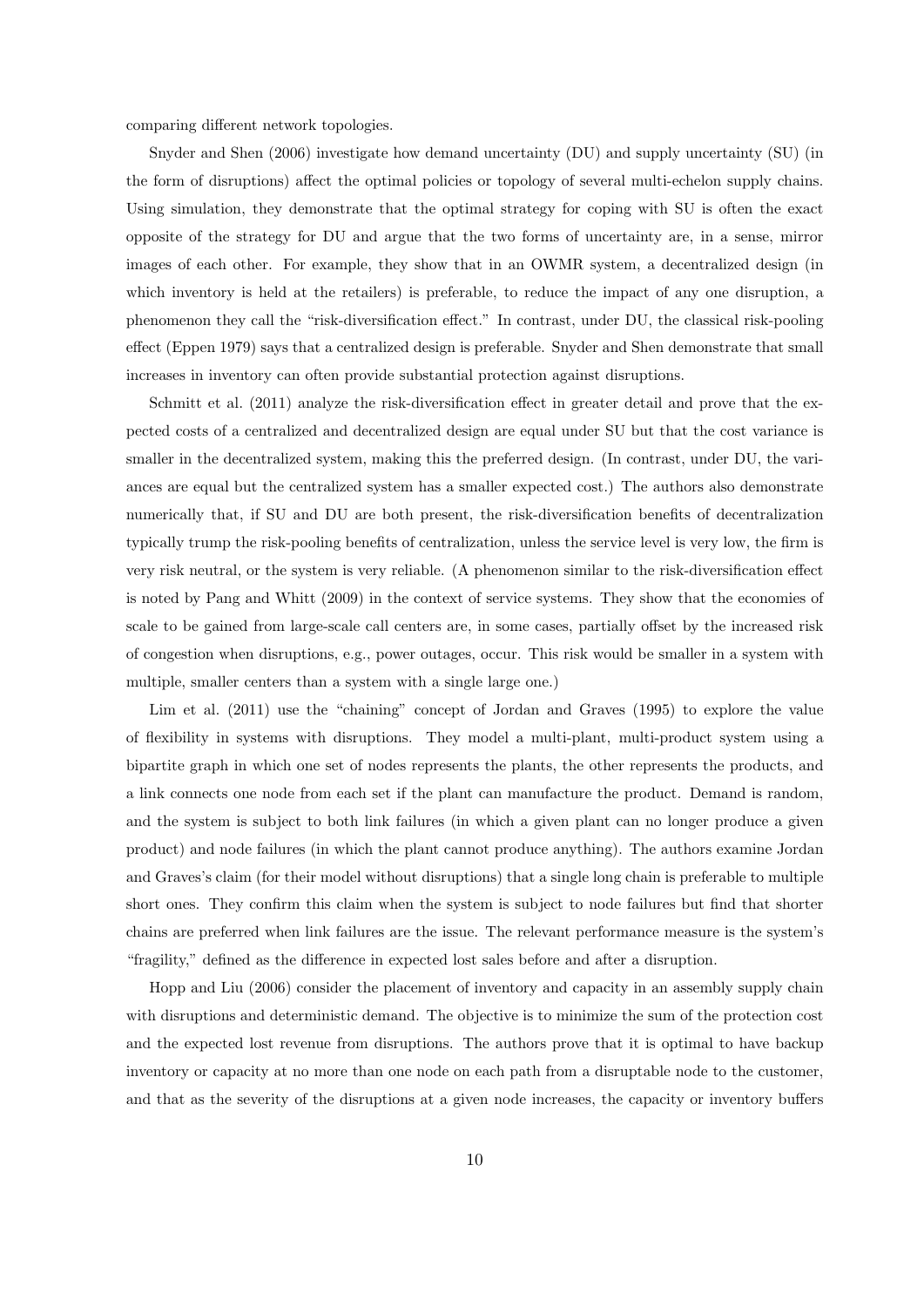shift upstream toward that node.

### **3.3 Advanced Information**

Since disruptions are typically rare but can have drastic effects, early warnings or other advanced information can play an important role in mitigating them. Snyder and Tomlin (2008) discuss how inventory systems should take advantage of advanced warnings of disruptions. They consider a system with an unreliable supplier (subject to complete disruptions) and a second, perfectly reliable supplier. The disruption characteristics, which constitute what Snyder and Tomlin call the "threat level," change stochastically over time, and the firm knows the current threat level. (One example is the U.S. Department of Homeland Security's "terror alert" level.) They show that the optimal inventory policy is a state-dependent base-stock policy, and they find the optimal base-stock levels in closed form for special cases and using dynamic programming in general. They suggest that a threat-advisory system can provide substantial cost savings by allowing the firm to increase inventory levels when the disruption risk is high and run "lean" otherwise.

Saghafian and Van Oyen (2012) also discuss the value of having advanced information about the status of an unreliable supplier when back-up supplier capacity is available. They quantify the impact of misperception of the unreliable supplier's status and the value of flexible versus dedicated suppliers. They indicate that advanced information is typically more valuable to a buyer than supply flexibility, particularly when the buyer has low profit margins.

Disruption risk is not the only form of uncertainty that can be reduced in advance. Wang and Tomlin (2009) consider advanced ordering by customers as a way to reduce demand risk when suppliers are unreliable. In their model, disruptions affect the lead time; when a disruption occurs (with fixed probability), the standard lead time is increased by a stochastic delay. The authors advocate allowing customers to place orders before the selling season and updating demand forecasts based on these orders. They indicate that while the timing of orders to the supplier is not affected by this pre-season ordering, the order quantity is, which provides cost savings to the buyer. They prove that the expected cost decreases as the ratio of pre-season orders to in-season orders increases.

### **4 Sourcing Decisions**

Sourcing can be used as a disruption-mitigation strategy in two ways: routine sourcing (in which orders are placed from multiple suppliers simultaneously, before the supply uncertainty is resolved) and contingent rerouting (in which backup suppliers may be used if the primary suppliers are disrupted). We divide the literature on sourcing decisions into these two categories.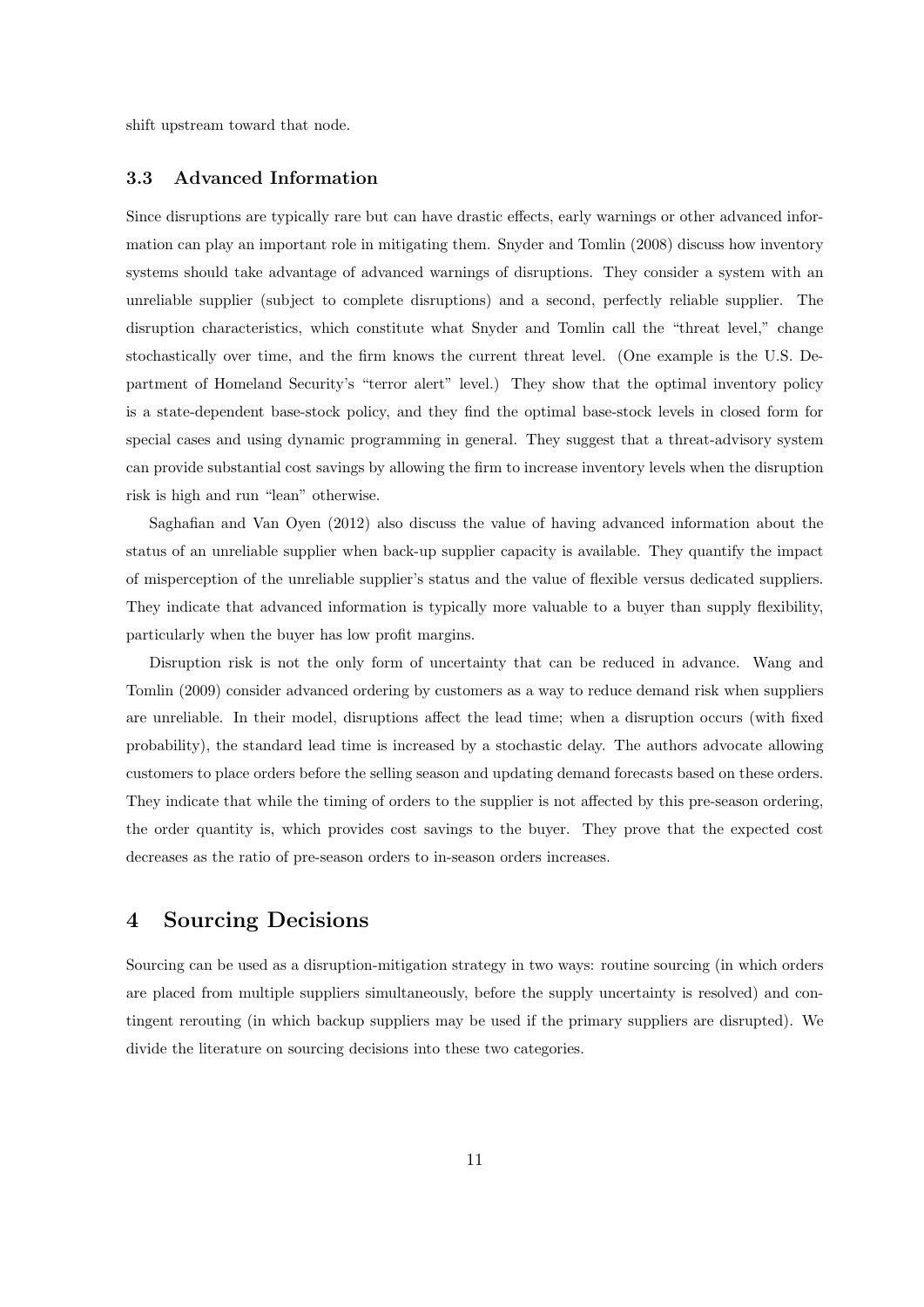#### **4.1 Routine Sourcing**

Anupindi and Akella (1993) study the value of dual sourcing in the context of three models with supply uncertainty. Each model has a single- and a multi-period version. The first model assumes that each supplier delivers a given order immediately with a given probability, and otherwise it delivers the order in the next period (or never, in the single-period case). Thus, the supply uncertainty acts as a random 1-period disruption. The second and third models consider yield uncertainty. Demand is stochastic and has a continuous distribution. In all three models, and in both the single- and multi-period cases, they prove that the optimal ordering policy has three regions, based on the current on-hand inventory *x*: Order nothing (if  $x$  is large enough), order only from the less expensive supplier (if  $x$  is moderate), and order from both suppliers (if *x* is small). Swaminathan and Shanthikumar (1999) study Anupindi and Akella's first model and show that, when the demand distribution is discrete, rather than continuous, this ordering policy is no longer optimal. In particular, it is sometimes optimal to order only from the more expensive supplier if it is also more reliable. They also provide sufficient conditions under which it is optimal to order at least some units from the more expensive supplier.

Dada et al. (2007) consider a single-period newsvendor model with multiple unreliable suppliers. The supply process is quite general and allows the quantity delivered by a given supplier to be a function of both the order quantity and an exogenous random variable. Disruptions, yield uncertainty, and capacity uncertainty are all special cases. Demand is stochastic, with a continuous distribution. The objective is to choose which suppliers to order from and in what quantities in order to maximize the expected profit (sales and salvage revenues minus holding and stockout costs). The authors prove that, if a given supplier  $i$  is not used, then no more expensive suppliers than  $i$  will be used, suggesting that in a certain sense, cost trumps reliability. (This result generalizes that of Anupindi and Akella (1993).) Another conclusion is that if a given supplier is perfectly reliable, then no more expensive suppliers than that reliable supplier will be used. They also demonstrate that the optimal order quantity is larger and the optimal service level is smaller with unreliable suppliers than it is for the classical newsboy problem.

The model of Federgruen and Yang (2008) is similar to that of Dada et al. (2007). The suppliers are subject to yield uncertainty in the form of multiplicative yield with a general yield distribution. Disruptions (Bernoulli yield) are a special case. The cost structures of the two models are different: Dada et al. (2007) assume supplier-dependent variable costs, no fixed costs, and a stockout penalty, whereas Federgruen and Yang (2008) assume supplier-independent variable costs, supplier-dependent fixed costs, and a service level constraint. In both models, demand is stochastic. Federgruen and Yang's exact model is difficult to analyze, so the authors propose two approximations; one provides a provable upper bound on the total order quantity and cost, while the other is asymptotically optimal as the number of suppliers goes to infinity. The authors prove sufficient conditions for whether a given set of suppliers allows for a feasible solution; these conditions are based on the cardinality of the supplier set and on the CV of the suppliers' yield distributions.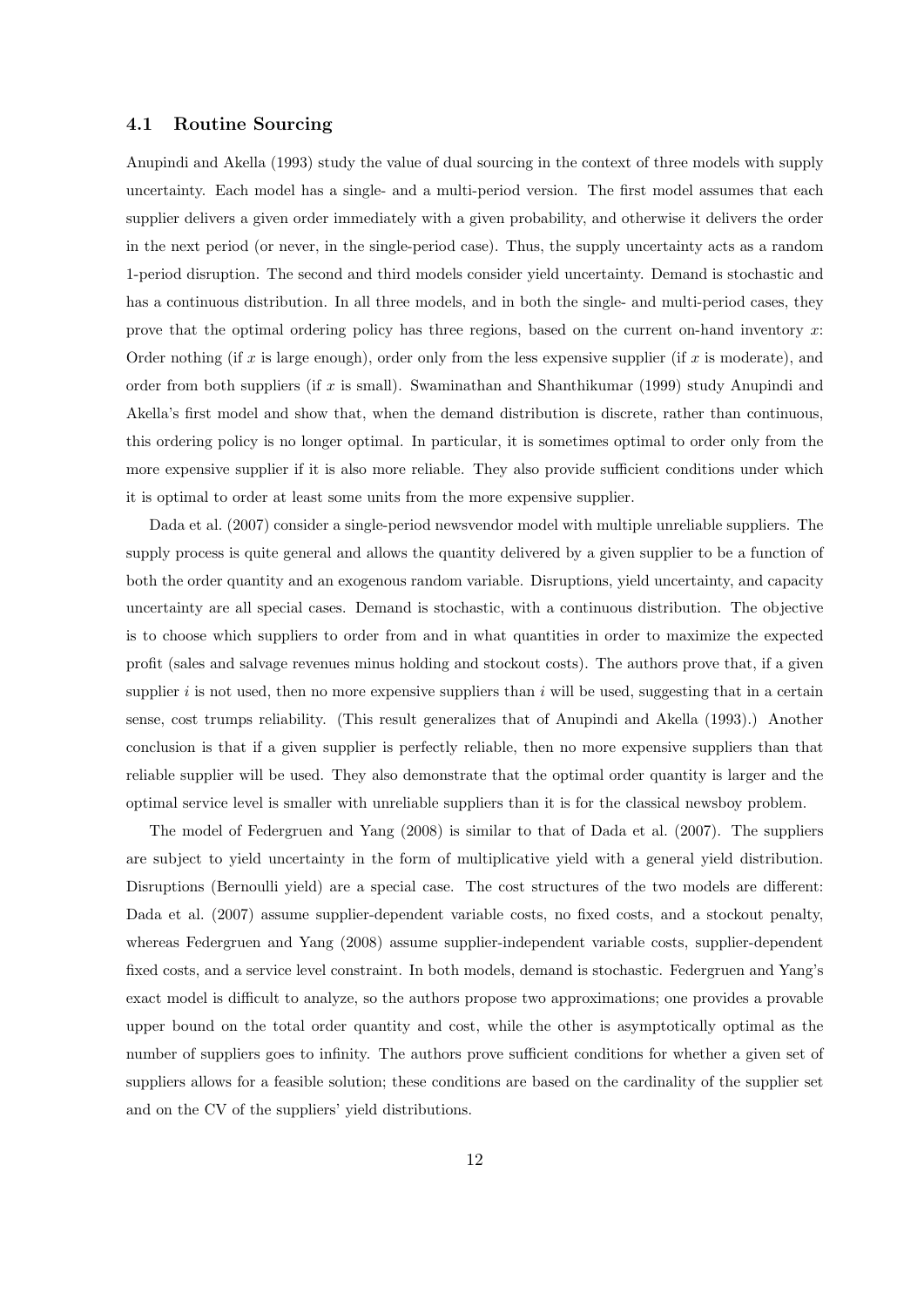Federgruen and Yang (2009) consider a modification of their 2008 model in which the fixed costs are zero and the per-unit costs are supplier dependent. The supply model is the same. The authors formulate two models, one using a service-level constraint and one using a stockout penalty. Both models use an approximation in which the ending inventory level is replaced by a normally distributed random variable with the same mean and variance. The key quantity in both models is the expected total yield from all suppliers, called the "expected effective supply." The authors derive closed-form expressions for the optimal order quantities for a *fixed* value of the expected effective supply and show that the total cost is a strictly convex function of the expected effective supply; therefore, the problem can be solved efficiently by searching over values for the expected effective supply. The authors prove that the optimal suppliers consist of the first *k* suppliers, for some *k*, after the suppliers are sorted in increasing order of their per-unit costs divided by their yield factors. This consecutivity result generalizes that of Anupindi and Akella (1993) and is also related to that of Dada et al. (2007).

Xu et al. (2011) consider a newsvendor model with multiple unreliable suppliers, like the previous three papers discussed. The key difference is that Xu et al. allow the supply uncertainty to be correlated among the suppliers, and they study the impact of this dependence. The authors consider two types of systems: a "multi-source" system in which the suppliers all produce the same part, and the newsvendor is trying to distribute his order among the suppliers to hedge against the supply uncertainty, and an "assembly" system in which each supplier produces a different part, and the newsvendor requires one of each part to produce the end product. The central result of the paper is that risk diversification is preferred in the multi-source system, but risk concentration is preferred in the assembly system. That is, in the multi-source system, the firm should choose suppliers that have independent disruptions in order to avoid having too many suppliers fall short simultaneously, whereas in the assembly system, the firm should choose suppliers that have positively correlated disruptions in order to avoid having too much inventory of one part when the supply of a complementary part is disrupted.

All four of these papers (Dada et al. 2007, Federgruen and Yang 2008, 2009, Xu et al. 2011) model a single retailer with *N* unreliable suppliers, but the nature of the supply uncertainty differs among them (although all can accommodate disruptions as a special case). The most general model is that of Dada et al. (2007), in which the quantity *S* delivered by a given supplier is given by  $S = \min\{Q, K(Q, R)\}\$ where  $Q$  is the order quantity for that supplier,  $R$  is a random variable, and  $K(\cdot)$  is a function. This formulation is general enough to handle many models of supply. For example:

- 1. *Perfect Supply.*  $K(Q, R) = \infty$
- 2. *Disruptions.*  $K(Q, R) = R$ ; *R* equals 0 with probability  $\alpha$  and  $\infty$  (or some finite capacity level) with probability  $1 - \alpha$
- 3. *Multiplicative Yield Uncertainty.*  $K(Q, R) = QR$ ; *R* has a continuous distribution with support [0*,* 1] (or a subset)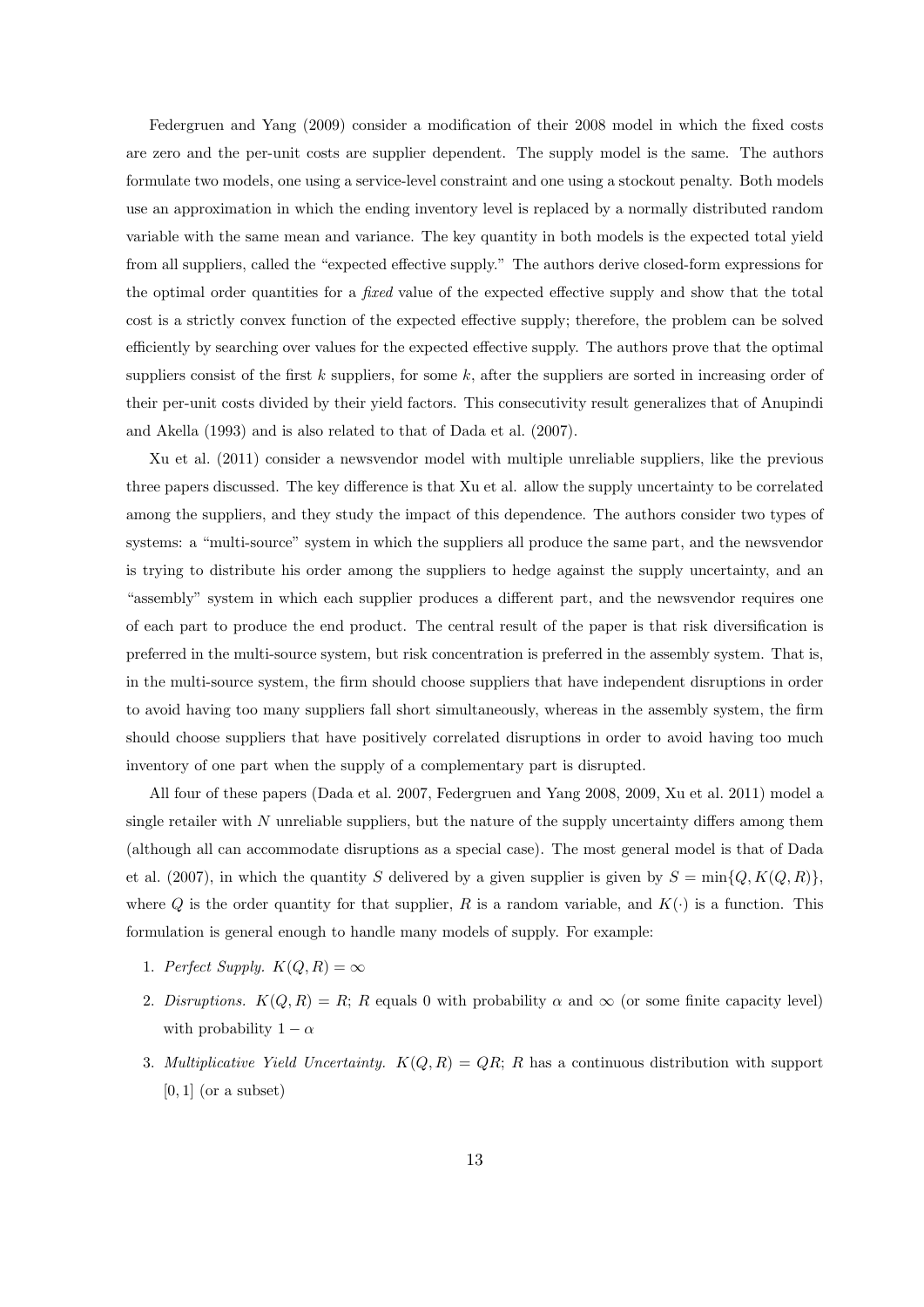- 4. Additive Yield Uncertainty.  $K(Q, R) = Q + R$ ; R has a continuous distribution with support (*−∞, ∞*) (or a subset)
- 5. *Capacity Uncertainty.*  $K(Q, R) = R$ ; *R* has a continuous distribution with support  $[0, \infty)$  (or a subset)

Federgruen and Yang (2008, 2009) use the multiplicative yield model  $(K(Q, R) = QR)$ , while Xu et al. (2011) use the capacity uncertainty model  $(K(Q, R) = R)$ .

Sawik (2011) considers a make-to-order system in which the customer demands are known in advance, and each requires customized parts that the firm procures from unreliable suppliers who are subject to both disruptions and yield uncertainty. The goal is to choose the order quantity for each supplier to minimize one of several objectives, including expected cost, worst-case cost, value-at-risk (VaR), and conditional value-at-risk (CVaR). Each model is formulated as a mixed-integer programming (MIP) problem and solved using an off-the-shelf solver.

Berger et al. (2004), Ruiz-Torres and Mahmoodi (2007) and Berger and Zeng (2006) consider a single buyer choosing from multiple identical suppliers subject to disruptions. Their model determines the optimal number of suppliers to use, assuming that the operating cost is a function of the number of suppliers and that a fixed penalty is incurred if all (or some) chosen suppliers fail simultaneously. Inventory costs are not modeled explicitly. The main conclusion of those papers is that the optimal number of suppliers is typically fairly small, except in very extreme cases where suppliers are very unreliable and the cost of failures is very high.

Yu et al. (2009) develop models to determine whether single or dual sourcing is optimal under nonstationary and price-sensitive demand. In the dual-sourcing case, the firm procures a fixed portion of the demand from the reliable supplier in every period and cannot place a second order after the unreliable supplier's state is observed. The authors develop closed-form expressions that characterize the conditions under which each strategy is optimal.

### **4.2 Contingent Rerouting**

Tomlin and Wang (2005) consider a combination of dual sourcing and mix flexibility to cope with unreliable supply. In their model, the firm's suppliers are unreliable but also mix-flexible, i.e., can potentially produce multiple products. They consider four cases: single-source dedicated and flexible, and dualsource dedicated and flexible (in which order quantities are chosen after disruptions are realized). They show that the dual-source systems benefit from diversification while the single-source systems benefit from demand pooling and suggest that, surprisingly, a dedicated strategy may be preferred to a flexible one in some cases. Through a numerical study, the authors explore the tradeoffs among the network structures and examine the factors that affect the optimal decisions, including the firm's level of risk aversion, the number of products, and the product-demand correlations. They conclude that dual-source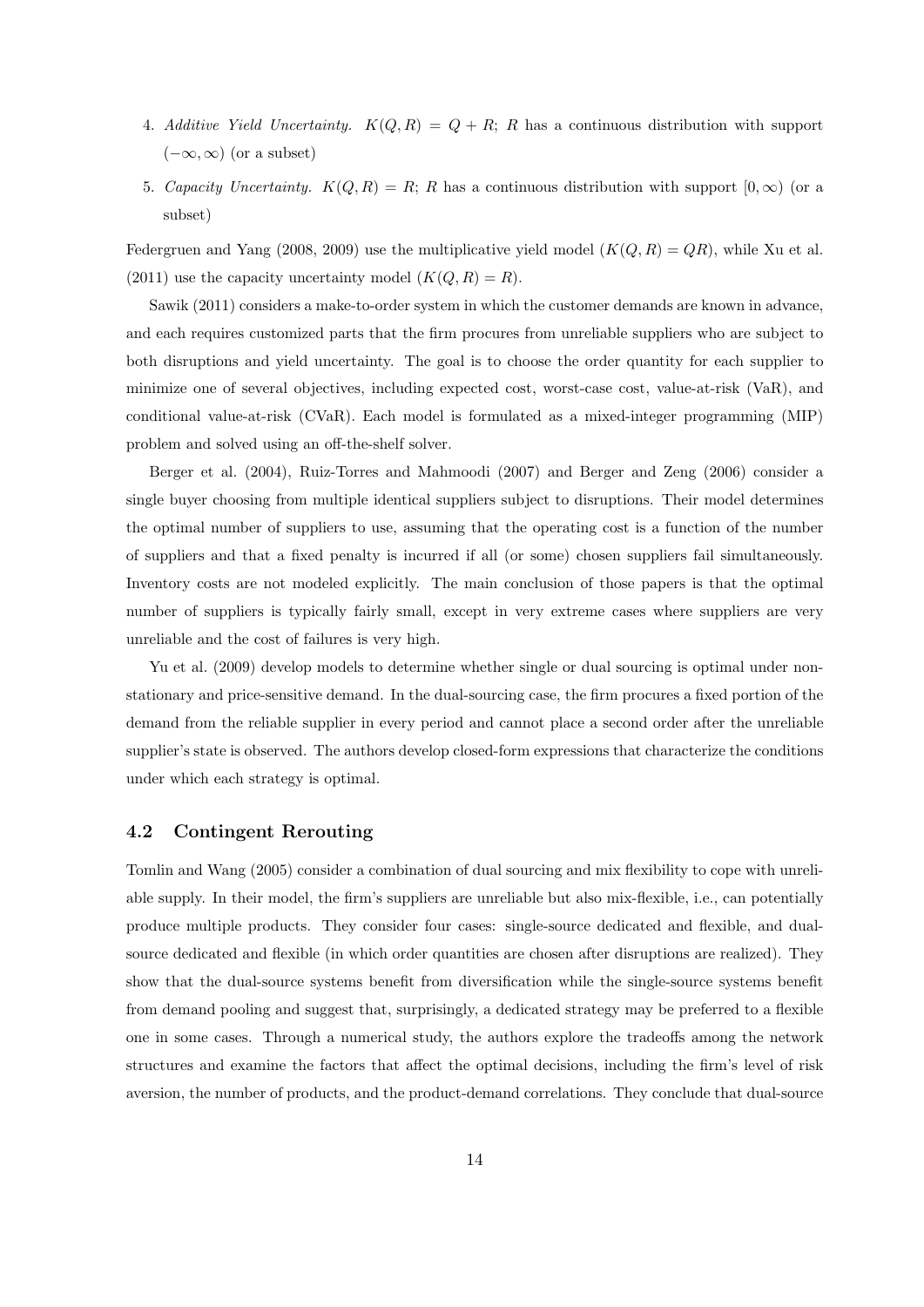systems generally perform better when disruptions are a factor.

Chopra et al. (2007) argue for the importance of correctly identifying, and planning for, the forms of supply uncertainty a firm faces. In their model, the firm has two suppliers, one reliable and one subject to both random yield and disruptions. Their model assumes a single period and deterministic demand. They derive closed-form expressions for the optimal order quantity from the unreliable supplier and the optimal reservation quantity from the reliable one. They demonstrate the error that occurs when the firm "bundles" the yield uncertainty and disruptions by treating the entire supply process as though it arises from yield uncertainty. They conclude that the retailer should determine its strategy depending on the source of the supply risk. The retailer should order more from the unreliable supplier if most of the supply risk comes from yield uncertainty, but it should rely more on the reliable supplier if most of the risk comes from disruptions. Schmitt and Snyder (2012) extend this model to a multiple-period setting and, like Chopra et al. (2007), determine the optimal order and reservation quantities. They show that approximating this system using a single-period model causes over-estimation of the cost, under-utilization of the unreliable supplier, and distortion of the order quantities.

In the standard contingent-rerouting strategy, if the firm wishes to order but the primary supplier is disrupted, it immediately orders from the backup supplier. In contrast, Qi (2009) allows the firm to wait a while in case the cheaper, primary supplier recovers quickly. The system is nearly identical to the economic order quantity (EOQ) model with disruptions introduced by Parlar and Berkin (1991) (see Section 6.1) except for the dual-sourcing aspect. The firm will wait for a certain duration, called the "cap," before ordering from the backup supplier, and the cap is a decision variable. (If the cap equals zero, we have the standard contingent-rerouting setup.) The primary conclusion of the analysis is that it is always optimal for the firm to either order from the backup supplier immediately after the safety stock runs out or wait as long as necessary until the primary supplier recovers.

Whereas the papers cited above consider a single location facing stochastic demand, Xu and Nozick (2009) consider a supplier-selection problem for multiple plants that face deterministic demand and order components from multiple unreliable suppliers. The firm may engage a supplier as a "base" supplier and pay a per-unit cost for each unit ordered or as an "option" supplier that will be used if the base suppliers are disrupted; option suppliers are paid a fixed reservation cost and a per-unit cost for each item actually ordered. Components are shipped from suppliers to plants via a capacitated multi-modal network, possibly using transshipment nodes. The problem is to decide which suppliers to use for each component, what type of relationship to establish with each, how large the option contracts should be, and how to route components through the inbound network, to minimize the expected total cost over the multi-period planning horizon. The authors formulate the problem as a two-stage stochastic program and propose an algorithm based on Lagrangian relaxation and the L-shaped method.

Motivated by the well known disruption case study in which a fire in 2000 at a Philips semiconductor plant caused supply disruptions for Ericsson, who reacted sluggishly, and Nokia, who responded aggres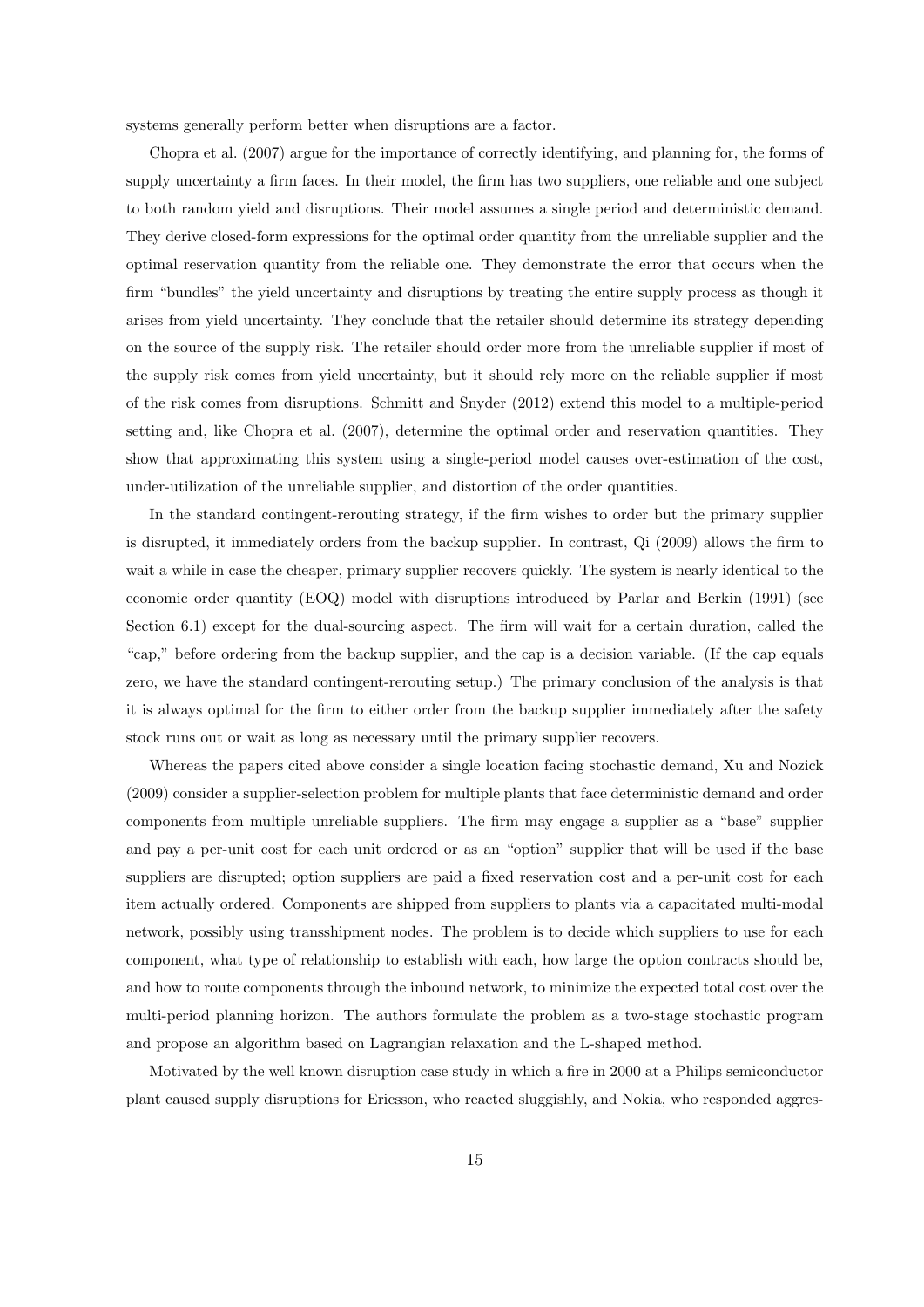sively and eventually stole significant market share from Ericsson, Hopp et al. (2009) introduce a model in which two competing firms (e.g., Nokia and Ericsson) share an unreliable primary supplier (Philips) and a backup supplier that has limited capacity. A third, exogenous firm produces an inferior product but may steal market share from the first two if they cannot meet their demand. The two firms' key decisions are how much to invest in backup capacity (both before and after a disruption) and how much to invest in disruption detection. The authors derive a range of managerial insights both analytically and numerically; for example, firms with large market share should focus on protecting it while smaller firms should be poised to steal market share from larger, disrupted firms.

### **5 Contracts and Incentives**

When supply disruption risk exists, financial means may be employed to reduce that risk or increase the number of suppliers willing to compete for demand. Conversely, financial problems themselves often create supply risk. There is a growing body of literature that models how contractual relationships and risk sharing can decrease operational supply risk, and how supply risk affects contract and pricing negotiations. In this section, we discuss papers that focus on these contracting and incentive issues.

A supplier bankruptcy can serve as a disruption if the supplier can no longer provide raw materials. If alternate supply options are not available, a buyer may choose to invest in the supplier in order to ensure its economic stability. These investments may include providing monetary subsidies or assuming asset ownership. Babich (2010) models the former case, showing how a supplier's financial state is related to its ability to fulfill orders and how a buyer can improve its supply risk by reducing the supplier's financial risk. The model assumes that a supplier knows its financial risk state, and that this state relates to the capacity it has available to meet the buyer's demand. The supplier shares this information with the buyer, at which time the buyer may choose to subsidize the supplier. Subsidy funds may be used for liability reduction or asset investment, either of which improve the probability that the supplier can meet demand. For the case where subsidies are invested in assets, Babich shows that optimal order quantity decisions should be made independently of subsidizing decisions, and that the buyer's optimal subsidizing policy is of a "subsidize-up-to" structure; that is, a buyer should bring its supplier's asset level up to an optimal threshold value.

Contract design under supply risk relies heavily on the players' knowledge of, or beliefs about, the supplier's reliability level. Gurnani and Shi (2006) model a first-time interaction between a buyer and an unreliable supplier; reliability is measured by the probability that the supplier will deliver the agreedupon quantity by the agreed-upon date. Since this is the first interaction between the two, the reliability level is unknown, and both parties must estimate it. There are two contracts available, one that involves a down-payment (incurred even if the supplier is unable to deliver) and one in which the buyer pays only upon delivery. The authors characterize the cases in which the players prefer each contract type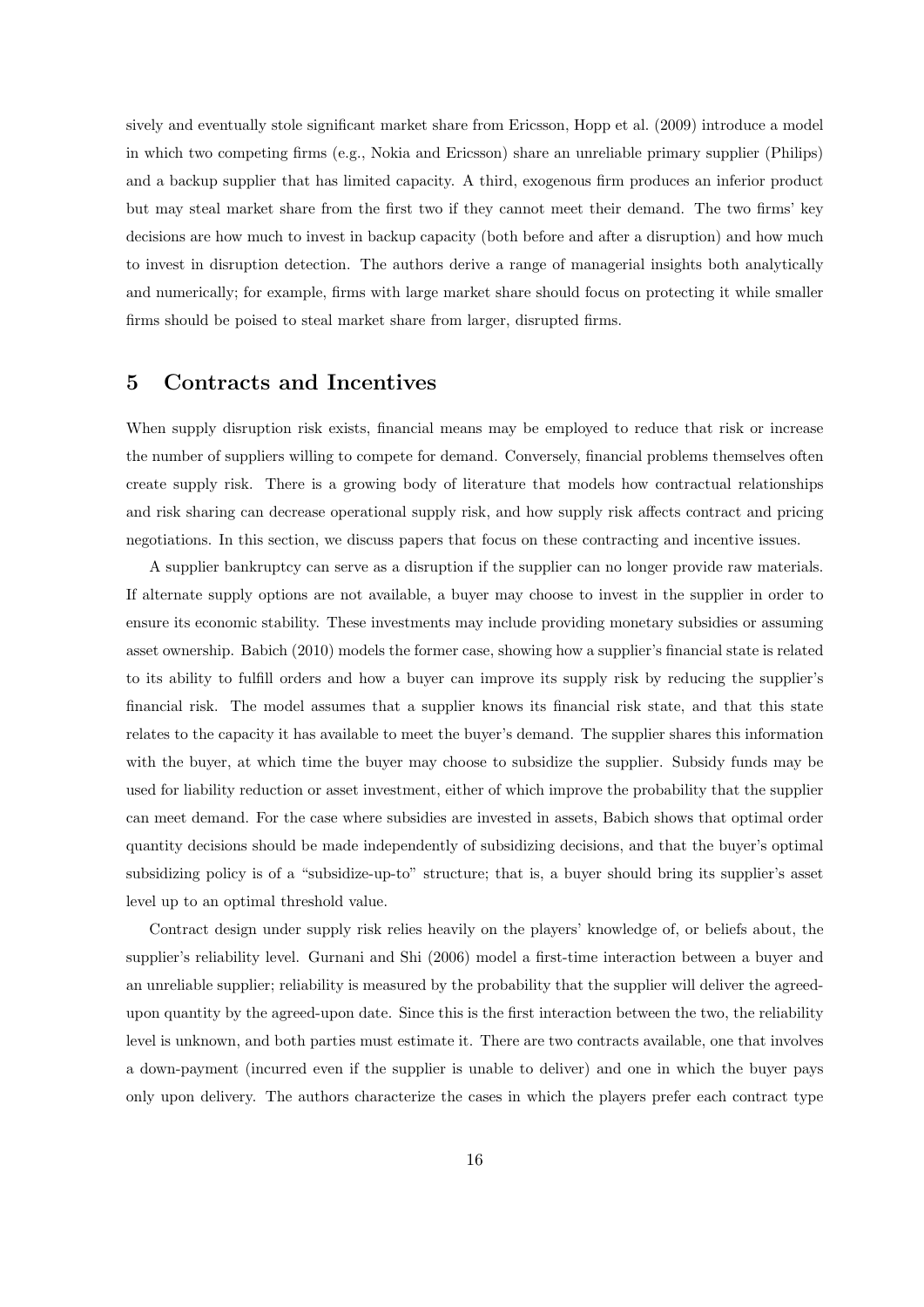and explore the ability of each to maximize channel profits.

In some cases, the supplier may know its own reliability level, and the buyer may be willing to pay for that information. Yang et al. (2008) assume the supplier is obligated to pay a penalty if a disruption occurs and it cannot meet the retailer's orders. When information is asymmetric and only the supplier knows its risk status, the buyer may offer multiple contracts to the supplier and allow it to choose among them based on its risk level. Alternately, the buyer may pay to make the risk level information symmetric prior to offering the supply contract. The authors demonstrate that if backup supply is expensive, the buyer is more willing to pay for this risk-level information. Gao and Li (2010) also advocate using contracts to encourage the supplier to share information about its risk level. They prove that when fixed ordering costs are present, a state-dependent (*s, S*) policy is optimal if information on the state of the supplier is available. They demonstrate that fixing costs and fees in contract negotiations encourages a supplier to share its state information and can coordinate the supply chain.

Auctions are another mechanism for inducing suppliers to reveal their reliability levels, as well as for choosing from among multiple unreliable suppliers. Chaturvedi and Martínez-de Albéniz (2011) introduce an auction mechanism in which a single buyer wishes to decide which suppliers to use and how much to procure from each. The authors consider the case in which suppliers' cost and reliability are known to the buyer, then the case in which only the reliability is known, and finally the case in which neither is known. They propose sealed-bid auction mechanisms that induce truth-telling by the bidders; they involve two sets of payments, one before and one after delivery. The authors show that the optimal strategy usually involves diversification among the suppliers, a finding echoed by Dada et al. (2007) and related papers (see Section 4.1).

If a supplier is known to be at risk, the buyer may insist on a contract that requires the supplier to reimburse it for some of its costs if a disruption occurs and causes a material shortage. If such a disruption occurs for commodity products, spot markets may also be used to rectify the supply shortage and meet customer demand. However, spot markets, too, entail risk, in the form of fluctuating prices. Haksoz and Kadam (2008) develop simulation models to analyze the tradeoffs among the risks from supplier breach, spot market pricing, and demand fluctuations, emphasizing the importance of the firm decreasing its profit volatility. Their results suggest that if demand variability is high, it is better to under-order from the contractual supplier, since over-ordering can cause high profit losses. They also suggest that spot markets are a valuable tool to mitigate material shortage risk from both demand volatility and supplier breach.

Shou et al. (2011) examine coordination and competition in two simple supply chains, each consisting of a single retailer and a single supplier subject to Bernoulli disruptions. The retailers engage in Cournot (quantity) competition in a single selling season. The authors consider two types of contracts between retailer and supplier: a revenue-sharing contract and a contract in which the retailer pays a wholesale price for each unit delivered and the supplier pays a penalty for each unit ordered but not delivered.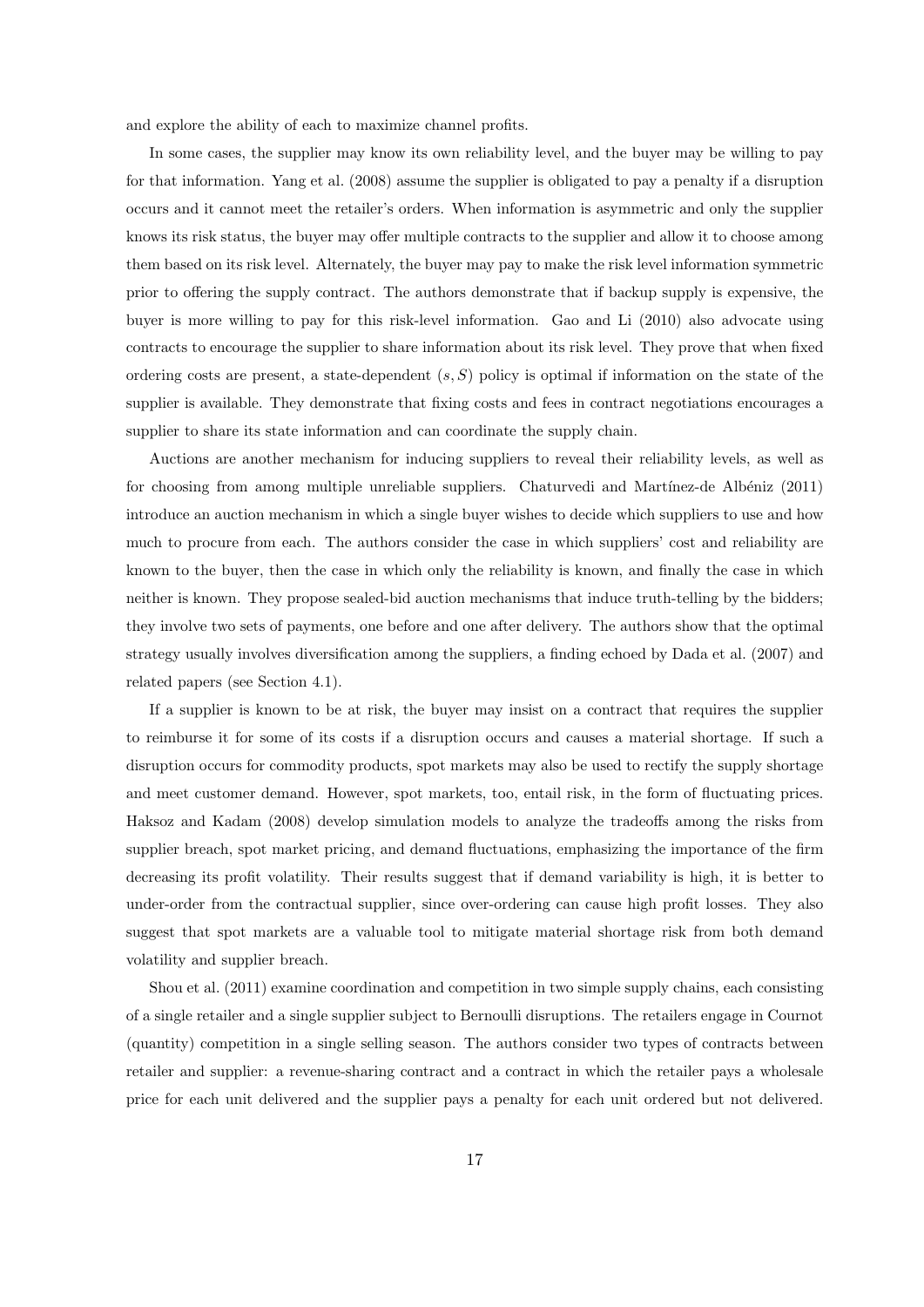The authors prove that the first contract coordinates the supply chain while the second does not. They consider three cases, in which both, one, or neither supply chain is coordinated, and they characterize the equilibrium order quantities for each case. They prove that, as the level of coordination increases, customers always benefit since the expected supply increases and therefore the expected price decreases. On the other hand, the supply chains themselves may not benefit (especially if the disruption probabilities are small), but coordination is nevertheless a dominant strategy for both supply chains.

A firm may wish to increase its supply base to reduce the impact of a supplier disruption, and it may use financial incentives to enable that option. Tang (2006*b*) discusses this approach, postulating that a buyer who feels it has too few suppliers may offer incentives for more suppliers to enter the market. These incentives could include committing to minimum order quantities or to sharing technical or market information in order to reduce potential suppliers' risks or barriers to entry. This strategy has the benefits both of diversifying supply disruption risk and of increasing the competition among suppliers and potentially lowering wholesale prices. Tang suggests other mitigation strategies to increase robustness in a supply chain, including using promotions or dynamic pricing to control and shift demand away from products that experience disruptions.

Suppliers themselves may also use financial means to compete for their share of a buyer's order despite their own unreliability. Swinney and Netessine (2009) discuss a single-period newsboy model with one unreliable supplier and a more expensive, perfectly reliable supplier that requires orders to be placed in advance. They solve for the reliable supplier's optimal pricing policy when it knows the buyer's behavior and competitor's risk level, and they discuss conditions under which a Nash equilibrium exists when both suppliers can set their prices competitively. Babich et al. (2007) develop a single-period model with pricing competition among multiple unreliable suppliers and show that this competition can create a diversified supply base for the buyer. They show that if suppliers' disruptions are correlated, then each supplier's competitive advantage is decreased and they must compete based on wholesale pricing. As positive disruption correlation increases, the buyer increasingly chooses to order from only one supplier (the cheapest), despite the reduced diversification benefits. However, if disruptions are negatively correlated among suppliers, the buyer will order from multiple suppliers and wholesale prices will increase as the suppliers are better able to compete with each other on reliability. As the total number of available suppliers increases, the buyer can realize benefits from both competition and diversification. Serel (2008) examines a similar model with competitive suppliers, extending the analysis to consider multiple periods and supplier default risk, which is reduced by the buyer's business. They show that while short-term contracts are normally preferred by the buyer, adding supplier default risk to the model typically changes that choice and drives long-term investment by the buyer in the supplier's business. They also consider dynamic contracts, in which the buyer shares some of the production cost risk with the supplier, and prove that long-term dynamic contracts can coordinate the supply chain. Li et al. (2010) consider a two-supplier model that is similar to that of Babich et al. (2007), with the aim of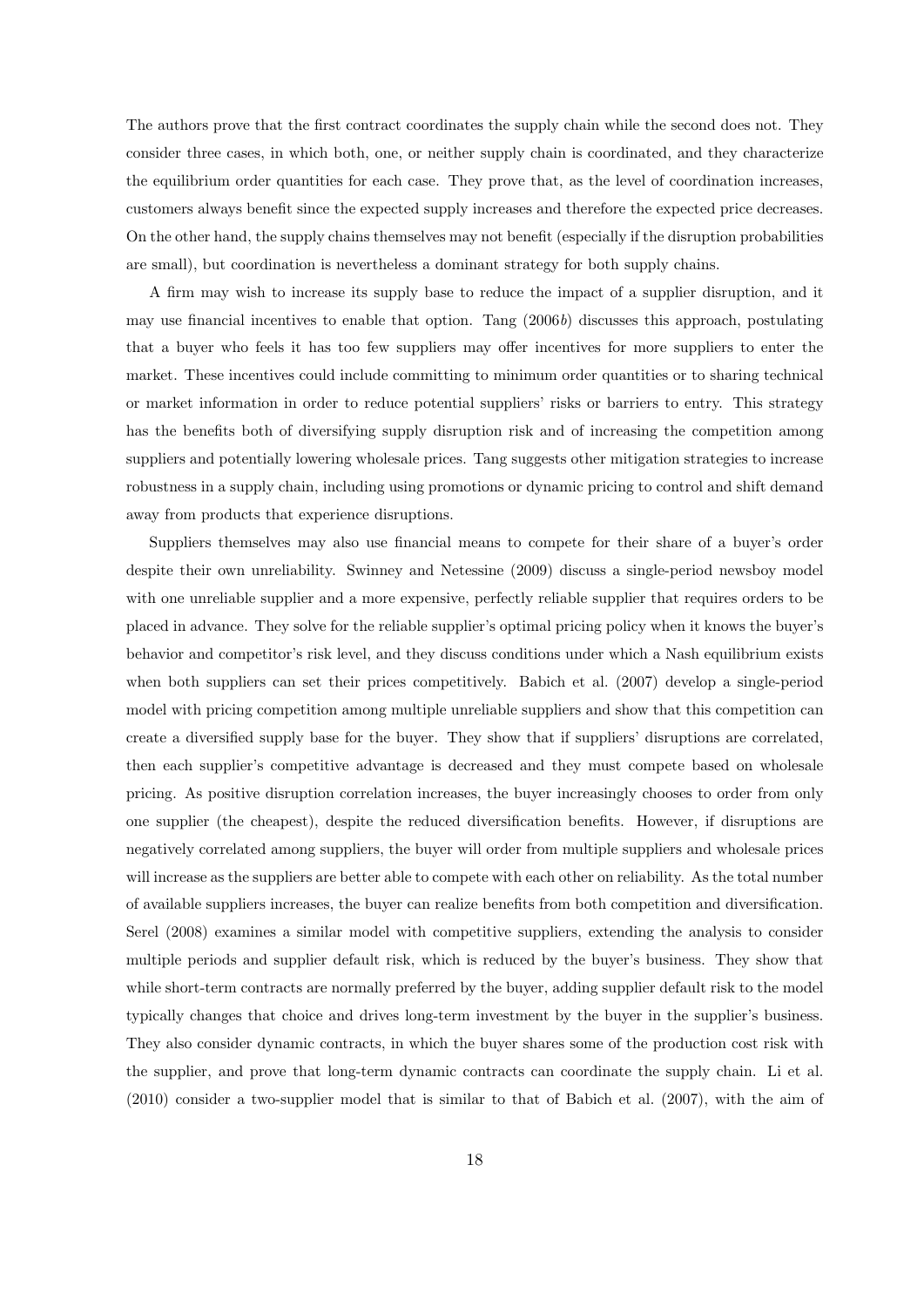finding equilibrium pricing and ordering decisions, as well as a coordination mechanism for a system in which the suppliers are cooperative with each other but competitive with the retailer.

Babich (2006) extends the case of positively correlated supplier disruptions to consider differing lead times for two suppliers. He examines price deferment on the part of the faster supplier, in which that supplier can wait to set its price until the slower supplier's disruption status is known. He shows that, somewhat surprisingly, this encourages the buyer to order more from the slower supplier as long as prices are moderate, because the faster supplier is treated as a backup source. Wagner et al. (2009) encourage the modeling of disruption dependence among suppliers, providing empirical evidence from the automotive industry demonstrating that supplier default risks are typically positively correlated.

Xiao and Yu (2006) study an evolutionary game (that is, a game in which players may not act fully rationally or may lack full knowledge of the rules of the game) consisting of a duopoly, with each firm operating one manufacturer and a large number of retailers. In one model, the manufacturer is subject to supply disruptions, while in another, the retailers are subject to demand disruptions. In each market, retailers from the two firms compete by choosing whether to pursue a profit- or revenue-maximizing strategy, and how much to order from the manufacturer. The aim is to determine the evolutionarily stable strategy (ESS) for each player, as well as the effect of disruptions on the ESS.

### **6 Inventory and Disruptions**

The main concern in inventory management problems is to find the optimal replenishment policy, which indicates when, from whom, and how much to order. In most problems, the purpose is to minimize the expected cost, possibly subject to a constraint on the service level. For relatively simple problems, one can obtain closed-form solutions. Such solutions are attractive since they can be computed easily (e.g., in a spreadsheet), they often provide insights into the behavior of the system, and they are more easily embedded into more complex models. However, for many problems, especially problems with disruptions, closed-form solutions are not available; these problems must be solved algorithmically. Moreover, the form of the optimal inventory policy is unknown for many settings with disruptions. Therefore, many of the papers discussed below choose a reasonable inventory policy (often based on a classical inventory policy) and then seek the best parameters for that policy, without proving the policy is optimal.

Like the literature on inventory models without disruptions, models for inventory management under the threat of disruptions can be classified along a number of dimensions: periodic vs. continuous review, cost structures (e.g., fixed vs. variable costs), decision variables (e.g., order quantity, order-up-to level, reorder point), backorders vs. lost sales, number of suppliers, and so on. To this list we might add disruption distributions, since the papers cited below use a variety of approaches to model the duration of up and down periods. There are very few disruption-related papers in which decisions must be made for multiple echelons of the supply chain, and to our knowledge only two of these papers are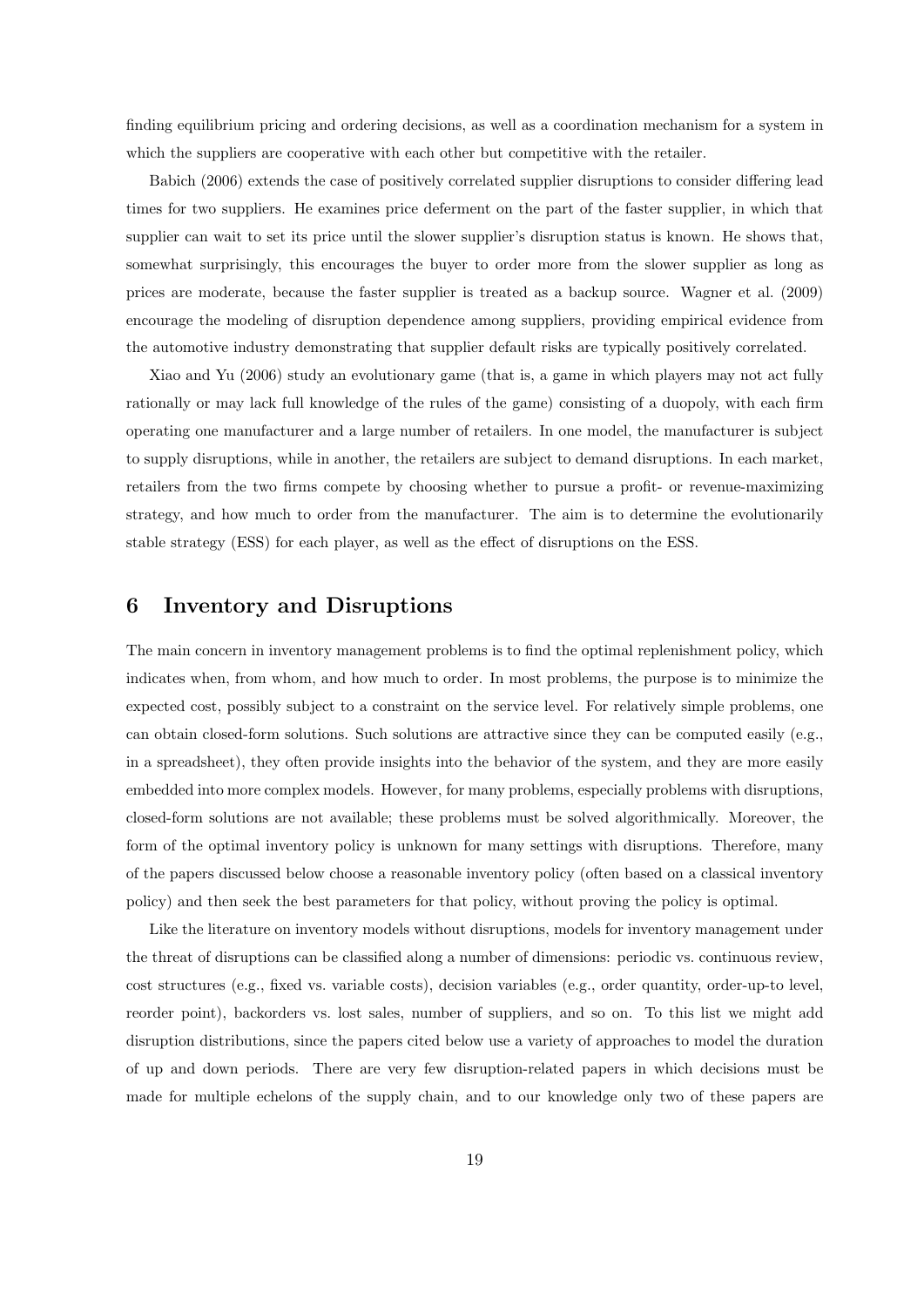interested primarily in inventory-theoretic questions. Those papers (Atan and Snyder 2012, DeCroix 2012) are discussed in Section 6.2 below; the others are cited elsewhere in this review. There is also a small body of literature on disruptions in multiple-supplier inventory systems, and a few of those papers are discussed below; others are interested in broader strategic questions rather than solely on inventory-theoretic questions and are discussed elsewhere in this review (e.g., in Section 4).

Treatment of supply uncertainty in production and inventory systems can be traced back to Meyer et al. (1979), who analyze a single-stage production-storage system facing a constant demand rate. When operable, the production facility is assumed to produce at a rate greater than the demand rate until the storage capacity is full. This serves as a precaution against the random failures of the supply source. For a particular distribution, exact expessions for the average inventory level and the reliability (defined as the fraction of time during which demands are met) of the system are obtained and the performance measures are shown to depend much more on the means of the on- and off-time distributions than on their types. This work is extended by Posner and Berg (1989) to the case in which demand follows a compound Poisson distribution.

In another early work, Chao (1987) models an inventory system subject to random disruptions as a continuous-time Markov decision process with a finite state space. The author presents a general characterization of the optimal inventory policy and interprets it in economic terms. For the same problem, Chao et al. (1989) use stochastic dynamic programming to find optimal inventory policies for electric utility companies which may face market disruptions.

Following these initial papers, many authors have studied inventory systems subject to disruptions. In what follows, we discuss the literature on continuous-review problems first, and then turn our attention to periodic-review problems. Most of the literature cited below considers a single supplier; the key questions in these models are when to order and how much. Typically, optimal order quantities are larger for problems with disruptions than for those without (see, e.g., Groenevelt et al. 1992*b*, Snyder 2012) since the extra inventory is used to provide a buffer against the extra uncertainty.

### **6.1 Continuous-Review Models**

Parlar and Berkin (1991) are the first to introduce disruptions into the most basic continuous-review model, namely the EOQ model. This problem has come to be known as the EOQ with disruptions (EOQD). Demand is deterministic and continuous, demands that occur when the firm has no inventory are lost, and on and off periods have random lengths. The authors use the renewal reward theorem to derive an expression for the expected cost per unit time, which is the objective to be minimized. They prove that their cost function is convex for exponentially distributed on and off periods. However, their model was shown to be incorrect by Berk and Arreola-Risa (1994), who point out two implicit (and incorrect) assumptions in the original model: that stockouts occur during every off period (which is not true if the disruption ends before the inventory level hits zero) and that the shortage cost is incurred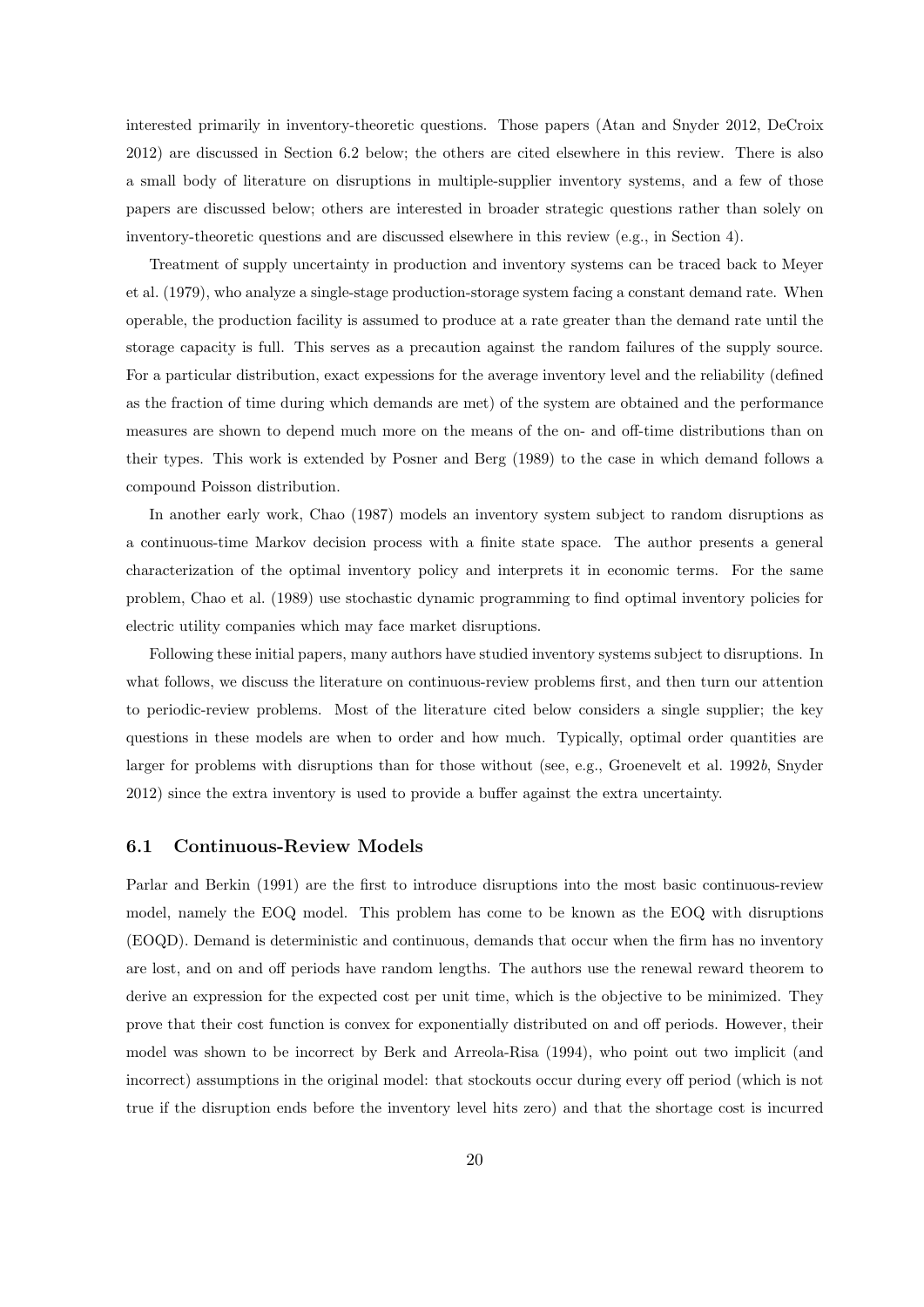per unit time (which is incorrect for lost sales). The second assumption is easy to correct, but the first requires a redefinition of a "cycle" in the context of the renewal reward theorem. Berk and Arreola-Risa's corrected model, which assumes exponentially distributed on and off times, has a quasiconvex cost function but cannot be solved in closed form.

Following these two papers, many authors study the EOQD model. Bar-Lev et al. (1993) incorporate stochastic demand into the EOQD model of Parlar and Berkin (1991). In particular, the inventory process (which is driven by the demand) is assumed to be a Brownian motion with negative drift. The authors derive the expected cost as a function of the decision variables (order quantity and capacity) using renewal theory and minimize it numerically. Snyder (2012) introduces a simple but effective approximation to the optimal order quantity for the EOQD (as formulated by Berk and Arreola-Risa (1994)). The approximation replaces an exponential term in the model with a constant; as a result, the (near-)optimal order quantity can be found in closed form. Qi et al. (2009) extend the EOQD model to include disruptions both at the supplier and at the firm itself. The authors construct an effective approximation that uses a similar idea as that of Snyder (2012). Their numerical study suggests that disruptions at the firm have a larger impact on its cost and fill rate than disruptions at the supplier. Weiss and Rosenthal (1992) also study an EOQ inventory system in which a disruption, in either the supply or demand process, is possible at a single known time in the future; the duration of the disruption is random. The authors determine the optimal inventory policy for both cases (supply disruption and demand disruption) and present an iterative algorithm for finding the optimal order quantity. Ross et al. (2008) study the EOQD problem with on and off times that have phase-type distributions; the parameters of these distributions, and the mean of the Poisson demand process, are time dependent, following a cyclic pattern. The authors conclude that non-stationary policies not only provide some cost benefit but are also robust to errors in estimating the system parameters.

Groenevelt et al. (1992*a*) and Groenevelt et al. (1992*b*) consider an EOQD-type model applied to manufacturing processes. In this context, a disruption represents a machine breakdown and subsequent corrective maintenance. The authors investigate the effects of these disruptions on lot-sizing decisions. They show that the optimal lot sizes for a process subject to disruptions are always larger than those for the deterministic EOQ case.

In the classical EOQ model, it is well known that a zero-inventory ordering (ZIO) policy, in which an order is placed only when the inventory level reaches zero, is optimal. Such a policy is not necessarily optimal for the EOQD—it may be preferable to order before the inventory level reaches zero in case the supplier is disrupted at that point. (However, Bielecki and Kumar (1988) demonstrate that a policy similar to a ZIO policy is sometimes optimal for an unreliable manufacturing system, contradicting the common belief that inventories are always valuable as buffers in uncertain environments). Parlar and Berkin (1991) and Berk and Arreola-Risa (1994) assume a ZIO policy even though it is not necessarily optimal, but Parlar and Perry (1995) extend the EOQD model to allow the reorder point to be a decision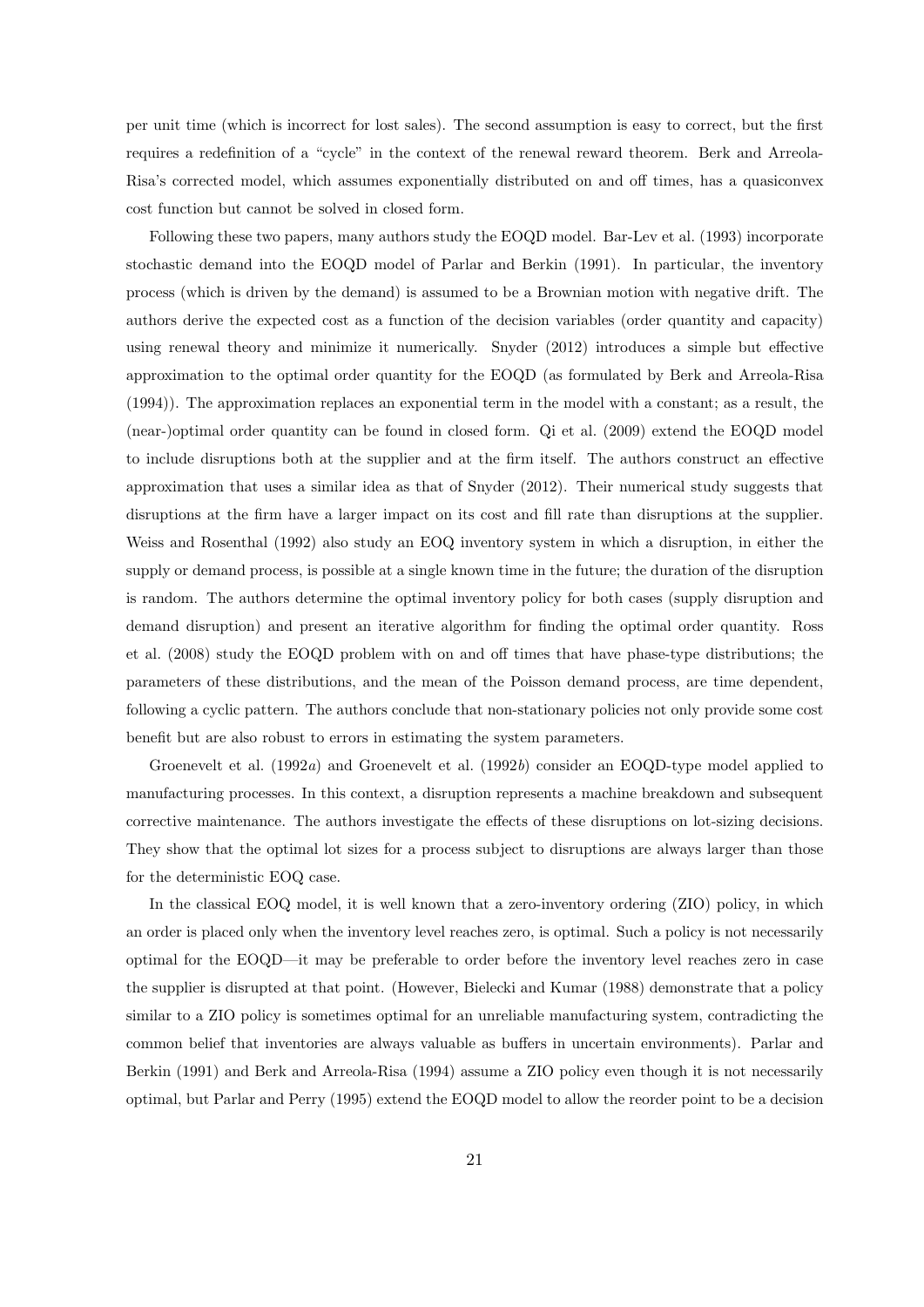variable.

Parlar and Perry (1996) also relax the ZIO assumption but assume that the state of the supplier can be ascertained at no cost; therefore, a straightforward  $(Q, r)$  policy is appropriate. The resulting model is solved numerically. They also consider models with two and with *N >* 2 suppliers. The authors propose a near-optimal ordering policy for this problem and solve it numerically. They prove that, as the number of suppliers goes to infinity, the problem reduces to the classical EOQ. Gürler and Parlar (1997) also consider a system with two suppliers and extend the work of Parlar and Perry (1996) by considering Erlang- $k$  on times and generally distributed off times. Using the renewal reward theorem, they determine an expression for the average cost, which they solve numerically. Heimann and Waage (2007) extend the approximation by Snyder (2012) by relaxing the ZIO assumption so that it applies to the single-supplier model of Parlar and Perry (1996). They develop approximate closed-form expressions for the optimal order quantity and reorder point.

The renewal reward theorem is used in many disruption papers (e.g., Parlar and Berkin 1991, Berk and Arreola-Risa 1994, Parlar and Perry 1995, 1996) because it allows the expected cost per unit time to be calculated knowing only the first moment of the cost per cycle and the cycle time. Parlar (2000) argues that we may be interested in performance measures other than expected cost, in which case higher moments of these two random variables are required. To that end, the author derives the exact distribution and the moments of the cycle time and cycle cost random variables and uses these to calculate the probability that the cost per unit time will exceed a given threshold value.

Kalpakam and Sapna (1997) consider a system that is identical to the EOQD system except in two ways: (1) there is a per-unit procurement cost, which is often omitted in EOQD models, and (2) demands are discrete and follow a renewal process. The firm is assumed to follow an (*s, S*) policy. The authors analyze the steady-state behavior of the system and use this to formulate the expected cost function. Moinzadeh and Aggarwal (1997) also propose an (*s, S*) policy for an unreliable bottleneck production/inventory system with constant finite production and demand rates. The authors provide expressions to evaluate the operating characteristics of the system and analyze the properties of the expected total cost rate as the system parameters change. They develop a heuristic for finding the optimal inventory parameters. A similar problem with compound Poisson demand and general demandsize distribution is analyzed by Liu and Cao (1999). The authors derive an expression for the steady-state distribution of the inventory process. Arreola-Risa and DeCroix (1998) also consider a system managed with an  $(s, S)$  inventory policy. They consider partial backordering and obtain an exact closed-form expression for the cost function and propose an algorithm for computing the optimal policy parameters. In addition, they show how these optimal values change as the severity of the supply disruptions and the behavior of the unmet demands change.

Gupta (1996) considers stochastic demands but, unlike Bar-Lev et al. (1993), relaxes the ZIO assumption. The system is managed using a continuous-review  $(Q, r)$  policy. If the supplier is disrupted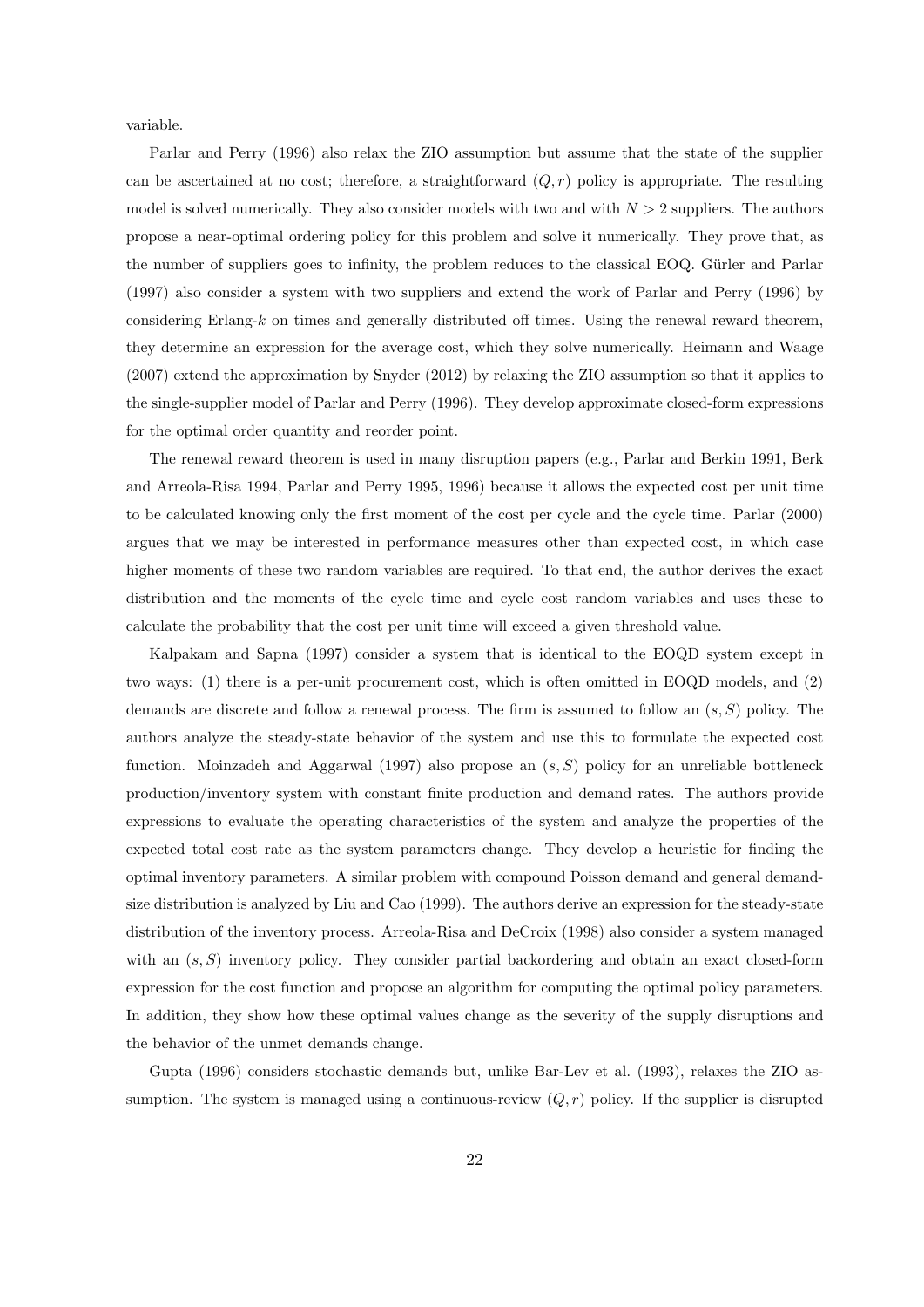when the inventory position hits  $r$ , the corresponding order cannot be filled for the remainder of the supplier's disrupted period. Numerical results suggest that ignoring disruptions when choosing policy parameters may cause high operating costs, especially in an environment in which disruptions are long and the stockout cost is high. Mohebbi (2003) extends Gupta's (1996) model to consider both compound Poisson demands and stochastic (Erlang) lead times. In a subsequent paper, Mohebbi (2004) assumes that the supplier's on and off periods constitute an alternating renewal process. On and off periods are modeled as random variables following general and hyperexponential distributions, respectively. By deriving the stationary distribution of the on-hand inventory level, the author obtains an exact expression for the long-run average cost rate function. Parlar (1997), Mohebbi and Hao (2006) and Mohebbi and Hao (2008) consider models similar to that of Gupta (1996) but assumes that lead times are random.

Most inventory models with disruptions are primarily proactive: They determine optimal inventory policies to protect against future disruptions, assuming that few, if any, recourse actions are possible after a disruption. In contrast, the focus of the model by Xia et al. (2004) is to react to a disruption by developing a post-disruption production/inventory plan that is as close as possible to the pre-disruption plan. They consider a two-stage system in which the first stage functions as an economic production quantity (EPQ) system, manufacturing the product and storing inventory, while the second stage functions as an inventory location only. Disruptions manifest themselves by causing (possibly abrupt) changes in one of a number of parameters, including costs and production and demand rates. In response, the firm can adjust its production schedule. The problem is formulated as a quadratic programming problem.

### **6.2 Periodic-Review Models**

Parlar et al. (1995) consider a finite-horizon, periodic-review system with random demand, zero lead time, and an unreliable supplier whose on and off periods are geometrically distributed. The probability that the current period's order is filled depends on the disruption state of the supplier in the previous period. A setup cost is assessed whenever an order is placed and another setup cost is incurred when the order is filled. The authors prove that the optimal inventory policy for this problem is of an (*s, S*) type. They show that the reorder level *s* depends on the state of the supplier in the last period but the order-up-to level *S* does not. Özekici and Parlar (1999) generalize the model of Parlar et al. (1995) by considering cost parameters that change in response to changes in an exogenous environment.

Song and Zipkin (1996) analyze a periodic-review inventory system with an exogenous Markovian supply process in which the state of the system may affect the lead time. The supply process is quite general and may be stochastic because of disruptions, stochastic lead times, etc. The authors prove that a base-stock policy is optimal if there is no fixed cost and an (*s, S*) policy is optimal otherwise; both policies are state dependent, with the optimal parameters depending on the state of the supply process. Because of the generality of the supply model, this result applies to a wide range of inventory problems with disruptions.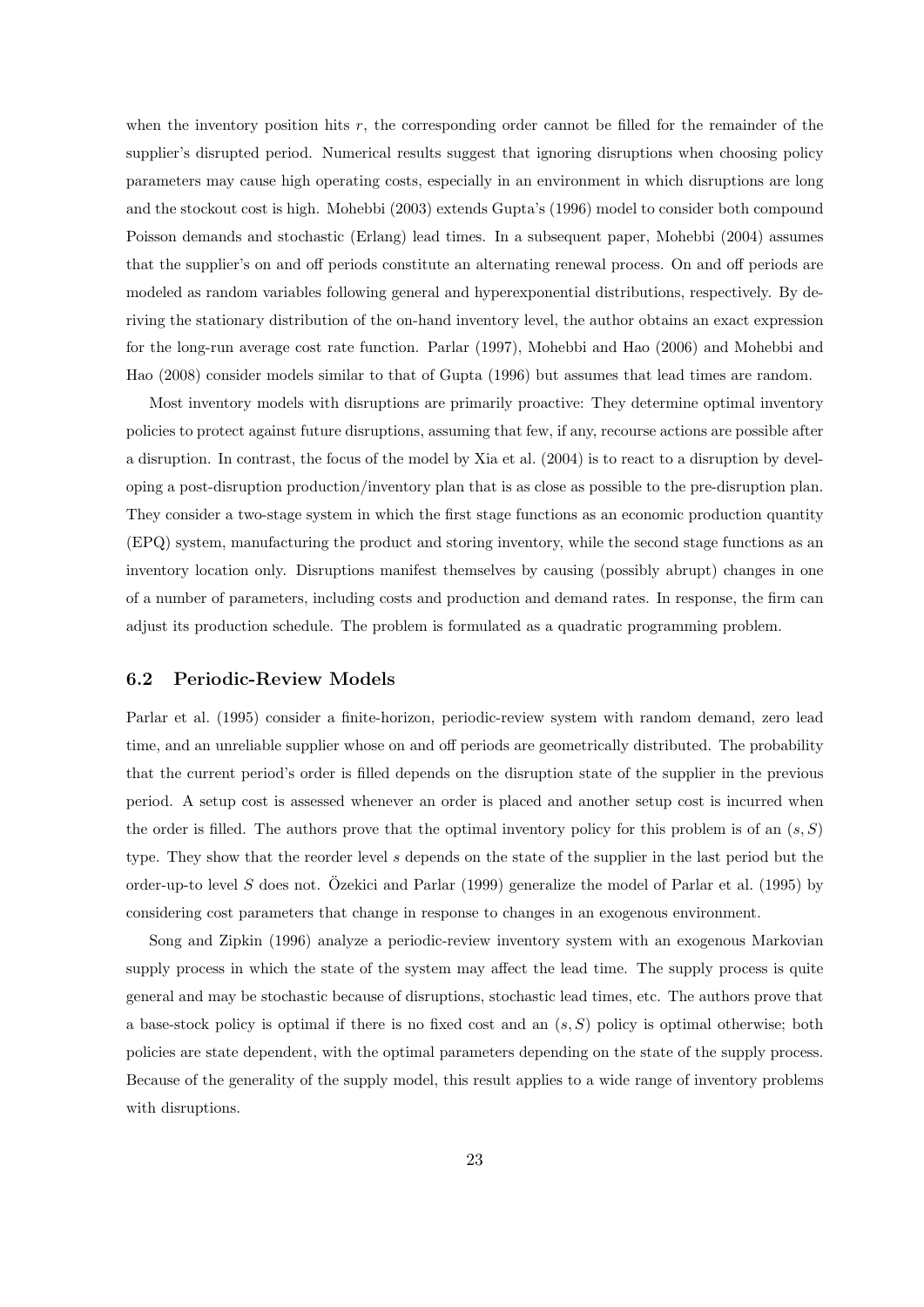Güllü et al. (1997) consider a nonstationary supply uncertainty model, with a deterministic but dynamic demand sequence. Under a Bernoulli supply process and linear order costs, the authors introduce a dynamic programming formulation and use this to show that a base-stock policy is optimal. Moreover, they show that the solution has a newsboy-type form in which the optimal order-up-to level equals the sum of the next  $k$  period's worth of demands. Güllü et al. (1999) extend this analysis to a disruption process that allows for partial disruptions.

Argon et al. (2001), Li et al. (2004) and Lewis et al. (2005) also study periodic-review systems subject to disruptions. Argon et al. (2001) find the base-stock level maximizing the expected profit. Considering different assumptions Li et al. (2004) and Lewis et al. (2005) prove the optimality of state-dependent base-stock policies.

Yan and Liu (2009) present a periodic-review, finite-horizon model in which the firm has two suppliers and must decide the order quantity from each, as well as the sales price to the customer. One supplier is expensive, fast, and reliable (orders arrive instantaneously) and the other cheap, slow, and unreliable (orders arrive at the beginning of the next period, or not at all). The authors prove that the optimal policy is of the form  $(s, S, p, \sigma, \Sigma)$ , where p is the sales price, *s* and *S* are the reorder point and order-up-to level for the reliable supplier, and *σ* and  $Σ$  are analogous quantities for the unreliable supplier.

Schmitt et al. (2010) analyze the impact of supply disruptions combined with either demand uncertainty or supply yield uncertainty. Assuming a base-stock policy, the authors develop an approximation that treats all supply states except one as though they had deterministic demand (or yield) and, in doing so, replaces the loss functions in the expected cost with linear functions. The resulting cost function can be solved in closed form. The authors report that their approximation had an average error of less than 0.2% on their test instances.

Atan and Snyder (2012) generalize the model by Schmitt et al. (2011) (discussed in Section 3.2) by allowing inventory to be held at both echelons. Both studies develop approximations to solve for the base-stock levels which minimize the total system cost.

Under demand uncertainty, it is well known (Rosling 1989) that an assembly system (in which each node has at most one predecessor) can be reduced to an equivalent series system, and therefore that a base-stock policy is optimal and that optimal base-stock levels can be solved efficiently using the algorithm by Clark and Scarf (1960). Unfortunately, the equivalence between assembly and series systems does not hold when the nodes are subject to disruptions. This is proven by DeCroix (2012), who shows that the situation is in fact even more dire since a base-stock policy is not optimal for this system. The author does show, however, that an assembly system can be reduced to a simpler, equivalent assembly system in which parts of the system (or sometimes the entire system) are replaced with series systems.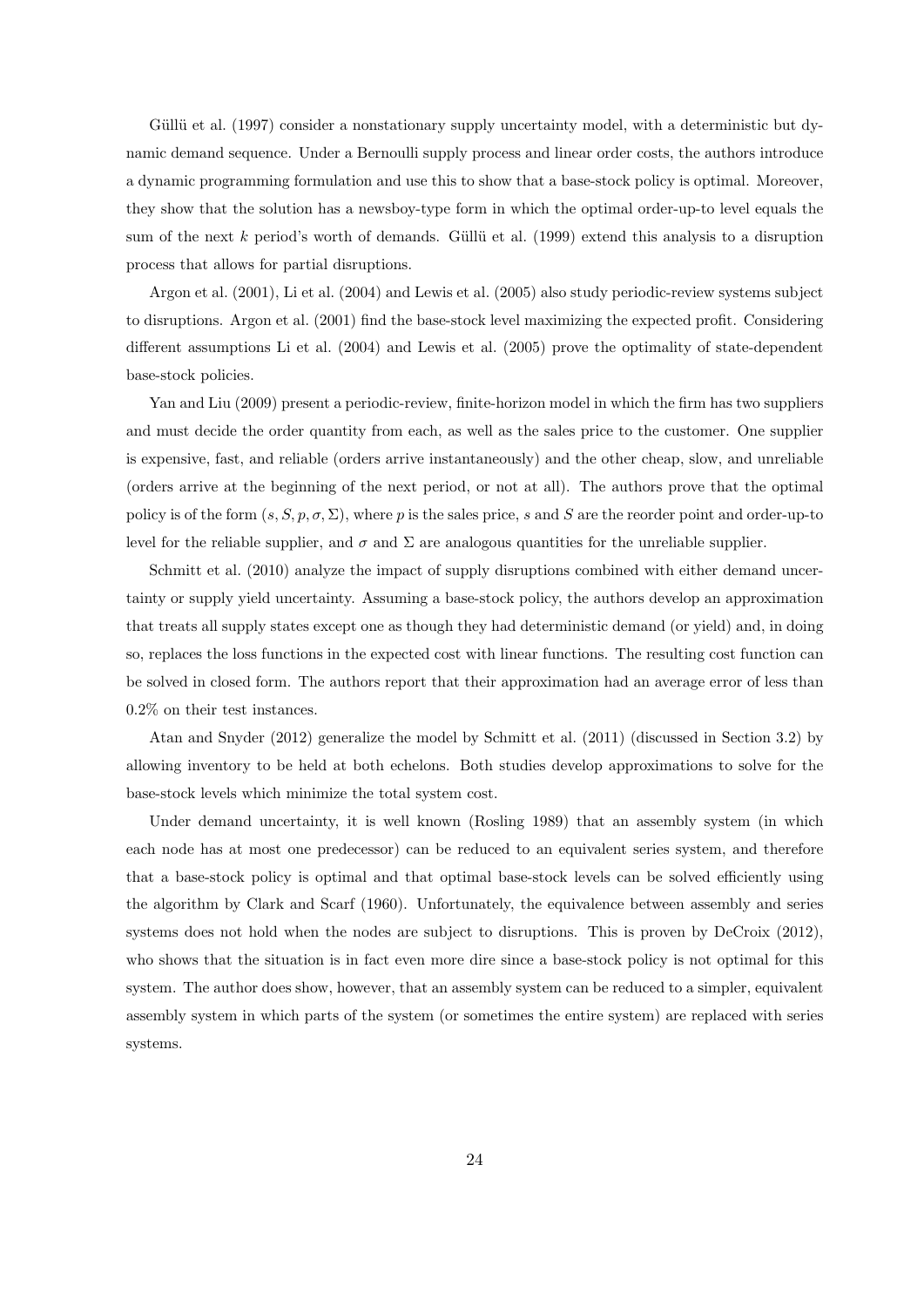### **7 Facility Location**

The papers discussed in the preceding sections generally address the question *how much?*—how much inventory to store, how much to order from backup suppliers, how much to subsidize a supplier, etc. In contrast, the papers in this section address the question *where?*—where inventory should be stored and distributed from, and how it should be routed through the supply chain network.

When disruptions strike, the answers to these questions often change in real time. For example, Chiquita and other shippers were forced to reroute ships to other ports during the closure of the Port of New Orleans in the aftermath of Hurricane Katrina in 2005 (Journal of Commerce 2005). Similarly, during a 2009 strike at a distribution center in Edmonton, Safeway transferred some distribution activities to facilities in Calgary and Winnipeg, some 300 km and 1300 km away, respectively (Kleiss 2009).

Of course, only the recourse (e.g., rerouting) decisions can be adjusted after a disruption; usually, facility location decisions must be made far in advance and can be changed only infrequently. The two central questions, then, are whether the optimal set of facility locations should be different given that there is a risk of disruptions during the facilities' lifespan, and whether a more resilient set of facilities needs to be much more expensive. The short answers to these questions are "yes" and "no," respectively; the papers discussed below provide more details.

We divide the papers below into three sections. The first group of papers address the basic question of where to locate facilities to serve customers efficiently when disruptions occur (and, in some papers, when they do not). The second group is concerned with interdiction (the intentional disruption of a network) and the ways that facilities can be located and/or fortified in order to protect against interdictions or random disruptions. In the third section, we discuss papers that incorporate inventory management into facility location decisions.

### **7.1 Basic Models**

The literature on deterministic facility location problems is extensive; for textbook treatments, see, e.g., Daskin (1995), Drezner (1995), and Drezner and Hamacher (2002). The first studies of stochastic location models appeared in the 1970s and 1980s, focusing primarily on random demands and costs, rather than on disruptions; for a review, see Snyder (2006). In this section, we discuss papers that assume that one or more facilities (or, less commonly, transportation arcs) may be disrupted. Some of these are also discussed, in more mathematical detail, in the tutorial by Snyder et al. (2006) and the book chapter by Snyder and Daskin (2007).

To the best of our knowledge, the first paper to consider disruptions in a facility location model is that of Drezner (1987), who introduces two models. The first, a reliability version of the classical *p*-median problem, assumes that nodes fail with a given probability. In the second model, called the " $(p, q)$ -center problem," *p* facilities must be located to minimize the maximum cost that may occur when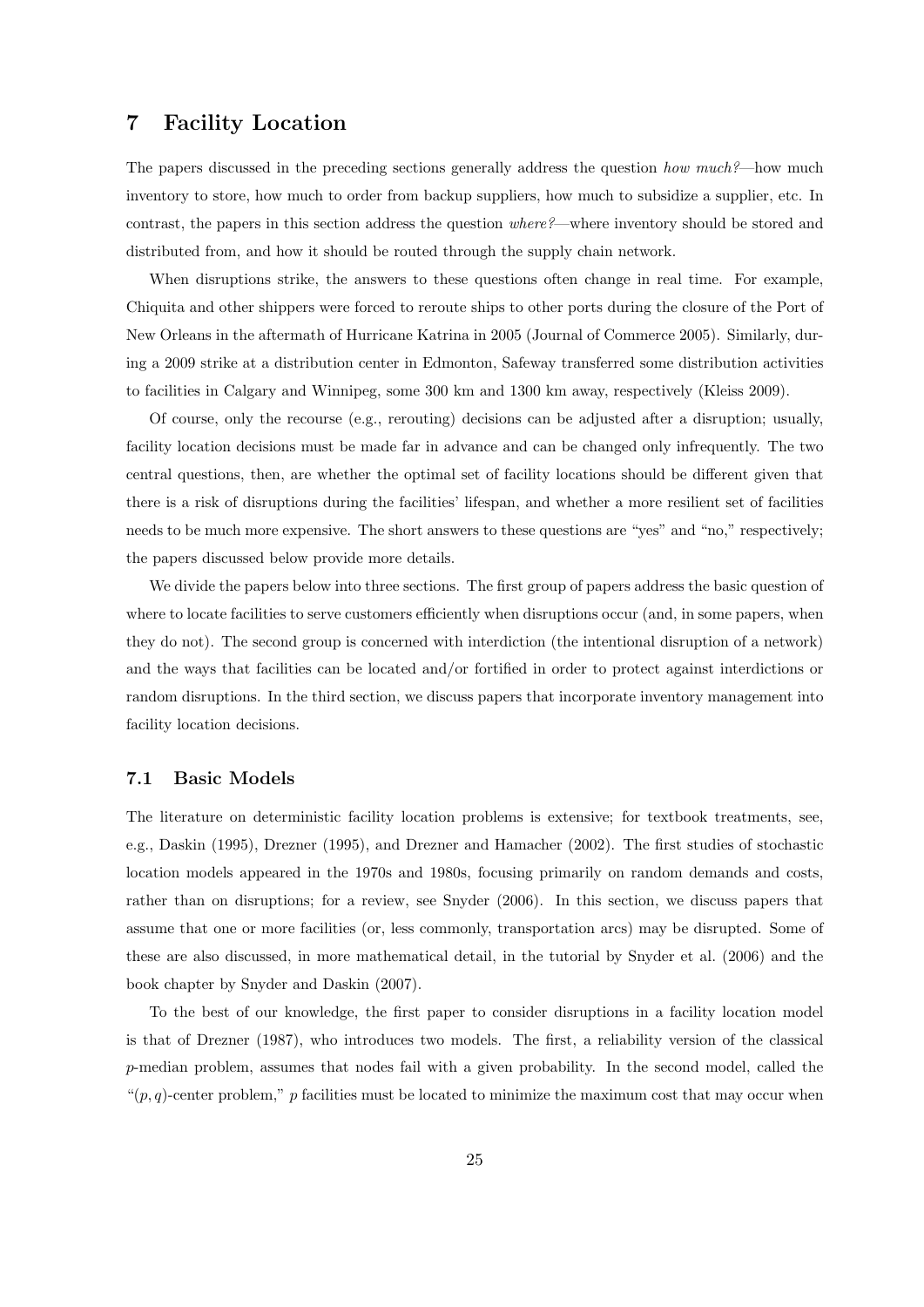at most *q* facilities fail. Drezner proposes neighborhood-search-type heuristics for both problems. Lee (2001) discusses a continuous (planar) version of the unreliable *p*-median model and suggests heuristics based on space-filling curves.

Snyder and Daskin (2005) introduce the reliability fixed-charge location problem (RFLP) and the reliability *p*-median problem (RPMP). Both models use a bi-objective formulation in which one objective corresponds to the "nominal" cost (ignoring disruptions) and the other corresponds to the expected "failure" cost (i.e., the expected transportation cost, accounting for disruptions). Like the models of Drezner (1987), their formulations assume that customers are served by the nearest non-disrupted facility. By assuming that all facilities, except for a set of facilities that cannot be disrupted, have the same disruption probabilities, the authors propose a Lagrangian relaxation algorithm to solve the problem. By varying the weights on the two objectives, the authors generate a tradeoff curve between the nominal cost and the failure cost and use it to demonstrate that substantial improvements in reliability (vs. the optimal classical solution) can often be obtained with a very small increase in nominal cost. Moreover, they show that the optimal number of facilities tends to be larger than that of the classical uncapacitated fixed-charge location problem (UFLP) in order to reduce the impact of each disruption, a phenomenon that is closely related to the risk-diversification effect (see Section 3.2).

One important shortcoming of Snyder and Daskin's (2005) model is the assumption that all facilities have the same disruption probability. When this assumption is relaxed, it becomes significantly more difficult to calculate the expected transportation cost for a given customer. Several approaches have been proposed to address this issue:

- 1. *Scenarios.* This approach entails enumerating all of (or a sample of) the disruption scenarios and formulating the problem as a stochastic programming model. This approach is intuitive and allows for statistical dependence among disruptions, but the problem size grows exponentially with the number of facilities. Models using this approach are proposed by Shen et al. (2011) and by Snyder et al. (2006).
- 2. *Non-Linear Probability Terms.* This approach uses nonlinear terms to calculate the probability that a customer is served by its *r*th closest facility. It is taken by Berman et al. (2007), Shen et al. (2011), Cui et al. (2010) and by Aboolian et al. (2012), discussed next, and by Zhan et al. (2008), discussed in Section 7.2.
- 3. *Reliable Backups.* Lim et al. (2010, 2012), discussed in Section 7.2, assume that each customer is assigned to (at most) one unreliable facility and then to a facility that may not fail, an approach that simplifies the formulation considerably but may be unrealistic in some settings (since, in practice, customers whose primary facility is disrupted may be served by other unreliable but non-disrupted facilities).
- 4. *Continuum Approximation (CA).* This approach uses a continuum approximation (Daganzo and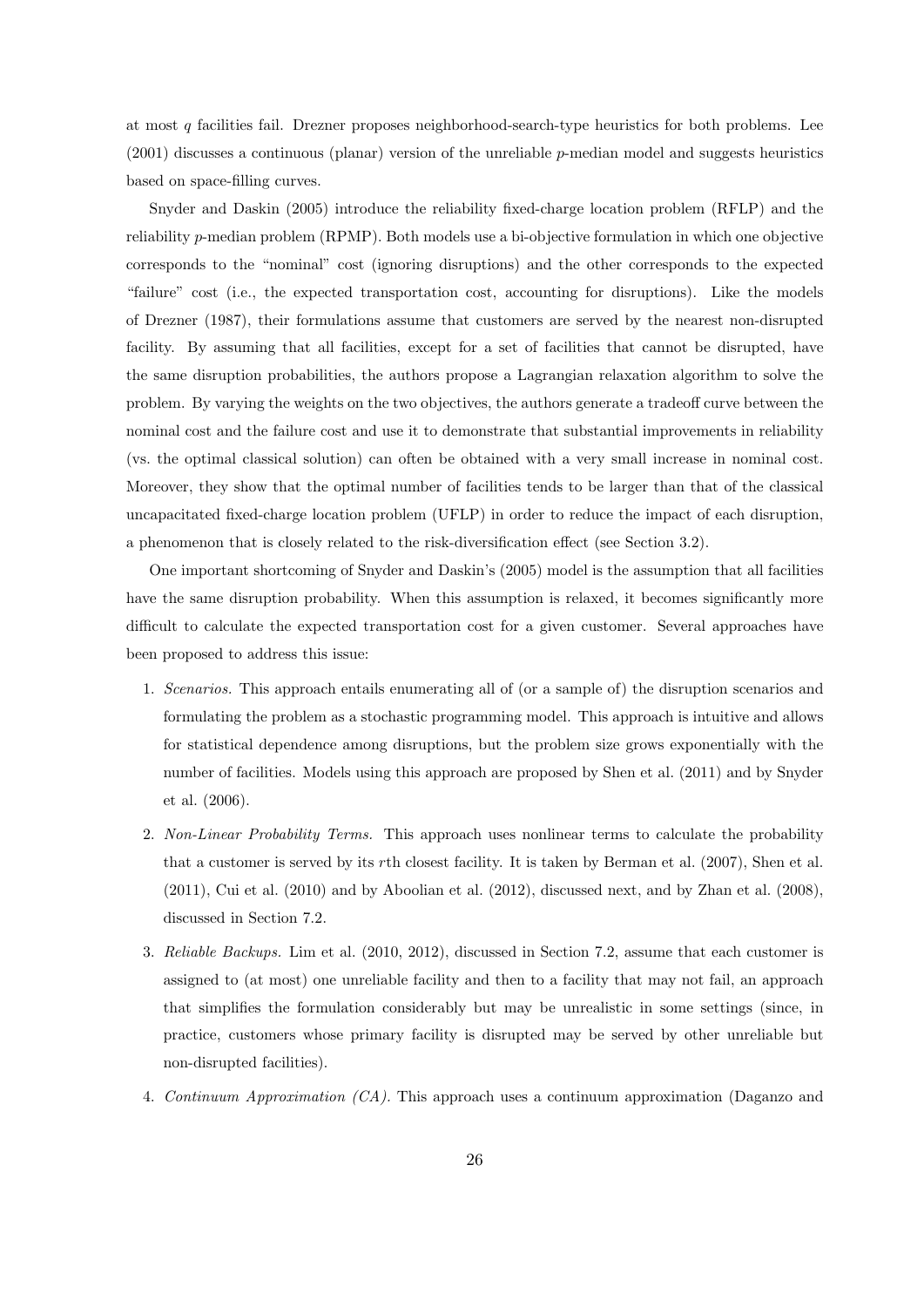Newell 1986) in which customers are spread uniformly throughout some geographical area, and the parameters are expressed as a continuous function of the location. Cui et al. (2010) and Li and Ouyang (2010) take this approach and are discussed later in this section.

Next, we discuss papers that allow heterogeneous disruption probabilities and are referred to in the four approaches outlined above.

Berman et al. (2007) study a problem similar to Snyder and Daskin's (2005) RPMP. The resulting model, which they call the median problem with unreliable facilities (MPUF), uses highly non-linear terms to calculate the expected travel distance. Thus, the MPUF is less tractable than the RPMP but also more general. Structural results suggest that optimal solutions for the MPUF tend to be more centralized than those for the classical UFLP, and may even involve the co-location of two or more facilities at a single location.

Shen et al. (2011) present two formulations for the RFLP model of Snyder and Daskin (2005) with site-specific disruption probabilities. One uses a scenario approach within a stochastic programming framework, while the other involves computing the expected travel costs endogenously using highly nonlinear multiplicative terms in a manner similar to Berman et al. (2007). They propose a heuristic based on sample average approximation (Kleywegt et al. 2001) for the first model and two greedy-adding– type heuristics for the latter. Computational results suggest that one of the greedy-adding methods is superior to the other two heuristics.

Cui et al. (2010) also propose a nonlinear formulation for the problem with site-specific disruption probabilities, but, unlike the models by Berman et al. (2007) and Shen et al. (2011), which have terms consisting of multiple decision variables multiplied together, the Cui model only has products of a single continuous and a single discrete decision variable. The authors reformulate their model using the reformulation-linearization technique (RLT) of Sherali and Alameddine (1992), resulting in a model that is both linear in the decision variables and polynomial in the problem size. They also introduce a CA model that requires simulation and regression but may be solved in closed form to allow for managerial insights.

Aboolian et al. (2012) start with the same non-linear MIP model as Cui et al. (2010) but, rather than reformulating it using RLT, they formulate an approximate model in which the probability that a customer is assigned to a given facility is calculated assuming that all closer facilities are open. They prove that this approximate model provides a lower bound on the optimal objective value. The authors propose an algorithm in which: (1) the approximate model is solved; (2) the solution to the approximate model is used to generate a feasible solution, which is then improved using local-search techniques; (3) a cut is added to the approximate model that eliminates feasible solutions that have already been found; and the process repeats. Computational results show that this algorithm outperforms that of Cui et al. (2010), especially when the maximum number of assignments for a given customer is large or unlimited.

Li and Ouyang (2010) study another CA model, in which the disruptions are assumed to be geo-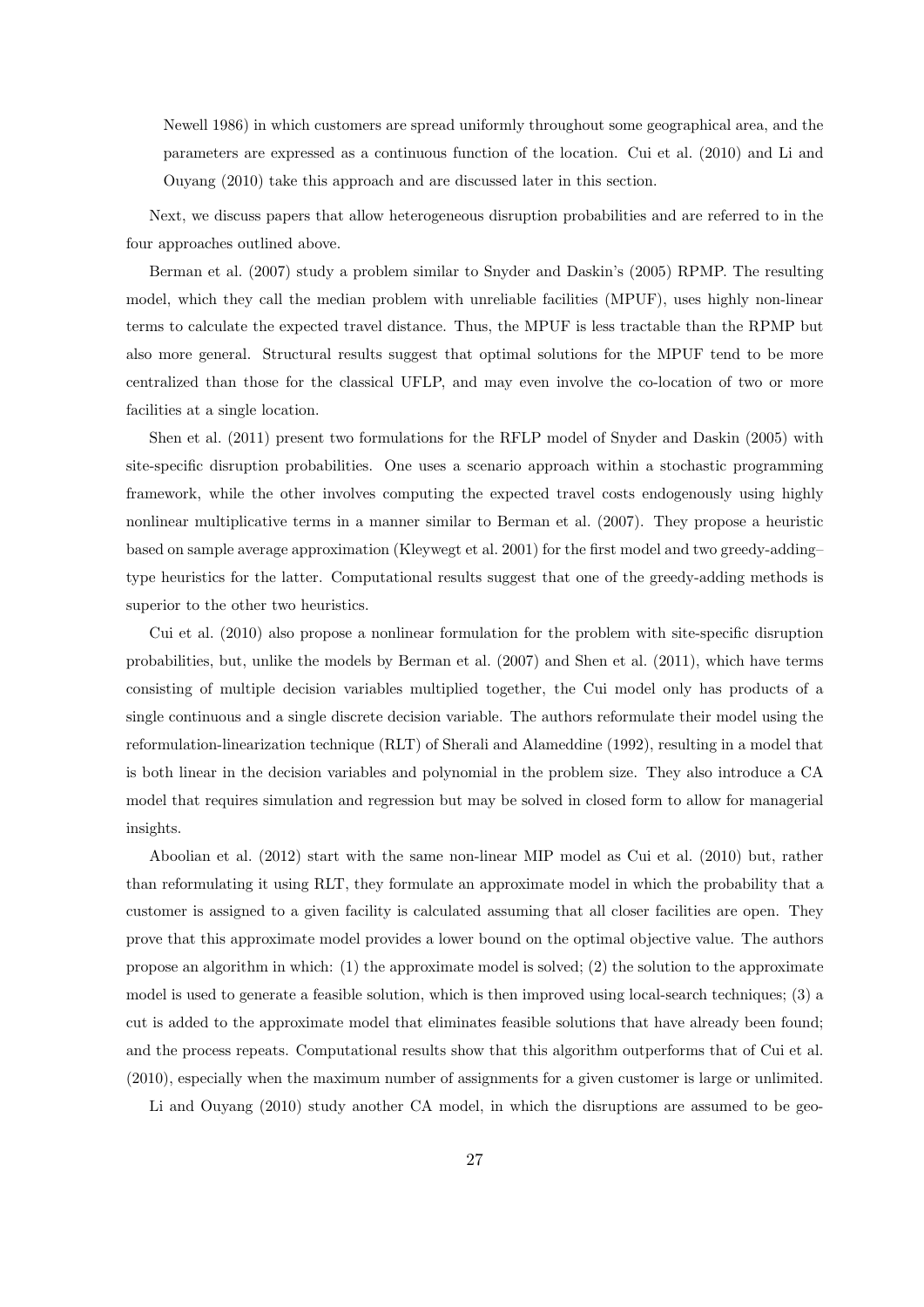graphically correlated. They introduce closed-form approximations for the total cost and the individual cost components and demonstrate that these are quite accurate.

Berman et al. (2009) assume that customers do not know which facilities are disrupted and must travel from facility to facility until they find a non-disrupted one. The authors show that the centralization and co-location effects noted for the MPUF are even stronger for this model, which they call the MPUF with incomplete information (MPUF-II). They suggest heuristics for the MPUF-II and examine the cost that results from the lack of disruption information.

Berman et al. (2010) consider a continuous version of their MPUF and MPUF-II models in which two unreliable facilities, with correlated disruptions, are to be located on a line segment. They develop closed-form solutions for the problems and perform parametric analysis to describe how the optimal locations and costs change when the disruption characteristics change.

Peng et al. (2011) study disruptions in the context of a network design problem in which location decisions must be made for unreliable nodes in a network. Disruptions are modeled using scenarios, for which no probabilities are assumed. The model minimizes the nominal cost (the cost of the scenario in which no disruptions occur) subject to a constraint requiring the relative regret in each scenario to be no more than a fixed constant *p*, an approach known as *p*-robustness (Kouvelis et al. 1992, Snyder and Daskin 2006). The authors propose a genetic algorithm–based metaheuristic.Another model for network design with scenario-based disruptions is formulated by Snyder et al. (2006); their model uses an expected cost objective and no *p*-robustness constraints. To the best of our knowledge, these and the paper discussed next are the only papers to consider disruptions in the context of a network design problem, loosely defined as a problem in which open/close decisions must be made at more than one echelon of a network.

Bundschuh et al. (2003) propose several models for designing robust and reliable supply chains. Under their definition, the "reliability" of a supply chain refers to the probability that all suppliers are operable, while "robustness" refers to the ability of the supply chain to maintain a given level of output after a disruption. (These definitions are somewhat at odds with one another since adding new suppliers improves robustness [through extra redundancy] but degrades reliability [since the probability that one or more suppliers fails increases with the number of suppliers].) The authors propose several IP models that add robustness or reliability considerations to the capacitated multi-echelon network design problem.

### **7.2 Interdiction, Location, and Fortification**

Nearly all of the location models discussed above assume that disruptions occur probabilistically; the exception is Drezner's (1987)  $(p, q)$ -center problem, which, as noted above, protects against the worstcase cost that may occur if up to *q* facilities are disrupted. Models taking this minimax approach are similar in spirit to network interdiction problems (see, e.g., Wollmer 1964, Fulkerson and Harding 1977,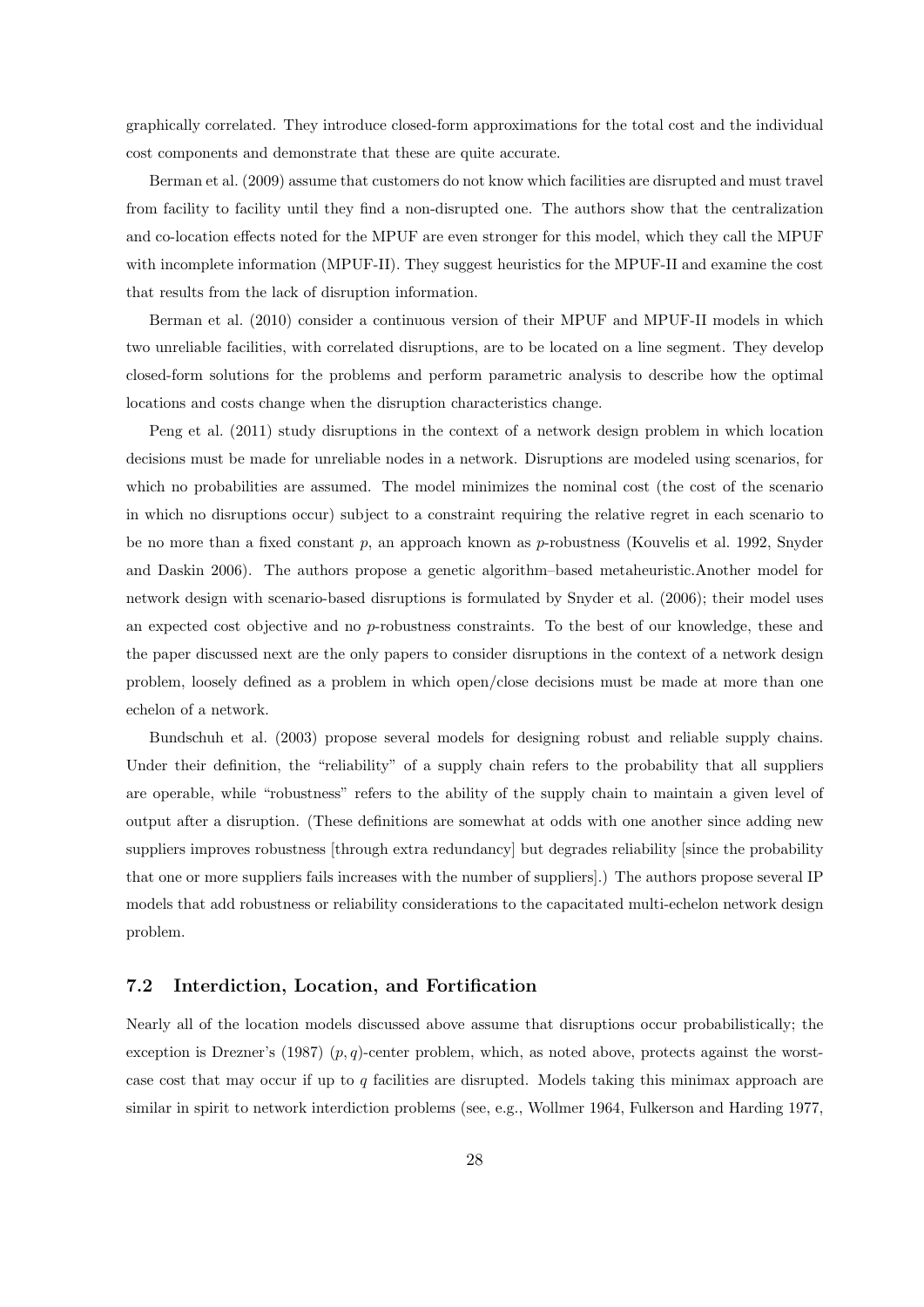Golden 1978, Janjarassuk and Linderoth 2008), which can be thought of as Stackelberg games with a leader and a follower. The leader tries to disrupt the network by interdicting it, i.e., destroying portions of it, and the follower then attempts, for example, to maximize flow or minimize the shortest path through the resulting network. Like many Stackelberg games, network interdiction problems are often modeled using bilevel optimization, consisting of an inner problem and an outer problem.

Another way to think about the difference between probabilistic and worst-case disruption models is that, in the former models, disruptions are considered to be exogenous, the result of weather, power failures, and so on, while in the latter they are endogenous, in the sense that disruptions are caused by actors that are modeled explicitly. Typically, endogenous disruptions may be affected by the decisionmaker's actions and therefore are usually explicitly modeled by decision variables within the optimization problem, whereas exogenous disruptions cannot be affected and are not optimized but are modeled using stochastic processes.

In this section, we focus on interdiction models in the context of facility location. These differ from network interdiction problems in two main ways: (1) interdictions can only occur on the nodes, rather than on the arcs, of the network, and (2) the post-interdiction measure of interest is the distance or travel cost from customers to their assigned facilities, rather than, say, flows or shortest paths. In the subsections below, we first discuss models of interdiction, with no location component, then models that locate or fortify facilities to protect against future interdictions.

#### **7.2.1 Interdiction**

Church et al. (2004) study two interdiction problems in the context of two classical facility location objectives: *p*-median and max-covering. In particular, their models assume that the set of *p* facilities has already been constructed and choose *r* of them to interdict in order to cause as much deterioration as possible. The distance-based problem is called the *r*-interdiction median (RIM) problem, while the coverage-based one is called the *r*-interdiction covering (RIC) problem. Results suggest that interdiction may cause significant increases in cost, even for small *r*. Losada et al. (2010*a*) study a finite-horizon version of the RIM in which the *r* interdictions occur throughout the horizon and the facilities remain unavailable for a deterministic recovery time.

Church and Scaparra (2007) propose plotting, for a fixed set of *p* facilities and for each  $r \in \{0, \ldots, p\}$ , the best- and worst-case loss that can result from an *r*-facility interdiction. They introduce the notion of the "reliability envelope," which is the region enclosed by the curve that connects the best-case points and the curve that connects the worst-case points. The shape and thickness of the envelope provides planners with information about which facilities to protect, which to shut down if planned disruptions are required, how much improvement to expect from fortification measures, etc.

Losada et al. (2012) extend this latter model to consider the case in which the interdictor can influence the probability of an attack's success. In particular, the interdictor may choose from a discrete set of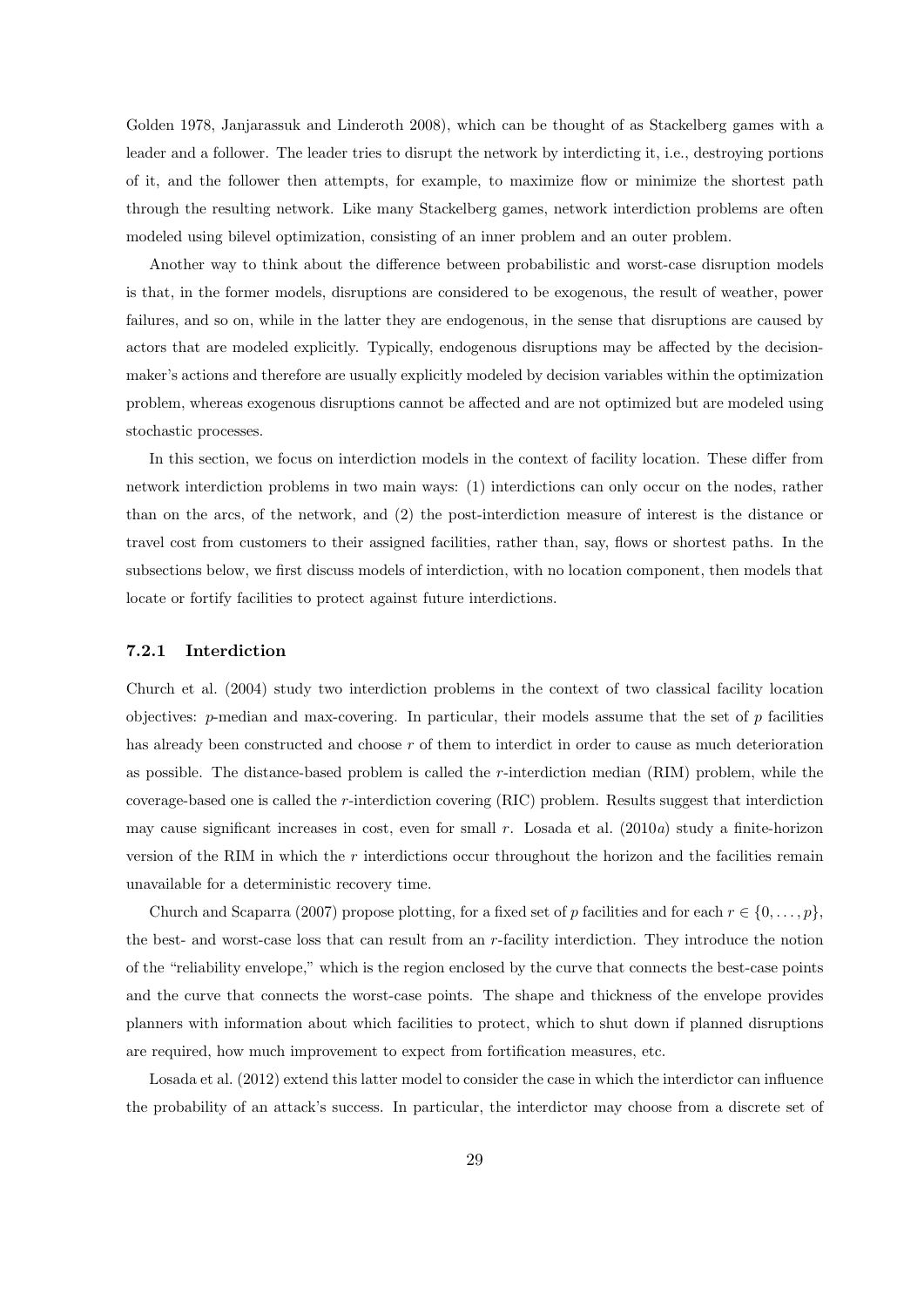attack levels, each with its own cost and probability of success, and must satisfy a budget constraint. As in many of the models cited above, calculating the probability that a given customer is assigned to a given facility is difficult. The closest-assignment rule further complicates the assignment-probability calculation. The authors propose three formulations to address these issues, ultimately settling on a network formulation in which the assignment probabilities are represented as flow variables.

#### **7.2.2 Fortification/Design for Interdiction**

The model by Church and Scaparra (2006) chooses *q* facilities to "fortify" (i.e., make non-disruptable), out of *p* existing facilities, in order to minimize the increase in demand-weighted distance caused by a worst-case *r*-facility interdiction. The model is known as the *r*-interdiction median problem with fortification (RIMF). This problem has a tri-level, min-max-min flavor: In the innermost problem, we seek to minimize the demand-weighted distance from customers to non-interdicted facilities; the interdictor attempts to maximize our minimum distance through his interdictions; and we attempt to minimize this maximum damage through our fortifications.

Scaparra and Church (2008*b*) reformulate the RIMF as a maximal-covering problem with precedence constraints and suggest lower and upper bounds that can be used to reduce the problem size. Scaparra and Church (2008*a*) propose an alternate solution method, this one based on a tree search procedure for the original bilevel programming problem. Aksen et al. (2009) extend the RIMF to consider budget constraints on the fortification resources and to assume that a linear capacity-expansion cost is incurred when customers are re-assigned to non-interdicted facilities.

Scaparra and Church (2012) propose a capacitated version of the RIMF, as do Liberatore et al. (2012); the latter paper also allows for partial disruptions and for disruptions that affect geographic regions, rather than individual facilities. Both papers reduce the "max-min" (interdictor–recourse) part of the problem to a single-level problem and then use the algorithm of Scaparra and Church (2008*a*) to solve the resulting overall problem.

Liberatore et al. (2011) extend Church and Scaparra's (2006) model to consider a stochastic number *r* of interdicted facilities; once *r* is determined, the attacker is assumed to perform the worst-case *r*facility interdiction. The authors demonstrate numerically that failing to account for the uncertainty in the number of interdicted facilities can result in substantial error but that mis-estimating the scenario probabilities is unlikely to do so. Liberatore and Scaparra (2011) extend this model to consider regretbased objectives and show how to modify the problem-reduction techniques to apply to the new problem.

Along similar lines as Church and Scaparra (2006), O'Hanley and Church (2011) introduce a location– interdiction model based on the RIC model of Church et al. (2004). The objective is to choose *p* facilities to maximize a weighted sum of the non-disrupted demand-weighted coverage and the minimum demandweighted coverage that occurs after a worst-case interdiction of *r* facilities. The key decision in O'Hanley and Church's model is the locations of the *p* facilities, whereas Church and Scaparra's (2006) model takes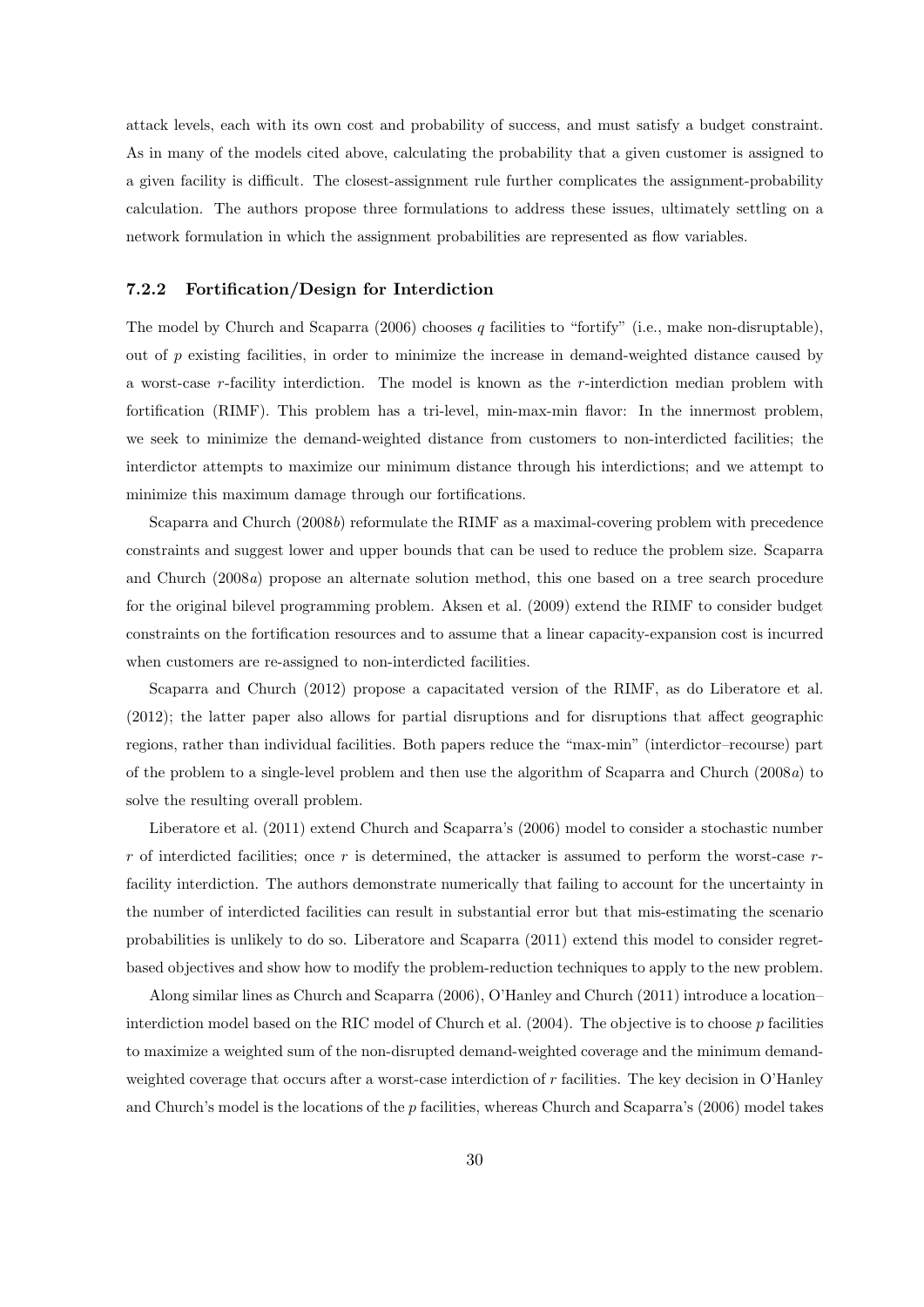these as given and chooses which facilities to fortify.

O'Hanley et al. (2007*a*) discuss the location of nature reserves, which then may be disrupted or destroyed in the future by human encroachment or natural disasters. Each species is assumed to be covered by a given set of locations, and, unlike most location–disruption models, there is no opportunity to re-assign species (analogous to customers) to alternate sites following a disruption. The authors present two models. The first maximizes the expected species coverage after disruptions and the second model maximizes a weighted sum of the coverage with no disruptions and the worst-case coverage level after a disruption whose probability exceeds a specified threshold.

It is worth also noting another reserve-selection paper by O'Hanley et al. (2007*b*), which considers what one might call "reverse disruptions." In particular, the models recognize that the sites not selected as reserves may nevertheless continue to support species. That is, while O'Hanley et al. (2007*a*) (and most other location–disruption models) assume that some *chosen* sites may randomly *fail* to function, this paper assumes that some *non-chosen* sites may randomly *function*. The models themselves are similar to those by O'Hanley et al. (2007*a*).

Losada et al. (2010*b*) discuss fortification of facilities to protect against worst-case *p*-median losses of the type discussed by Losada et al. (2010*a*). The objective is to allocate a fixed fortification budget among the *p* existing facilities. The authors formulate a bilevel MIP and compare two decomposition methods: Benders decomposition, and a method based on super-valid inequalities (SVI). They find that the two methods perform roughly the same on average, but the Benders approach tends to perform better than the SVI approach for smaller instances and worse for larger ones.

Finally, we briefly discuss three papers that also consider fortification but in contexts other than facility location. Bailey et al. (2006) introduce a novel framework called SPAR (stochastic programming with adversarial recourse) for design-plus-interdiction problems. The model makes design decisions in the first stage of a stochastic program in order to minimize the sum of the design costs plus the expected damage from an adversary. The adversary's problem is modeled as a Markov decision process (MDP). The framework is general and can be used to model location–interdiction problems, although it is not presented explicitly in this context. The model by Scaparra and Cappanera (2011) determines which nodes in a network to fortify in order to minimize the shortest path between two specified nodes after a worst-case interdiction that disrupts components of the network. Golany et al. (2009) determine the optimal locations to fortify when defense resources are constrained; the disruption cost is measured by a scalar that is multiplied by the level of damage at each site. They discuss the differences between the optimal fortification strategies under probabilistic risk (caused by natural events) and strategic risk (caused by malicious agents).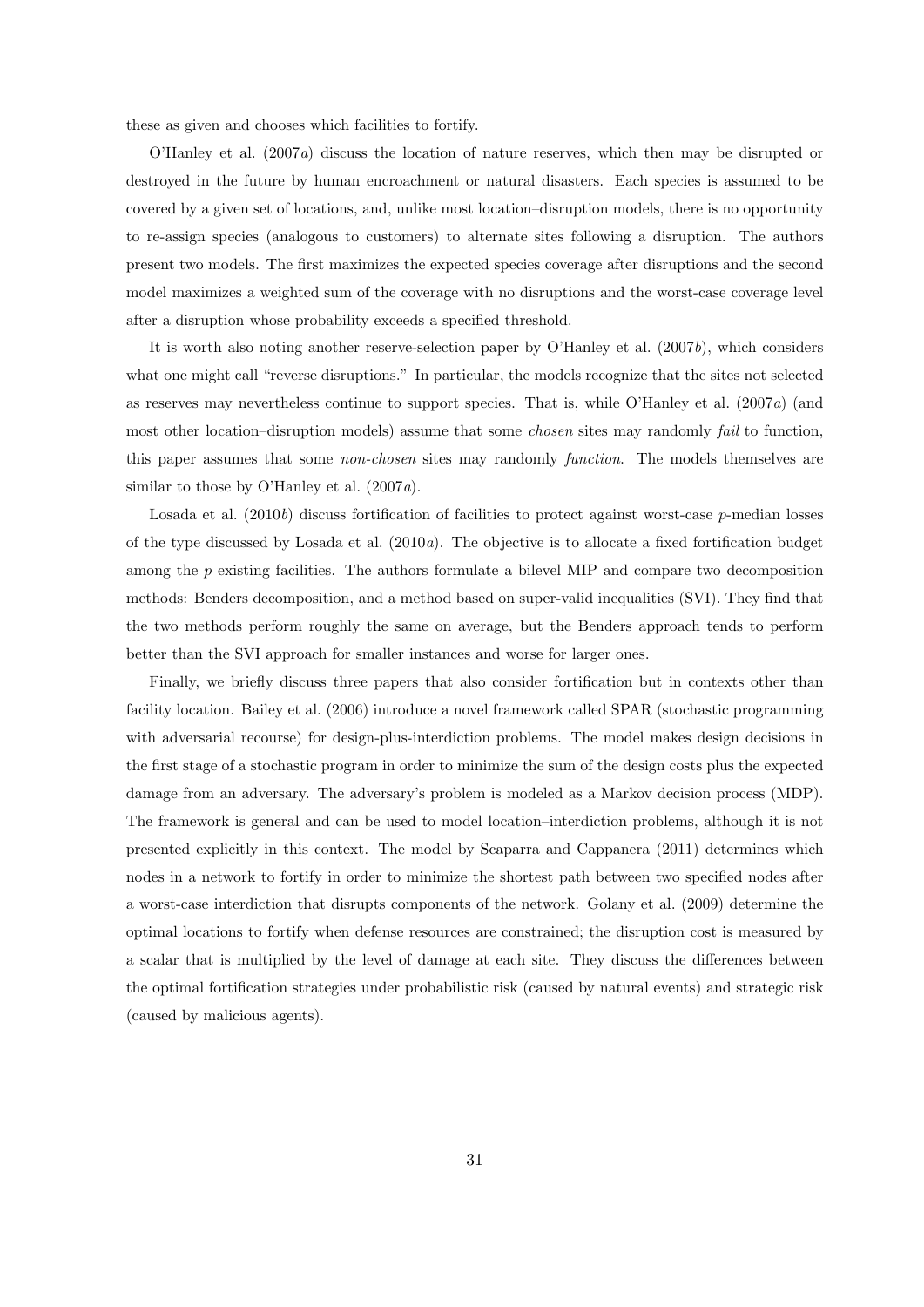#### **7.2.3 Fortification During Design Phase**

The papers discussed in this subsection assume that the facility locator has some control over the disruption probability. Therefore, these models assume that fortification decisions can be made during the design phase, whereas the papers discussed in the previous subsection assume that facilities are fortified after they are built. The two approaches are similar but lead to different modeling approaches.

Zhan et al. (2008) propose an extension of Snyder and Daskin's (2005) RFLP model in which the disruption probability is chosen endogenously, and the fixed cost depends on the probability chosen. The authors calculate the probability that a given facility serves a given customer using highly non-linear terms, as in Shen et al. (2011) (see Section 7.1), and they propose two greedy-adding heuristics and one genetic algorithm to solve the problem approximately.

Like Church and Scaparra (2006) and O'Hanley and Church (2011), Lim et al. (2010) ask where to locate or fortify facilities in order to protect against attacks, but the attacks they consider are random, not worst-case. Their model chooses locations for both unreliable and reliable (i.e., fortified) facilities; the reliable facilities have a higher fixed cost but cannot be disrupted. The objective is to minimize the fixed cost plus the expected transportation cost. They prove that there exist thresholds such that if the disruption probabilities for every facility are above or below the thresholds, then the problem reduces to the classical UFLP.

In contrast to the discrete location models discussed above, Lim et al. (2012) use a continuous approximation model in which customers are spread uniformly in a geometric region and the objective is to find the optimal number of locations. Like the model by Lim et al. (2010), this model locates both unreliable and reliable facilities to minimize the fixed cost plus expected transportation cost. They prove that there exists a threshold, which depends only on the fixed costs, such that, if the disruption probability *q* is greater than the threshold, then it is optimal to open only reliable facilities, and otherwise it is optimal to open both types of facilities.

### **7.3 Location–Inventory Models**

In this section we discuss four papers that integrate inventory management into the facility location decision. The models can be thought of as combining location–inventory models (Daskin et al. 2002, Shen et al. 2003) with the reliable location models of the type discussed in Section 7.1. Qi and Shen (2007) assumes that the facilities are unreliable and the customers they serve use routine sourcing (i.e., ordering proactively from multiple facilities) to mitigate the supply uncertainty. The customers must place orders before the state of the facilities is known. Each customer acts as a newsvendor with multiple unreliable suppliers (in this case, the facilities), as in Dada et al. (2007). The model determines the optimal facility locations to maximize the profit, accounting for the fixed cost, the (deterministic) inventory cost at the facilities, the expected inventory cost at the customers (including holding and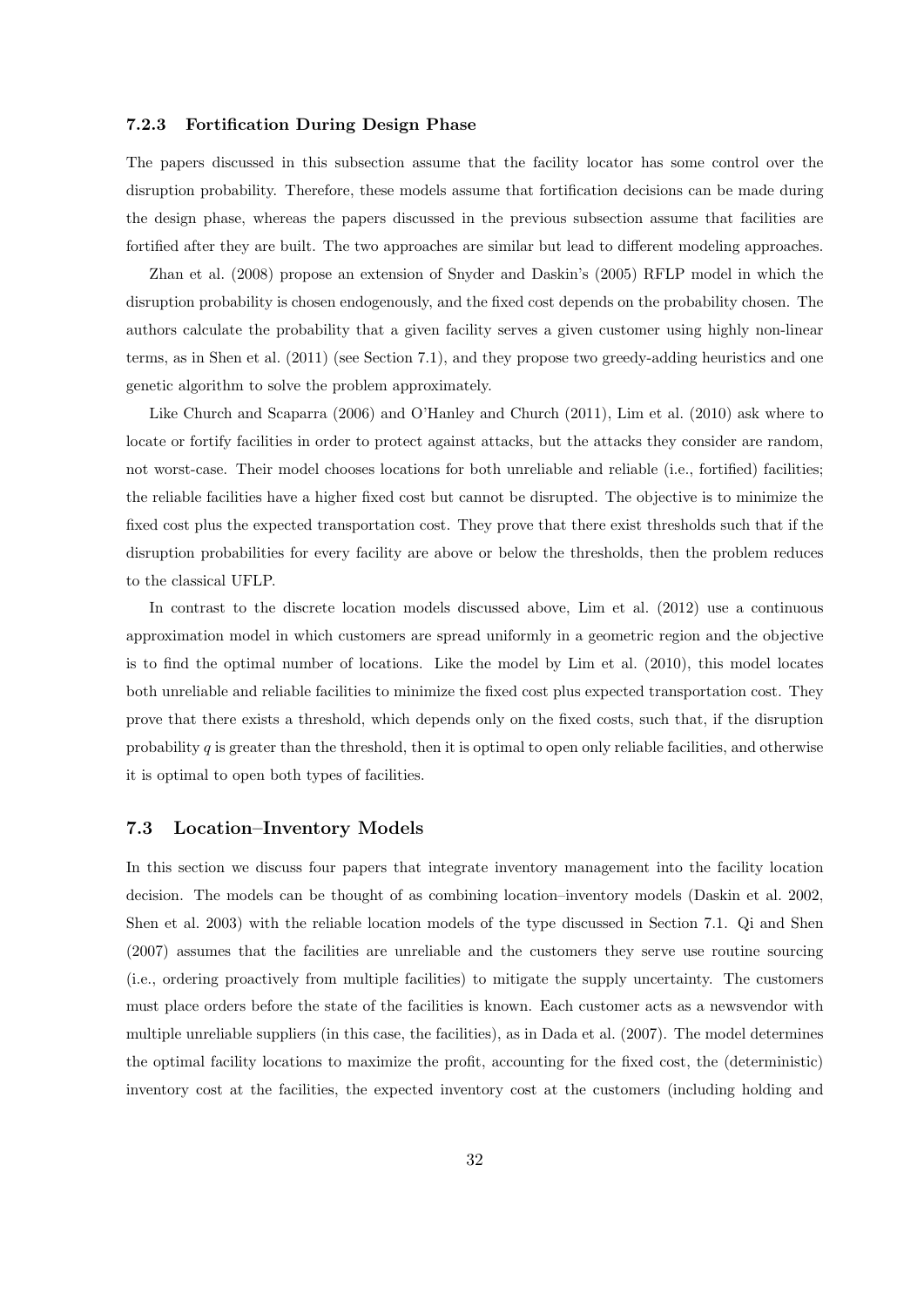stockout costs), and the transportation cost.

In Qi et al. (2010), the facilities and their suppliers can both be disrupted, and when disruptions occur, customers may not be reassigned to other facilities; therefore, inventory is the only available mitigation strategy. The disruption process and the facilities' inventory problem are identical to those suggested by Qi et al. (2009) (see Section 6.1), and the approximation from that paper is used by Qi et al. (2010) to calculate the inventory cost in closed form in the objective function of the location model. The authors demonstrate numerically that significant cost savings can be achieved by considering disruptions during the facility-location phase.

Jeon et al. (2008) allow customers to be reassigned after disruptions occur (as in the models in Section 7.1) and account for the expected inventory cost after reassignment; this model thus uses contingent rerouting as its mitigation strategy and uses inventory as a tool for coping with demand uncertainty only. Their objective function includes the fixed cost of locating facilities and the expected transportation and inventory costs. Since rerouting is the strategy for coping with disruptions, the inventory costs do not explicitly account for disruptions. However, they do account for disruptions implicitly since the demand served by each facility, and the resulting inventory cost, is a function of the disruptions. This cost is difficult to calculate, so the authors propose a closed-form approximation and demonstrate its accuracy numerically. Whereas the location–inventory model tends to open fewer facilities than the classical UFLP (because of economies of scale and the risk-pooling effect) and the reliable location model tends to open more facilities (because of the risk-diversification effect), this hybrid model balances these competing tendencies. Mir-Bahador and Jabbarzadeh (2009) formulate a similar model and propose a genetic algorithm to solve it.

Mak and Shen (2012) assume that customers may be reassigned to non-disrupted facilities but that those facilities must place replenishment orders before disruptions are realized; therefore, the model uses both contingent rerouting and inventory (at the reassigned facilities) as mitigation strategies. The replenishment order at a non-disrupted facility is used to serve that facility's usual customers as well as customers that are reassigned to it, and therefore inventory is used both to cope with demand uncertainty and to mitigate disruptions at other facilities. There is no fixed ordering cost, so each facility follows a base-stock policy. The authors consider both Bernoulli (time-independent) disruptions and Markovian (time-dependent) disruptions and suggest Lagrangian decomposition (variable splitting) algorithms for both.

## **8 Discussion**

In this paper, we have reviewed nearly 150 scholarly works from the OR/MS literature that deal with the topic of supply disruptions. This literature has been growing quickly in the past few years, motivated by recent high-profile disruptions, increased globalization, and the vulnerabilities introduced by lean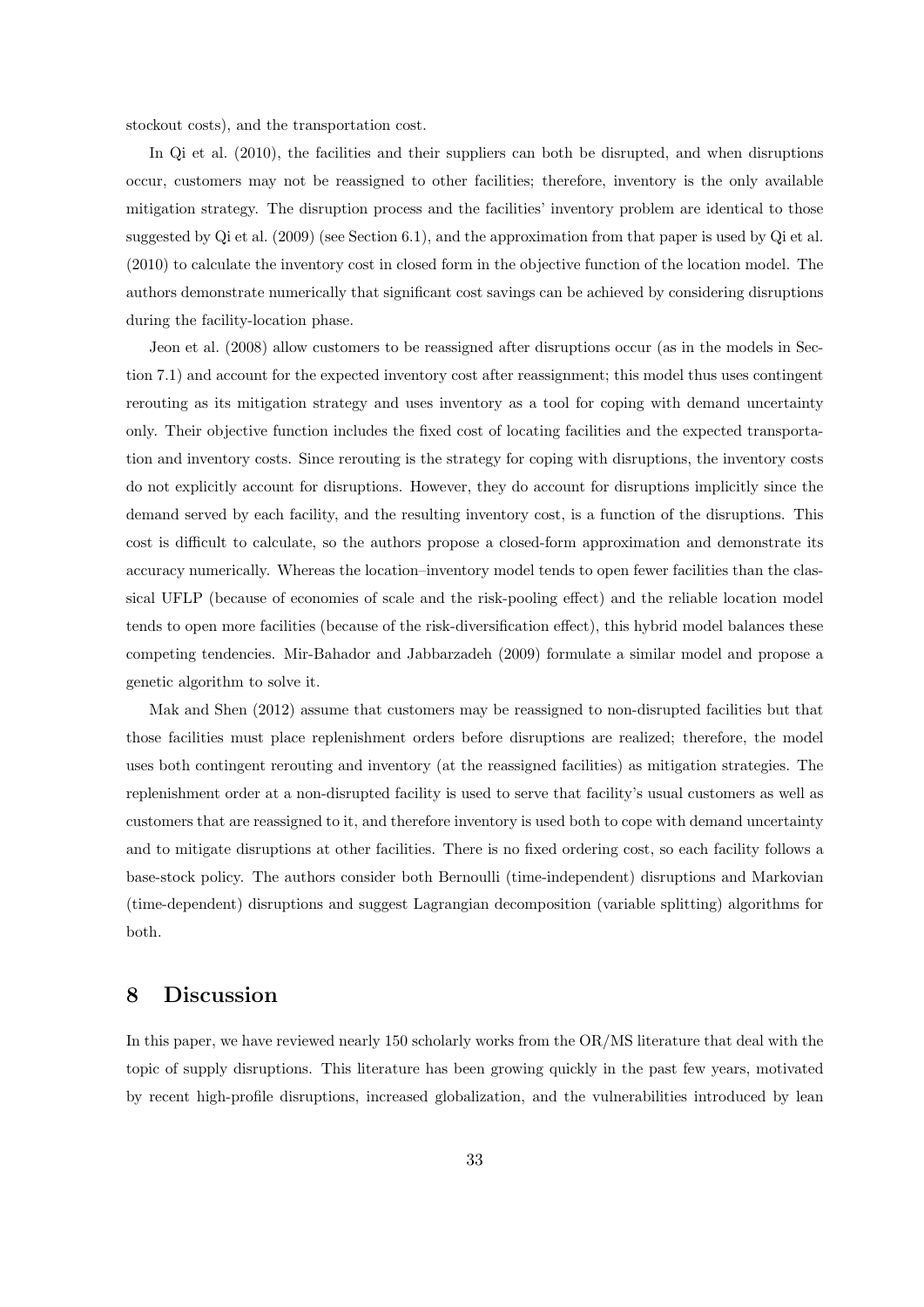operations. We have attempted to provide as comprehensive a review of this literature as possible, to serve as a reference for researchers currently working in the field, and as a starting point for those who wish to begin to explore it.

The literature on supply disruptions is likely to continue to grow over the coming years. We have identified the following topics that we believe are particularly promising and important as avenues for future research:

- 1. *Risk aversion.* Relatively few of the models discussed above consider risk aversion; nearly all assume a risk-neutral decision maker who wishes to optimize the expected value of the objective function. Since many types of disruptions are rare, decision makers may tend to be risk averse and may wish to optimize other measures, such as worst-case objectives, *p*-robustness, and conditional value-at-risk (CVaR). Robust optimization is a promising tool for such problems.
- 2. *Parameter estimation.* Since historical data on disruptions may be scant, and since new types of disruptions are constantly developing, it can be very difficult to estimate parameters such as the disruption and recovery probabilities/rates. However, nearly all of the models cited above assume that such parameters are known with certainty. Therefore, it will be critical to develop techniques for better estimating the disruption parameters or, failing that, to develop models that perform well even if the parameters are unknown. Here, too, robust optimization may play an important role, but in this case the uncertainty is even more pronounced, since the parameters of the stochastic processes are themselves unknown.
- 3. *Integration of proactive and reactive strategies.* Most models assume a single type of mitigation strategy. However, in practice, it can be quite effective to use multiple strategies, and especially to develop both proactive and reactive mitigation strategies simultaneously. Future research may determine the value and optimal deployment of such multi-pronged mitigation approaches.
- 4. *Improved understanding of multi-echelon systems.* Disruptions are multi-echelon events, with upstream disruptions propagating downstream in the form of stockouts. However, the literature on multi-echelon systems under the risk of disruptions is limited. There is a need for new models that improve our understanding of how disruptions propagate and how to mitigate disruptions in multi-echelon systems.
- 5. *Behavioral studies.* Since disruptions are abnormal events, managers may tend to deviate from optimal solutions prescribed by the models discussed throughout this paper. Behavioral studies will be important to model this irrational behavior. Research questions may include how to describe or explain managers' behavior under disruptions, as well as how a rational manager in a multi-player supply chain can account for this behavior when solving his or her own optimization problem.
- 6. *Endogenous disruption processes.* Although endogenous disruptions have been discussed in the context of facility location (see Section 7.2), most other areas of the disruption literature assume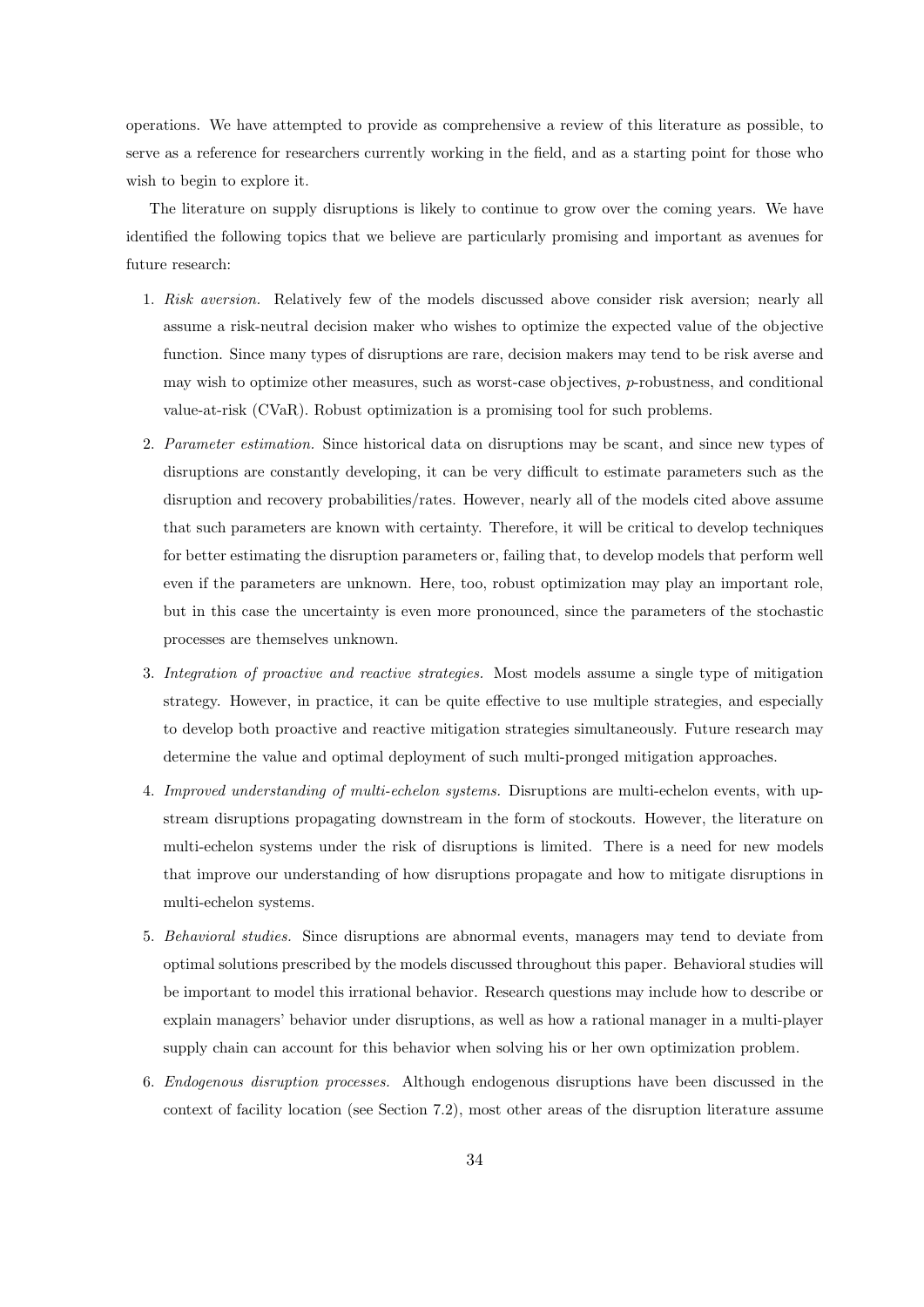disruptions are exogenous. However, many real-world disruptions are affected by the firm's actions or situation. For example, labor strikes are often timed to occur when demand is high (e.g., in the lead-up to the Christmas holiday season, as in the case of the west-coast port lockout of 2002) or inventory is low so that striking workers have more bargaining power. Moreover, reactive mitigation strategies under endogenous disruption processes may affect the recovery duration. For example, the firm may concede to the labor union in order to hasten the end of the disruption.

7. *Endogenous demand processes.* The demand for certain products may change depending on the state of the disruption process. For example, the demand for bottled water, fuel, and canned goods surges before, during, and after some disruptions. There is a need for models that account for non-stationary demand processes that depend on the disruption state. Such models will be related to the literature on disaster relief and public-sector supply chains.

# **References**

- Aboolian, R., Cui, T. and Shen, Z.-J. M. (2012), 'An efficient approach for solving reliable facility location models', *INFORMS Journal of Computing* . Forthcoming.
- Aksen, D., Piyade, N. and Aras, N. (2009), 'The budget constrained *r*-interdiction median problem with capacity expansion', *Central European Journal of Opearations Research* **18**(3), 269–291.
- Anupindi, R. and Akella, R. (1993), 'Diversification under supply uncertainty', *Management Science* **39**(8), 944–963.
- Argon, N. T., Güllü, R. and Erkip, N. (2001), 'Analysis of an inventory system under backorder correlated deterministic demand and geometric supply process', *International Journal of Production Economics* **71**(1-3), 247–254.
- Arreola-Risa, A. and DeCroix, G. A. (1998), 'Inventory management under random supply disruption and partial backorders', *Naval Research Logistics* **45**, 687–703.
- Atan, Z. and Snyder, L. (2010), Inventory strategies to manage supply disruptions, *in* H. Gurnani, A. Mehrotra and S. Ray, eds, 'Managing Supply Disruptions', Springer-Verlag, pp. 115–139.
- Atan, Z. and Snyder, L. V. (2012), Disruptions in one-warehouse multiple-retailer systems, Working paper, Lehigh University.
- Babich, V. (2006), 'Vulnerable options in supply chains: Effect of the supplier competition', *Naval Research Logistics* **53**(7), 656–673.
- Babich, V. (2010), 'Independence of capacity ordering and financial subsidies to risky suppliers', *Manufacturing & Service Operations Management* **12**(4), 583–607.
- Babich, V., Burnetas, A. N. and Ritchken, P. H. (2007), 'Competition and diversification effects in supply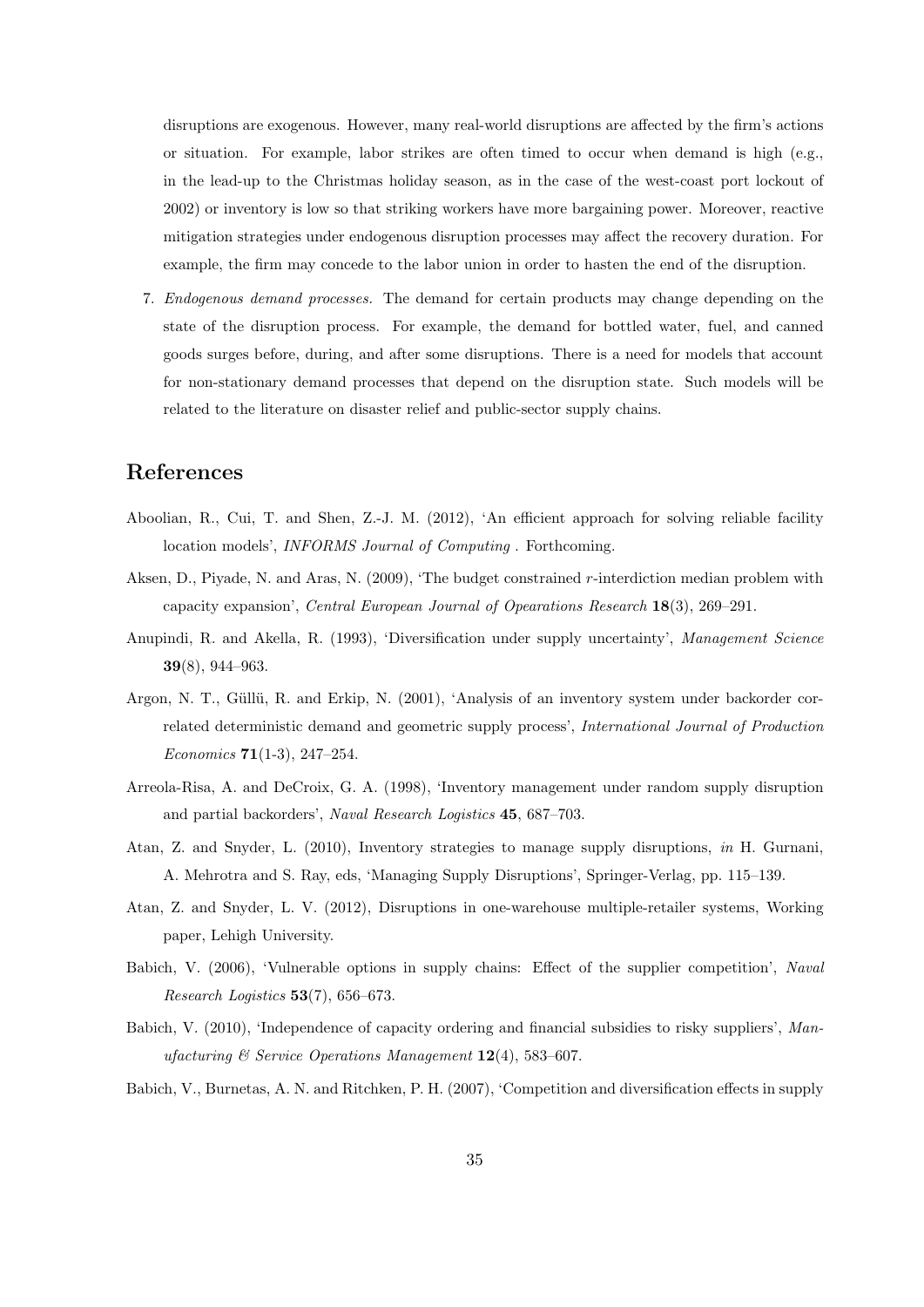chains with supplier default risk', *Manufacturing and Service Operations Management* **9**(2), 123– 146.

- Bailey, M. D., Shechter, S. M. and Schaefer, A. J. (2006), 'SPAR: stochastic programming with adversarial recourse', *Operations Research Letters* **34**(3), 307–315.
- Bar-Lev, S. K., Parlar, M. and Perry, D. (1993), 'Impulse control of a Brownian inventory system with supplier uncertainty', *Journal of Stochastic Analysis and Applications* **11**, 11–27.
- Berger, P. D., Gerstenfeld, A. and Zeng, A. Z. (2004), 'How many suppliers are best? a decision-analysis approach', *Omega* **32**, 9–15.
- Berger, P. D. and Zeng, A. Z. (2006), 'Single versus multiple sourcing in the presence of risks', *The Journal of the Operational Research Society* **57**(3), 250–261.
- Berk, E. and Arreola-Risa, A. (1994), 'Note on "Future supply uncertainty in EOQ models"', *Naval Research Logistics* **41**, 129–132.
- Berman, O., Krass, D. and Menezes, M. B. C. (2007), 'Facility reliability issues in network *p*-median problems: Strategic centralization and co-location effects', *Operations Research* **55**(2), 332–350.
- Berman, O., Krass, D. and Menezes, M. B. C. (2009), 'Locating facilities in the presence of disruptions and incomplete information', *Decision Sciences* **40**(4), 845–868.
- Berman, O., Krass, D. and Menezes, M. B. C. (2010), Location problems with two unreliable facilities on a line allowing correlated failures. Working Paper, Rotman School of Management, University of Toronto, Toronto, Ontario, Canada.
- Bielecki, T. and Kumar, P. R. (1988), 'Optimality of zero-inventory policies for unreliable manufacturing systems', *Operations Research* **36**(4), 532–541.
- Bundschuh, M., Klabjan, D. and Thurston, D. L. (2003), Modeling robust and reliable supply chains, Submitted manuscript, University of Illinois at Urbana-Champaign.
- Chao, H.-P. (1987), 'Inventory policy in the presence of market disruptions', *Operations Research* **35**(2), 274–281.
- Chao, H.-P., Chapel, S. W., Clark, C. E., J., Morris, P. A., Sandling, M. J. and Grimes, R. C. (1989), 'EPRI reduces fuel inventory costs in the electric utility industry', *Interfaces* **19**(1), 48–67.
- Chaturvedi, A. and Martínez-de Albéniz, V. (2011), 'Optimal procurement design in the presence of supply risk', *Manufacturing and Service Operations Research* **59**(1), 109–124.
- Chopra, S., Reinhardt, G. and Mohan, U. (2007), 'The importance of decoupling recurrent and disruption risks in a supply chain', *Naval Research Logistics* **54**(5), 544–555.
- Chopra, S. and Sodhi, M. S. (2004), 'Managing risk to avoid supply-chain breakdown', *Sloan Management Review* **46**(1), 53–61.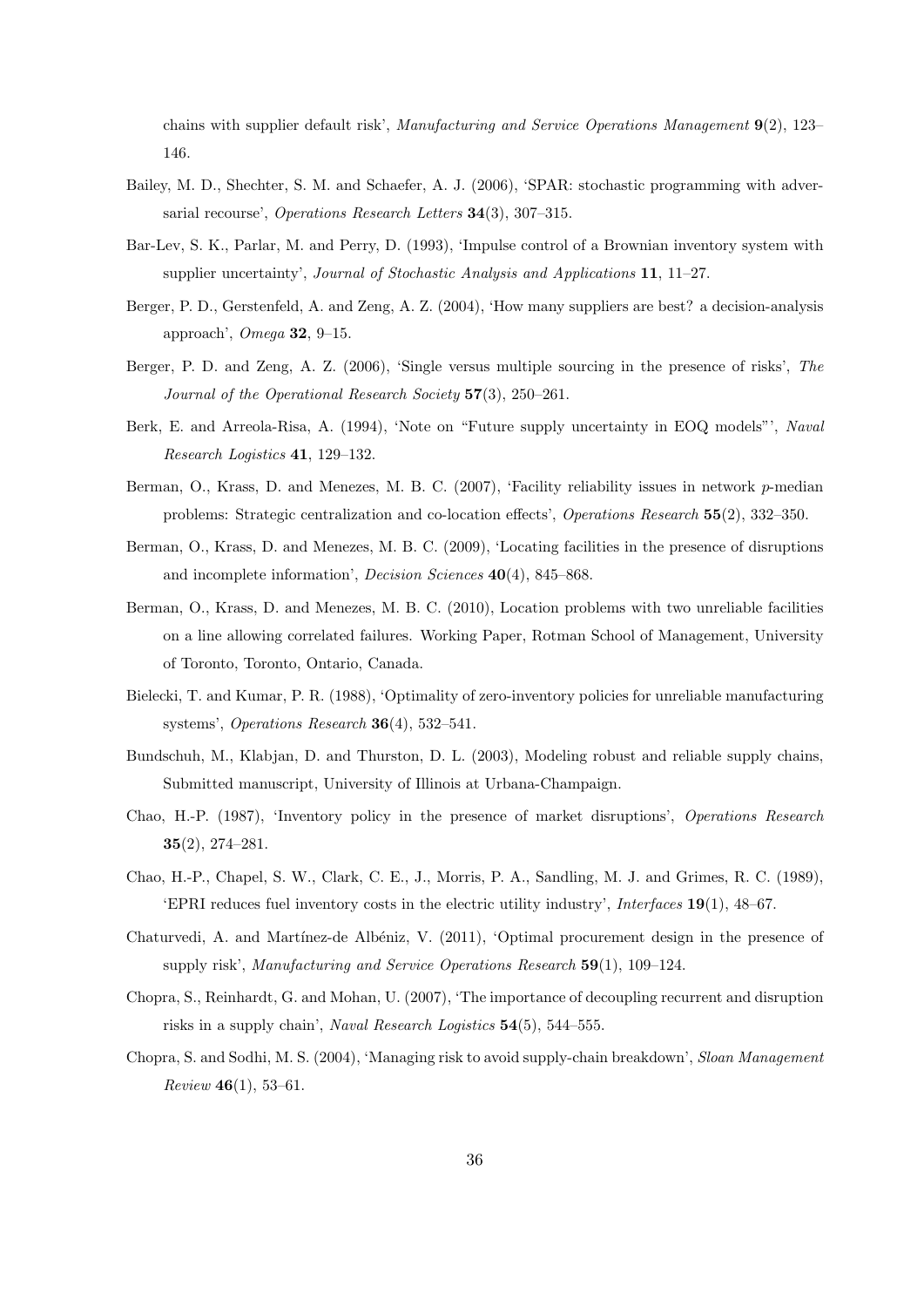- Church, R. L. and Scaparra, M. P. (2006), 'Protecting critical assets: The *r*-interdiction median problem with fortification', *Geographical Analysis* **39**(2), 129–146.
- Church, R. L. and Scaparra, M. P. (2007), Analysis of facility systems' reliability when subject to attack or a natural disaster, *in* A. T. Murray and T. H. Grubesic, eds, 'Reliability and Vulnerability in Critical Infrastructure: A QuantitativeGeographic Perspective', Springer, chapter 11, pp. 221–241.
- Church, R. L., Scaparra, M. P. and Middleton, R. S. (2004), 'Identifying critical infrastructure: The median and covering facility interdiction problems', *Annals of the Association of American Geographers* **94**(3), 491–502.
- Clark, A. J. and Scarf, H. (1960), 'Optimal policies for a multi-echelon inventory problem', *Management Science* **6**(4), 475–490.
- Clausen, J., Hansen, J., Larsen, J. and Larsen, A. (2001), 'Disruption management', *OR/MS Today* **28**(5).
- Colbourn, C. (1987), *The Combinatorics of Network Reliability*, Oxford University Press, New York.
- Cui, T., Ouyang, Y. and Shen, Z.-J. M. (2010), 'Reliable facility location design under the risk of disruptions', *Operations Research* **58**(4), 998–1011.
- Dada, M., Petruzzi, N. and Schwarz, L. (2007), 'A newsvendor's procurement problem when suppliers are unreliable', *Manufacturing and Service Operations Management* **9**(1), 9–32.
- Daganzo, C. F. and Newell, G. F. (1986), 'Configuration of physical distribution networks', *Networks* **16**, 113–132.
- Daskin, M. S. (1995), *Network and Discrete Location: Models, Algorithms, and Applications*, Wiley, New York.
- Daskin, M. S., Coullard, C. R. and Shen, Z.-J. M. (2002), 'An inventory-location model: Formulation, solution algorithm and computational results', *Annals of Operations Research* **110**, 83–106.
- DeCroix, G. A. (2012), 'Inventory management for an assembly system subject to supply disruptions', *Management Science* . Forthcoming.
- Deleris, L. A. and Erhun, F. (2005), Risk management in supply networks using Monte-Carlo simulation, *in* M. E. Kuhl, N. M. Steiger, F. B. Armstrong and J. A. Joines, eds, 'Proceedings of the 2005 Winter Simulation Conference'.
- Drezner, Z. (1987), 'Heuristic solution methods for two location problems with unreliable facilities', *Journal of the Operational Research Society* **38**(6), 509–514.
- Drezner, Z., ed. (1995), *Facility Location: A Survey of Applications and Methods*, Springer-Verlag, New York.
- Drezner, Z. and Hamacher, H. W., eds (2002), *Facility Location: Applications and Theory*, Springer-Verlag, New York.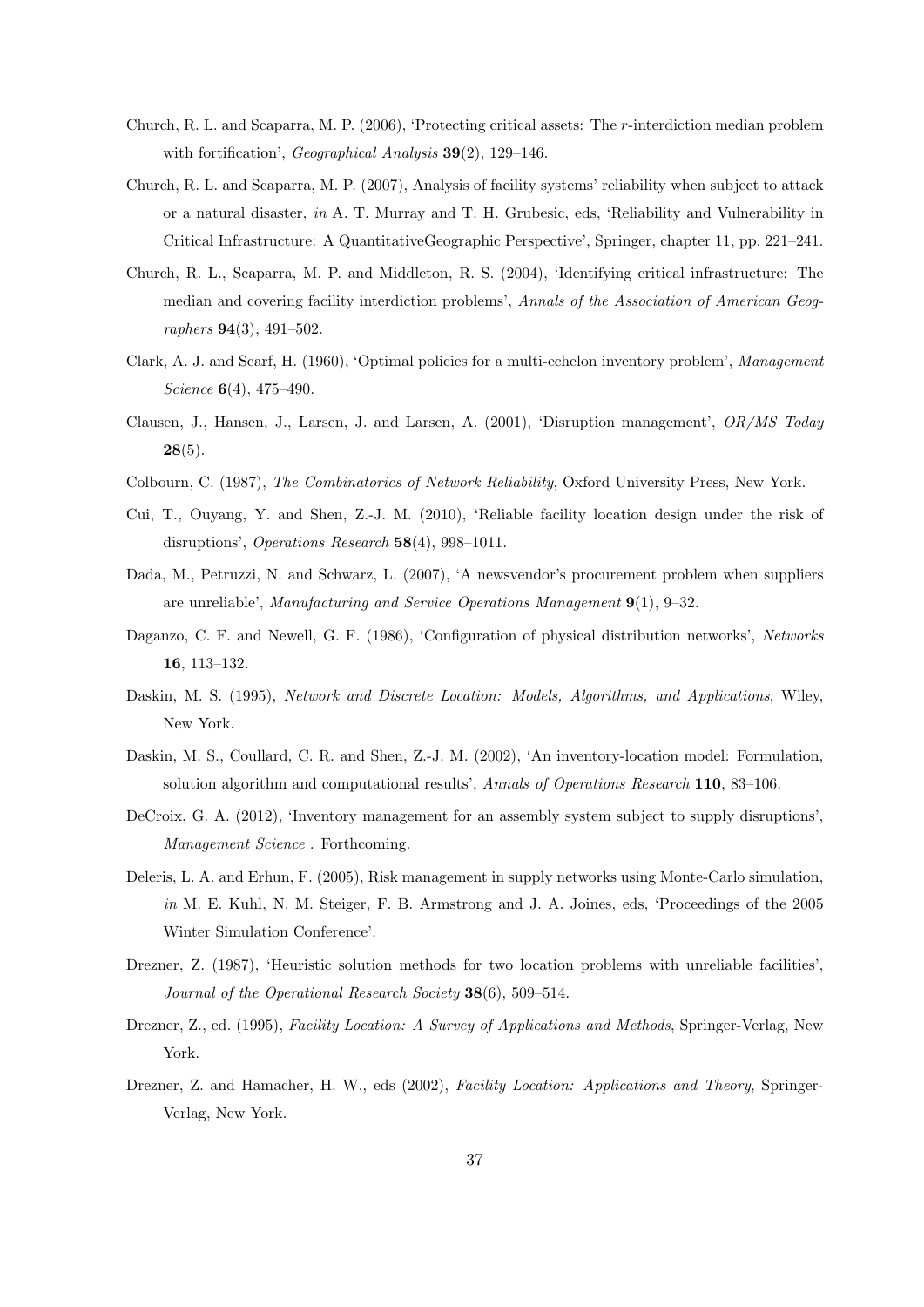- Ellis, S. C., Henry, R. M. and Shockley, J. (2010), 'Buyer perceptions of supply disruption risk: A behavioral view and empirical assessment', *Journal of Operations Management* **28**, 34–46.
- Eppen, G. D. (1979), 'Effects of centralization on expected costs in a multi-location newsboy problem', *Management Science* **25**(5), 498–501.
- Federgruen, A. and Yang, N. (2008), 'Selecting a portfolio of suppliers under demand and supply risks', *Operations Research* **56**(4), 916–936.
- Federgruen, A. and Yang, N. (2009), 'Optimal supply diversification under general supply risks', *Operations Research* **57**(6), 1451–1468.
- Fulkerson, D. R. and Harding, G. C. (1977), 'Maximizing the minimum source-sink path subject to a budget constraint', *Mathematical Programming* **13**, 116–118.
- Gao, L. and Li, Z. (2010), Managing supply interruptions with contract coordination and information sharing. Working Paper, Anderson Graduate School of Management, University of California, Riverside, CA.
- Golany, B., Kaplan, E. H., Marmur, A. and Rothblum, U. G. (2009), 'Nature plays with dice—terrorists do not: Allocating resources to counter strategic versus probabilistic risks', *European Journal of Operational Research* **192**(1), 198–208.
- Golden, B. (1978), 'A problem in network interdiction', *Naval Research Logistics Quarterly* **25**, 711–713.
- Groenevelt, H., Pintelon, L. and Seidmann, A. (1992*a*), 'Production batching with machine breakdowns and safety stocks', *Operations Research* **40**(5), 959–971.
- Groenevelt, H., Pintelon, L. and Seidmann, A. (1992*b*), 'Production lot sizing with machine breakdowns', *Management Science* **38**(1), 104–123.
- Grosfeld-Nir, A. and Gerchak, Y. (2004), 'Multiple lotsizing in production to order with random yields: Review of recent advances', *Annals of Operations Research* **126**(1-4), 43–69.
- Güllü, R., Önol, E. and Erkip, N. (1997), 'Analysis of a deterministic demand production/inventory system under nonstationary supply uncertainty', *IIE Transactions* **29**, 703–709.
- Güllü, R., Önol, E. and Erkip, N. (1999), 'Analysis of an inventory system under supply uncertainty', *International Journal of Production Economics* **59**, 377–385.
- Gupta, D. (1996), 'The (*Q, r*) inventory system with an unreliable supplier', *INFOR* **34**(2), 59–76.
- Gürler, U. and Parlar, M. (1997), 'An inventory problem with two randomly available suppliers.', *Operations Research* **45**(6), 904–918.
- Gurnani, H. and Shi, M. (2006), 'A bargaining model for a first-time interaction under asymmetric beliefs of supply reliability', *Management Science* **52**(6), 865–880.
- Haksoz, C. and Kadam, A. (2008), 'Supply risk in fragile contracts', *MIT Sloan Management Review* **49**(52), 7–8.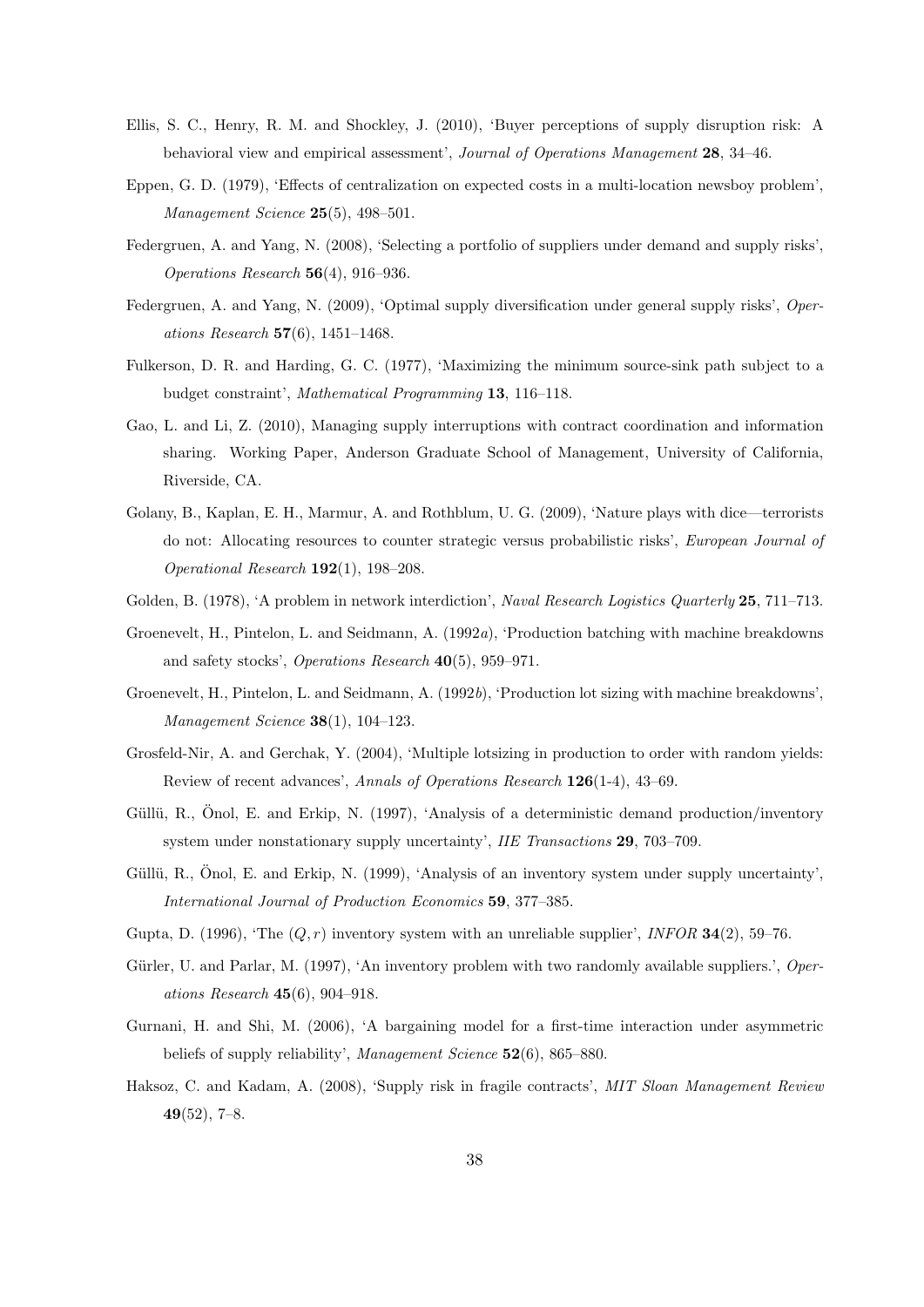- Heimann, D. and Waage, F. (2007), 'A closed-form approximation solution for an inventory model with supply disruptions and non-ZIO reorder policy', *Journal of Systemics, Cybernetics, and Informatics* **5**(4), 1–12.
- Hendricks, K. B. and Singhal, V. R. (2003), 'The effect of supply chain glitches on shareholder wealth', *Journal of Operations Management* **21**(5), 501–522.
- Hendricks, K. B. and Singhal, V. R. (2005*a*), 'Association between supply chain glitches and operating performance', *Management Science* **51**(5), 695–711.
- Hendricks, K. B. and Singhal, V. R. (2005*b*), 'An empirical analysis of the effect of supply chain disruptions on long-run stock price performance and equity risk of the firm', *Production and Operations Management* **14**(1), 35–52.
- Hopp, W. J., Iravani, S. M. R. and Liu, Z. (2009), Strategic risk from supply chain disruptions. Working Paper, Stephen M. Ross School of Business, University of Michigan, Ann Arbor, MI.
- Hopp, W. J. and Liu, Z. (2006), Protecting supply chain networks against catastrophic failures. Working Paper, Department of Industrial Engineering and Management Science, Northwestern University, Evanston, IL.
- Janjarassuk, U. and Linderoth, J. T. (2008), 'Reformulation and sampling to solve a stochastic network interdiction problem', *Networks* **52**(3), 120–132.
- Jeon, H.-M., Snyder, L. V. and Shen, Z.-J. M. (2008), A location-inventory model with supply disruptions, Working paper, Lehigh University.
- Jordan, W. C. and Graves, S. C. (1995), 'Principles on the benefits of manufacturing process flexibility', *Management Science* **41**(4), 577–594.
- Journal of Commerce (2005), 'Picking up the pieces: shippers and carriers seek alternatives to transportation networks damaged by Hurricane Katrina', *Journal of Commerce* .
- Kalpakam, S. and Sapna, K. P. (1997), 'A lost sales inventory system with supply uncertainty', *Computers & Mathematics with Applications* **33**(3), 81–93.
- Kerivin, H. and Mahjoub, A. R. (2005), 'Design of survivable networks: A survey', *Networks* **46**(1), 1–21.
- Kleindorfer, P. R. and Saad, G. H. (2005), 'Managing disruption risks in supply chains', *Production and Operations Management* **14**(1), 53–68.
- Kleiss, K. (2009), 'Edmonton's striking Safeway workers brace for a long strike', *Calgary Herald* .
- Kleywegt, A. J., Shapiro, A. and Homem-de Mello, T. (2001), 'The sample average approximation method for stochastic discrete optimization', *SIAM Journal on Optimization* **12**(2), 479–502.
- Kouvelis, P., Kurawarwala, A. A. and Gutiérrez, G. J. (1992), 'Algorithms for robust single and multiple period layout planning for manufacturing systems', *European Journal of Operational Research* **63**, 287–303.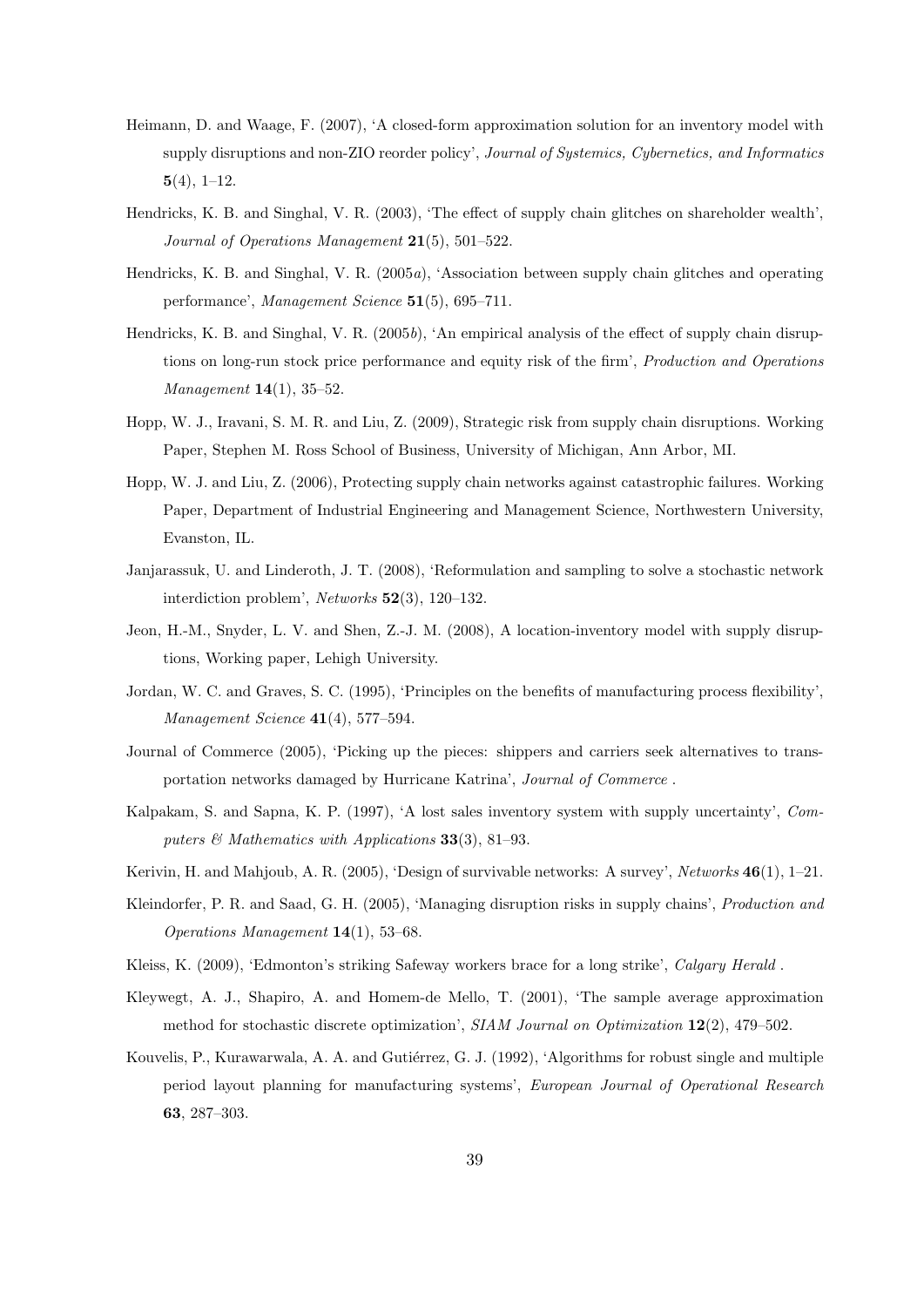- Lee, S.-D. (2001), 'On solving unreliable planar location problems', *Computers and Operations Research* **28**(4), 329–344.
- Lewis, B. M., Erera, A. L. and White, C. C. (2005), An inventory control model with possible border disruptions, Working paper, Georgia Institute of Technology, Atlanta, GA.
- Li, G., Lin, Y., Wang, S. and Yan, H. (2006), 'Enhancing agility by timely sharing of supply information', *Supply Chain Management: An International Journal* **11**(5), 425–435.
- Li, J., Wang, S. and Cheng, T. C. E. (2010), 'Competition and cooperation in a single-retailer twosupplier supply chain with supply disruption', *International Journal of Production Economics* **124**, 137–150.
- Li, X. and Ouyang, Y. (2010), 'A continuum approximation approach to reliable facility location design under correlated probabilistic disruptions', *Transportation Research–Part B* **44**(4), 535–548.
- Li, Z., Xu, S. H. and Hayya, J. (2004), 'A periodic-review inventory system with supply interruptions', *Probability in the Engineering an Informational Sciences* **18**, 33–53.
- Liberatore, F. and Scaparra, M. P. (2011), 'Optimizing protection strategies for supply chains: Comparing classic decision making criteria in an uncertain environment', *Annals of the Association of American Geographers* **101**(6), 1241–1258.
- Liberatore, F., Scaparra, M. P. and Daskin, M. S. (2011), 'Analysis of facility protection strategies against an uncertain number of attacks: The stochastic *R*-interdiction median problem with fortification', *Computers & Operations Research* **38**(1), 357–366.
- Liberatore, F., Scaparra, M. P. and Daskin, M. S. (2012), 'Optimization methods for hedging against disruptions with ripple effects in location analysis', *Omega* **40**(1), 21–30.
- Lim, M., Bassamboo, A., Chopra, S. and Daskin, M. S. (2011), Flexibility and fragility: Supply chain network design with disruption risks. Working Paper, Department of Industrial Engineering and Management Sciences, Northwestern University, Evanston, IL.
- Lim, M., Daskin, M. S., Bassamboo, A. and Chopra, S. (2010), 'A facility reliability problem: Formulation, properties, and algorithm', *Naval Research Logistics* **57**(1), 58–70.
- Lim, M., Daskin, M. S., Bassamboo, A. and Chopra, S. (2012), 'Facility location decisions with random disruptions and imperfect estimation', *Manufacturing and Service Operations Management* . Forthcoming.
- Liu, B. and Cao, J. (1999), 'Analysis of a production-inventory system with machine breakdowns and shutdowns', *Computers and Operations Research* **26**, 73–91.
- Losada, C., Scaparra, M. P. and Church, R. L. (2010*a*), Interdiction of *p*-median systems with facility recovery time and frequent disruptions: A resiliency analysis. Working paper, Kent Business School, University of Kent, UK.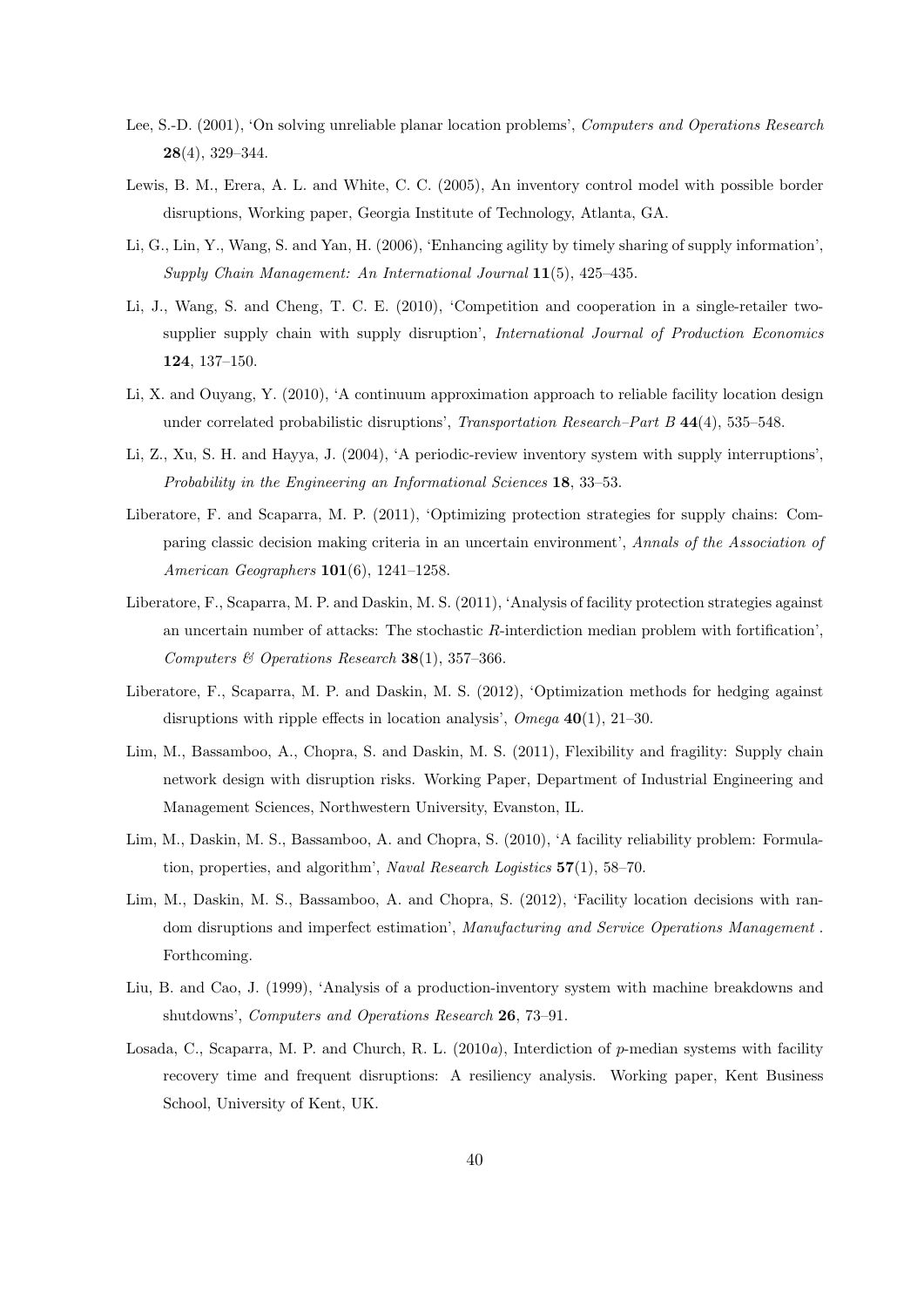- Losada, C., Scaparra, M. P. and Church, R. L. (2010*b*), 'On a bi-level formulation to protect uncapacitated *p*-median systems with facility recovery time and frequent disruptions', *Electronic Notes in Discrete Mathematics* **36**, 591–598.
- Losada, C., Scaparra, M. P., Church, R. L. and Daskin, M. S. (2012), 'The stochastic interdiction median problem with disruption intensity levels', *Annals of Operations Research* . Forthcoming.
- Mak, H.-Y. and Shen, Z.-J. M. (2012), 'Risk-diversification and risk-pooling in supply chain network design', *IIE Transactions* **44**(8), 603–621.
- Meyer, R. R., Rothkopf, M. H. and Smith, S. A. (1979), 'Reliability and inventory in a production-storage system', *Management Science* **25**(8), 799–807.
- Mir-Bahador, A. and Jabbarzadeh, A. (2009), An integrated model for location-inventory problem with random disruptions, *in* 'Proceedings of the International Conference on Computers & Industrial Engineering (CIE39)', pp. 687–703.
- Mohebbi, E. (2003), 'Supply interruptions in a lost-sales inventory system with random lead time', *Computers and Operations Research* **30**, 411–426.
- Mohebbi, E. (2004), 'A replenishment model for the supply-uncertainty problem', *International Journal of Production Economics* **87**(1), 25–37.
- Mohebbi, E. and Hao, D. (2006), 'When supplier's availability affects the replenishment lead time: An extension of the supply-interruption problem', *European Journal of Operational Research* **175**, 992– 1008.
- Mohebbi, E. and Hao, D. (2008), 'An inventory model with non-resuming randomly interruptible lead time', *International Journal of Production Economics* **114**, 755–768.
- Moinzadeh, K. and Aggarwal, P. (1997), 'Analysis of a production / inventory system subject to random disruptions', *Management Science* **43**(11), 1577–1588.
- Murray, A. T. and Grubesic, T. H., eds (2006), *Reliability and Vulnerability in Critical Infrastructure: A Quantitative Geographic Perspective*, Springer.
- Natarajarathinam, M., Capar, I. and Narayanan, A. (2009), 'Managing supply chains in times of crisis: a review of literature and insights', *International Journal of Physical Distribution & Logistics Management* **39**(7), 535–573.
- O'Hanley, J. R. and Church, R. L. (2011), 'Designing robust coverage networks to hedge against worstcase facility losses', *European Journal of Operational Research* **209**(1), 23–36.
- O'Hanley, J. R., Church, R. L. and Gilless, J. K. (2007*a*), 'The importance of *in situ* site loss in nature reserve selection: Balancing notions of complementarity and robustness', *Biological Conservation* **135**(2), 170–180.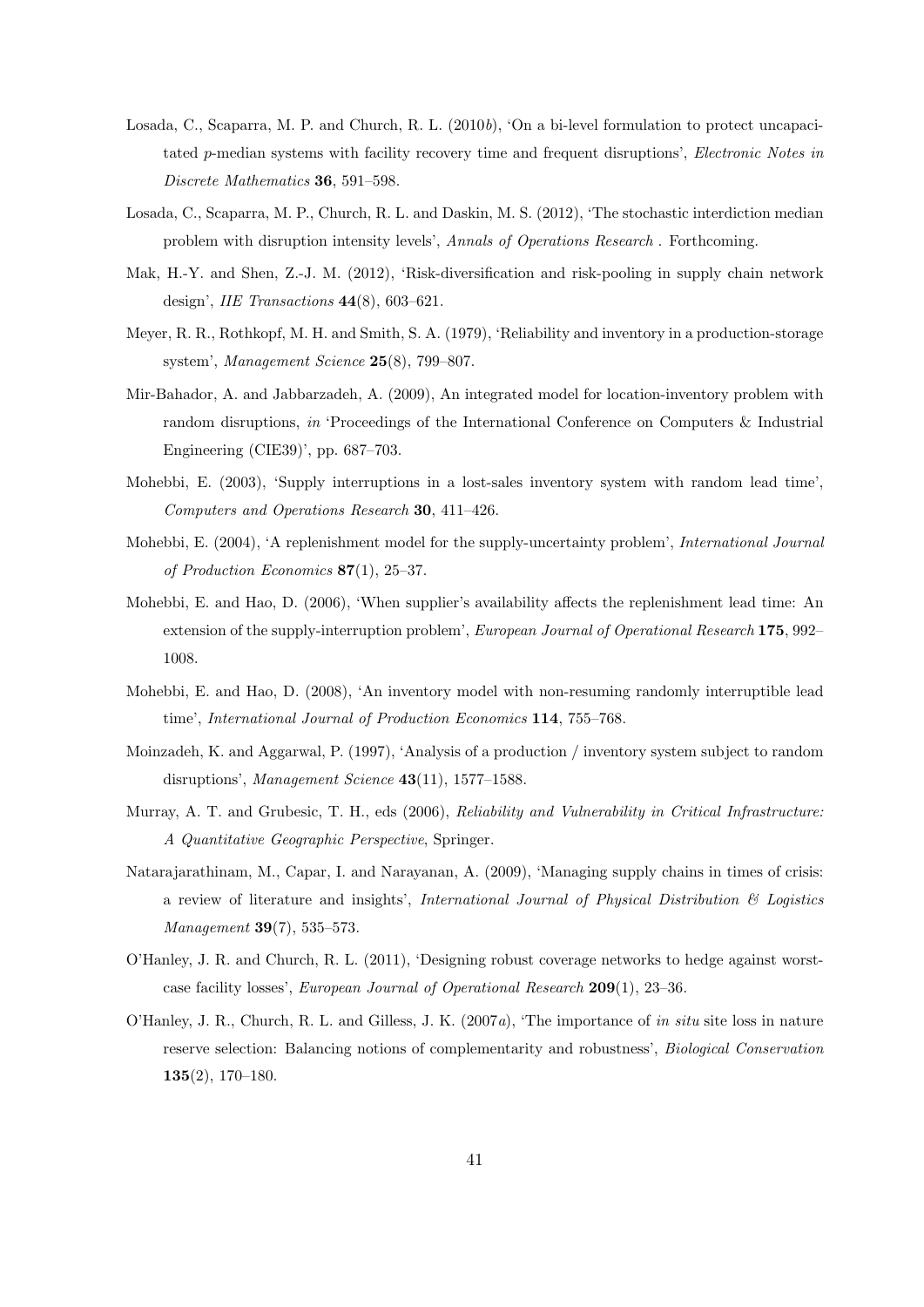- O'Hanley, J. R., Church, R. L. and Gilless, J. K. (2007*b*), 'Locating and protecting critical reserve sites to minimize expected and worst-case losses', *Biological Conservation* **134**(1), 130–141.
- Özekici, S. and Parlar, M. (1999), 'Inventory models with unreliable suppliers in a random environment', *Annals of Operations Research* **91**, 123–136.
- Pang, G. and Whitt, W. (2009), 'Service interruptions in large-scale service systems', *Management Science* **55**(9), 1499–1512.
- Parlar, M. (1997), 'Continuous-review inventory problem with random supply interruptions', *European Journal of Operational Research* **99**, 366–385.
- Parlar, M. (2000), 'Probabilistic analysis of renewal cycles: An application to a non-Markovian inventory problem with multiple objectives', *Operations Research* **48**(2), 243–255.
- Parlar, M. and Berkin, D. (1991), 'Future supply uncertainty in EOQ models', *Naval Research Logistics* **38**, 107–121.
- Parlar, M. and Perry, D. (1995), 'Analysis of a (*q, r, t*) inventory policy with deterministic and random yields when future supply is uncertain', *European Journal of Operational Research* **84**, 431–443.
- Parlar, M. and Perry, D. (1996), 'Inventory models of future supply uncertainty with single and multiple suppliers', *Naval Research Logistics* **43**, 191–210.
- Parlar, M., Wang, Y. and Gerchak, Y. (1995), 'A periodic review inventory model with Markovian supply availability', *International Journal of Production Economics* **42**, 131–136.
- Peng, P., Snyder, L. V., Liu, Z. and Lim, A. (2011), 'Design of reliable logistics network with facility disruptions', *Transportation Research–Part B* **45**(8), 1190–1211.
- Posner, M. J. and Berg, M. (1989), 'Analysis of a production-inventory system with unreliable production facility', *Operations Research Letters* **8**, 339–345.
- Qi, L. (2009), A continuous-review inventory model with dual-sourcing strategy random disruptions at the primary supplier. Working paper.
- Qi, L. and Shen, Z.-J. M. (2007), 'A supply chain design model with unreliable supply', *Naval Research Logistics* **54**(8), 829–844.
- Qi, L., Shen, Z.-J. M. and Snyder, L. V. (2009), 'A continuous-review inventory model with disruptions at both supplier and retailer', *Production and Operations Management* **18**(5), 516–532.
- Qi, L., Shen, Z.-J. M. and Snyder, L. V. (2010), 'The effect of supply disruptions on supply chain design decisions', *Transportation Science* **44**(2), 274–289.
- Rong, Y., Shen, Z.-J. M. and Snyder, L. V. (2009*a*), 'The impact of ordering behavior on order-quantity variability: A study of forward and reverse bullwhip effects', *Flexible Services and Manufacturing Journal* **20**(1), 95–124.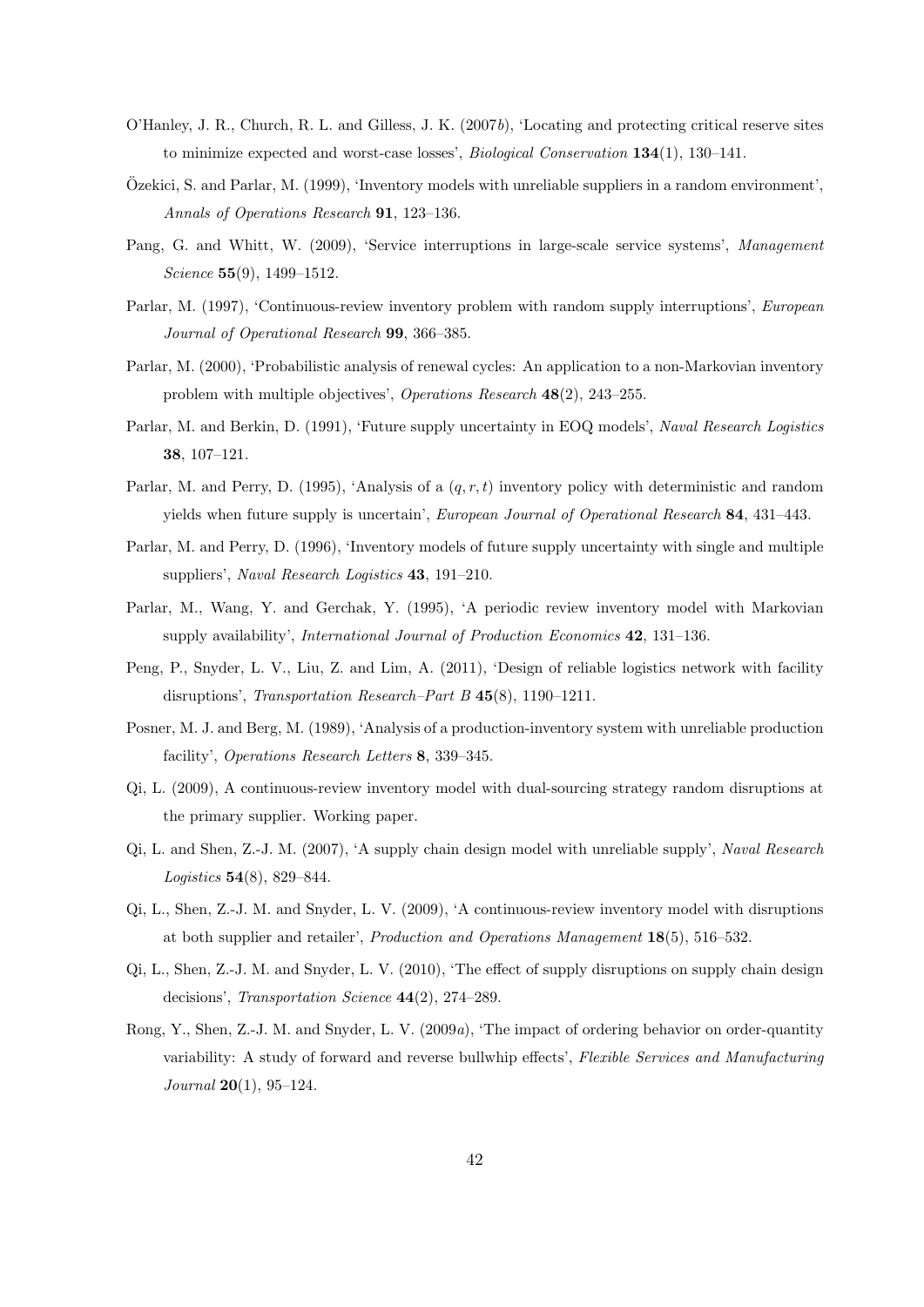- Rong, Y., Shen, Z.-J. M. and Snyder, L. V. (2009*b*), Pricing during disruptions: A cause of the reverse bullwhip effect, Working paper, Lehigh University, Bethlehem, PA.
- Rong, Y., Snyder, L. V. and Shen, Z.-J. M. (2009), Bullwhip and reverse bullwhip effects under rationing game, Working paper, Lehigh University, Bethlehem, PA.
- Rosling, K. (1989), 'Optimal inventory policies for assembly systems under random demands', *Operations Research* **37**(4), 565–579.
- Ross, A. M., Rong, Y. and Snyder, L. V. (2008), 'Supply disruptions with time-dependent parameters', *Computers and Operations Research* **35**(11), 3504–3529.
- Ruiz-Torres, A. J. and Mahmoodi, F. (2007), 'The optimal number of suppliers considering the costs of individual supplier failures', *Omega* **35**, 104–115.
- Saghafian, S. and Van Oyen, M. P. (2012), 'The value of flexible suppliers and disruption risk information: Newsvendor analysis with recourse', *IIE Transactions* **44**(10), 834–867.
- Sawik, T. (2011), 'Selection of supply portfolio under disruption risks', *Omega* **39**, 194–208.
- Scaparra, M. P. and Cappanera, P. (2011), 'Optimal allocation of protective resources in shortest-path networks', *Transportation Science* **45**(1), 64–80.
- Scaparra, M. P. and Church, R. L. (2008*a*), 'A bilevel mixed-integer program for critical infrastructure protection planning', *Computers and Operations Research* **35**(6), 1905–1923.
- Scaparra, M. P. and Church, R. L. (2008*b*), 'An exact solution approach for the interdiction median problem with fortification', *European Journal of Operational Research* **189**, 76–92.
- Scaparra, M. P. and Church, R. L. (2012), 'Protecting supply systems to mitigate potential disaster: A model to fortify capacitated facilities', *International Regional Science Review* **35**(2), 188–210.
- Schmitt, A. J. (2011), 'Strategies for customer service level protection under multi-echelon supply chain disruption risk', *Transportaion Research Part B: Methodological* **45**(8), 1266–1283.
- Schmitt, A. J. and Singh, M. (2009), Quantifying supply chain disruption risk using Monte Carlo and discrete-event simulation, *in* M. D. Rossetti, R. R. Hill, B. Johansson, A. Dunkin and R. G. Ingalls, eds, 'Proceedings of the 2009 Winter Simulation Conference'.
- Schmitt, A. J. and Singh, M. (2011), A quantitative analysis of disruption risk in a multi-echelon supply chain. Working Paper, Center for Transportation and Logistics, MIT.
- Schmitt, A. J. and Snyder, L. V. (2012), 'Infinite-horizon models for inventory control under yield uncertainty and disruptions', *Computers and Operations Research* **39**(4), 850–862.
- Schmitt, A. J., Snyder, L. V. and Shen, Z.-J. M. (2010), 'Inventory systems with stochastic demand and supply: Properties and approximations', *European Journal of Operational Research* **206**(2), 313– 328.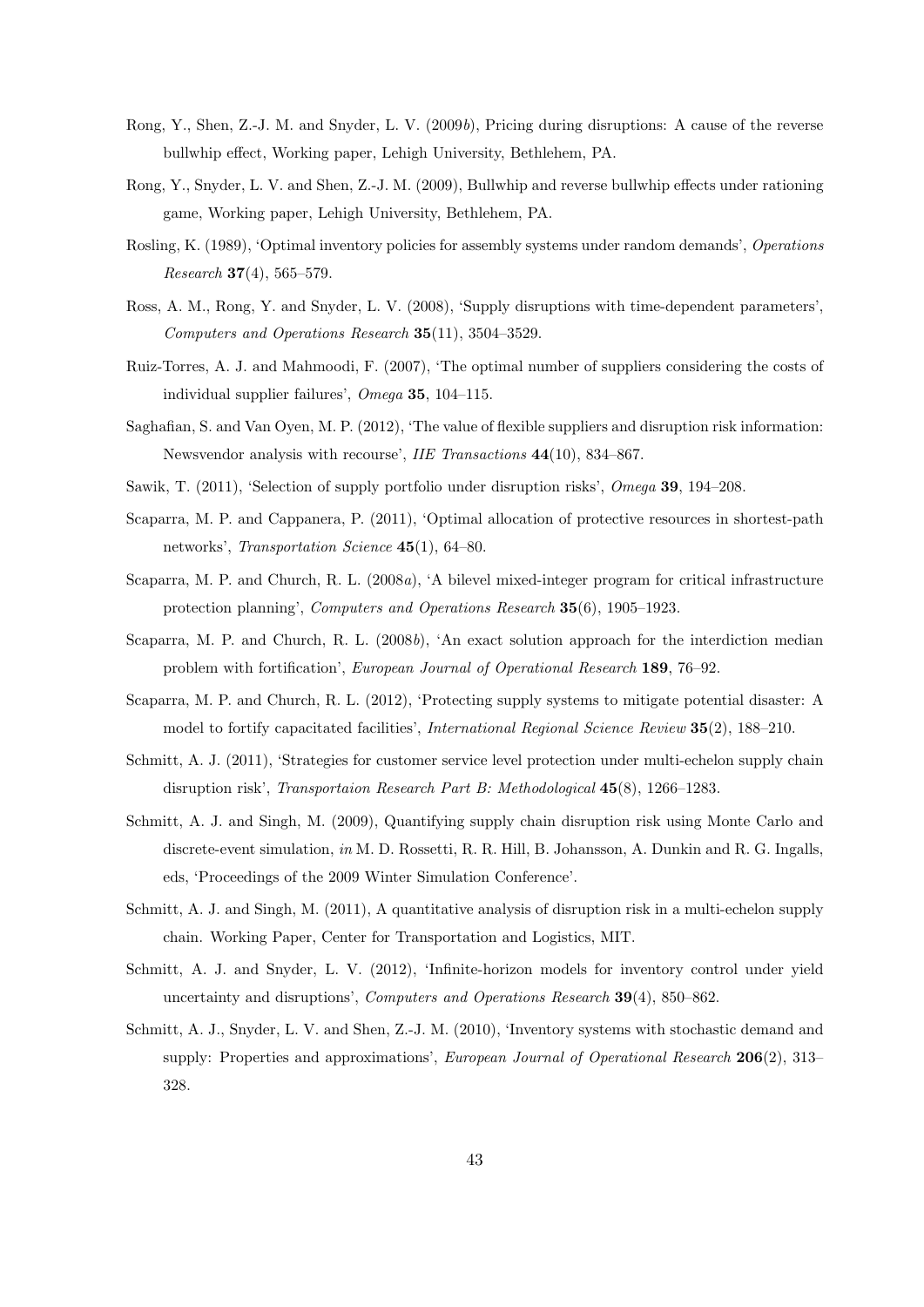- Schmitt, A. J., Snyder, L. V. and Shen, Z.-J. M. (2011), Centralization versus decentralization: Risk pooling, risk diversification, and supply uncertainty in a one-warehouse multiple-retailer system. Working Paper, P.C. Rossin College of Engineering and Applied Sciences, Lehigh University, Bethlehem, PA.
- Schmitt, A. J. and Tomlin, B. T. (2012), Sourcing strategies to manage supply disruptions, *in* H. Gurnani, A. Mehrotra and S. Ray, eds, 'Managing Supply Disruptions', Springer-Verlag, pp. 51–72.
- Serel, D. (2008), 'Inventory and pricing decisions in a single-period problem involving risky supply', *International Journal of Production Economics* **116**(1), 115–128.
- Shen, Z.-J. M., Coullard, C. R. and Daskin, M. S. (2003), 'A joint location-inventory model', *Transportation Science* **37**(1), 40–55.
- Shen, Z.-J. M., Zhan, R. L. and Zhang, J. (2011), 'The reliable facility location problem: Formulations, heuristics, and approximation algorithms', *INFORMS Journal on Computing* **23**, 470–482.
- Sherali, H. D. and Alameddine, A. (1992), 'A new reformulation-linearization technique for bilinear programming problems', *Journal of Global Optimization* **2**(4), 379–410.
- Shier, D. (1991), *Network Reliability and Algebraic Structures*, Clarendon Press, Oxford.
- Shooman, M. L. (2002), *Reliability of computer systems and networks: Fault tolerance, analysis,and design*, John Wiley & Sons, New York.
- Shou, B., Huang, J. and Li, Z. (2011), 'Managing supply uncertainty under chain-b-chain competition'. Working paper, College of Business, City University of Hong Kong.
- Simison, R. L. (1998), 'GM says strike reduced its earnings by \$2.83 billion in 2nd and 3rd periods', *Wall Street Journal* p. 1.
- Snyder, L. V. (2006), 'Facility location under uncertainty: A review', *IIE Transactions* **38**(7), 537–554.
- Snyder, L. V. (2012), A tight approximation for a continuous-review inventory model with supplier disruptions. Working Paper, P.C. Rossin College of Engineering and Applied Sciences, Lehigh University, Bethlehem, PA.
- Snyder, L. V. and Daskin, M. S. (2005), 'Reliability models for facility location: The expected failure cost case', *Transportation Science* **39**(3), 400–416.
- Snyder, L. V. and Daskin, M. S. (2006), 'Stochastic *p*-robust location problems', *IIE Transactions* **38**(11), 971–985.
- Snyder, L. V. and Daskin, M. S. (2007), Models for reliable supply chain network design, *in* A. T. Murray and T. H. Grubesic, eds, 'Reliability and Vulnerability in Critical Infrastructure: A Quantitative-Geographic Perspective', Springer, chapter 13, pp. 257–289.
- Snyder, L. V., Scaparra, M. P., Daskin, M. L. and Church, R. C. (2006), Planning for disruptions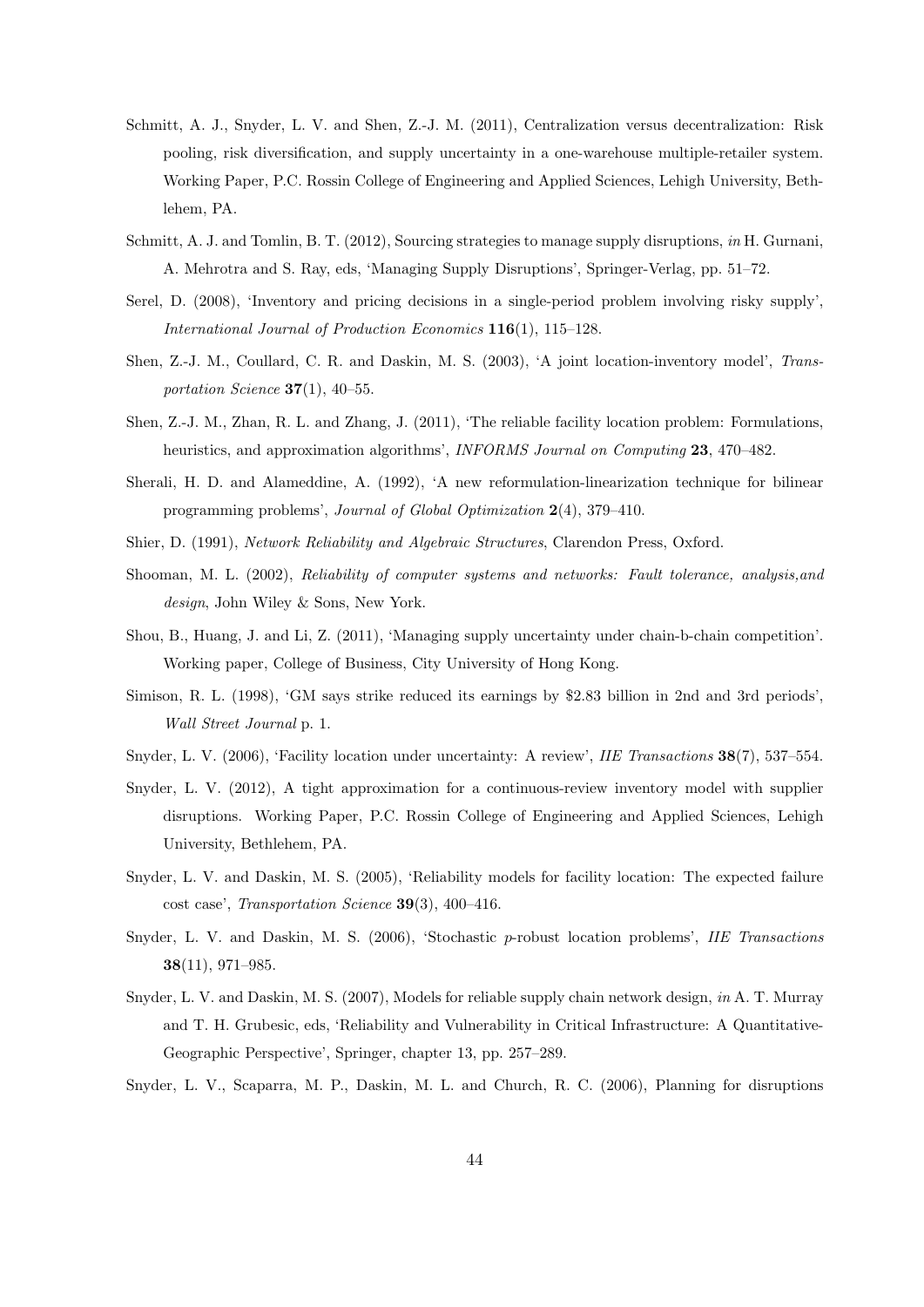in supply chain networks, *in* M. P. Johnson, B. Norman and N. Secomandi, eds, 'Tutorials in Operations Research', INFORMS, chapter 9, pp. 234–257.

- Snyder, L. V. and Shen, Z.-J. M. (2006), Supply and demand uncertainty in multi-echelon supply chains. Working Paper, P.C. Rossin College of Engineering and Applied Sciences, Lehigh University, Bethlehem, PA.
- Snyder, L. V. and Tomlin, B. T. (2008), Inventory management with advanced warning of disruptions. Working Paper, P.C. Rossin College of Engineering and Applied Sciences, Lehigh University, Bethlehem, PA.
- Song, J.-S. and Zipkin, P. H. (1996), 'Inventory control with information about supply conditions', *Management Science* **42**(10), 1409–1419.
- Swaminathan, J. M. and Shanthikumar, J. G. (1999), 'Supplier diversification: Effect of discrete demand', *Operations Research Letters* **24**, 213–221.
- Swinney, R. and Netessine, S. (2009), 'Long-term contracts under the threat of supplier default', *Manufacturing and Service Operations Management* **11**(1), 109–127.
- Tang, C. S. (2006*a*), 'Perspectives in supply chain risk management', *International Journal of Production Economics* **103**(2), 451–488.
- Tang, C. S. (2006*b*), 'Robust strategies for mitigating supply chain disruptions', *International Journal of Logistics* **9**(1), 33–45.
- Tang, C. S. and Tomlin, B. T. (2008), 'The power of flexibility for mitigating supply chain risks', *International Journal of Production Economics* **116**(1), 12–27.
- Tomlin, B. T. (2006), 'On the value of mitigation and contingency strategies for managing supply chain disruption risks', *Management Science* **52**(5), 639–657.
- Tomlin, B. T. (2009*a*), 'Disruption-management strategies for short life-cycle products', *Naval Research Logistics* **56**(4), 318–347.
- Tomlin, B. T. (2009*b*), 'The impact of supply learning when suppliers are unreliable', *Manufacturing & Service Operations Management* **11**(2), 192–209.
- Tomlin, B. T. and Wang, Y. (2005), 'On the value of mix flexibility and dual sourcing in unreliable newsvendor networks', *Manufacturing and Service Operations Management* **7**(1), 37–57.
- Vakharia, A. J. and Yenipazarli, A. (2008), 'Managing supply chain disruptions', *Foundations and Trends in Technology, Information and Operations Management* **2**(4), 243–325.
- Vanany, I., Zailan, S. and Pujawan, N. (2009), 'Supply chain risk management: Literature review and future research', *International Journal of Information Systems and Supply Chain Management* **2**(1), 16–33.